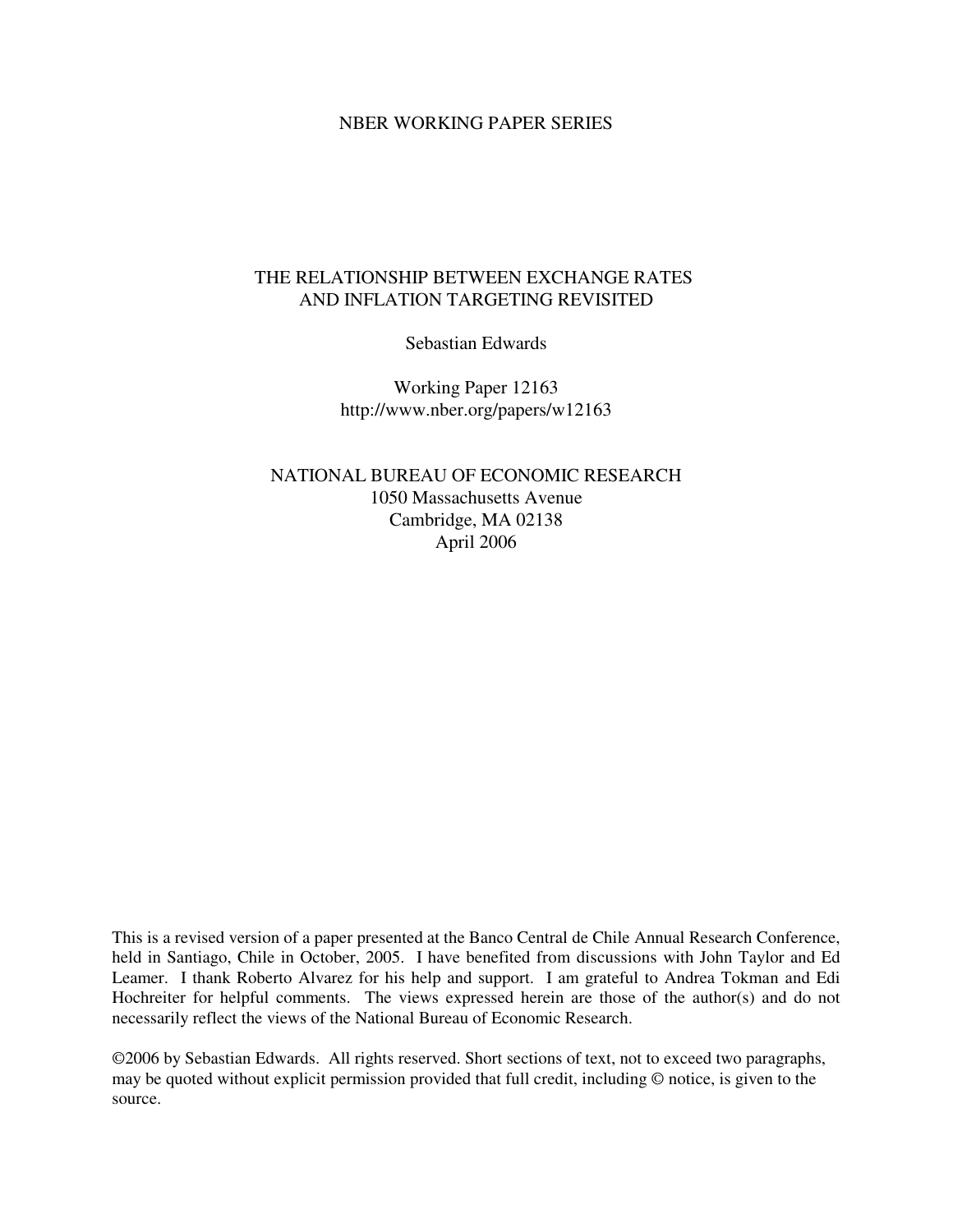The Relationship Between Exchange Rates and Inflation Targeting Revisited Sebastian Edwards NBER Working Paper No. 12163 April 2006 JEL No. F-02, F-43

# **ABSTRACT**

This paper deals with the relationship between inflation targeting and exchange rates. I address three specific issues: first, I analyze the effectiveness of nominal exchange rates as shock absorbers in countries with inflation targeting. This issue is closely related to the magnitude of the "pass-through" coefficient. Second, I investigate whether exchange rate volatility is different in countries with an inflation targeting regime than in countries with alternative monetary policy arrangements. And third, I discuss whether the exchange rate should play a role in determining the monetary policy stance under inflation targeting. An alternative way of posing this question is whether the exchange rate should have an independent role in an open economy Taylor rule.

Sebastian Edwards UCLA Anderson Graduate School of Business 110 Westwood Plaza, Suite C508 Box 951481 Los Angeles, CA 90095-1481 and NBER sebastian.edwards@anderson.ucla.edu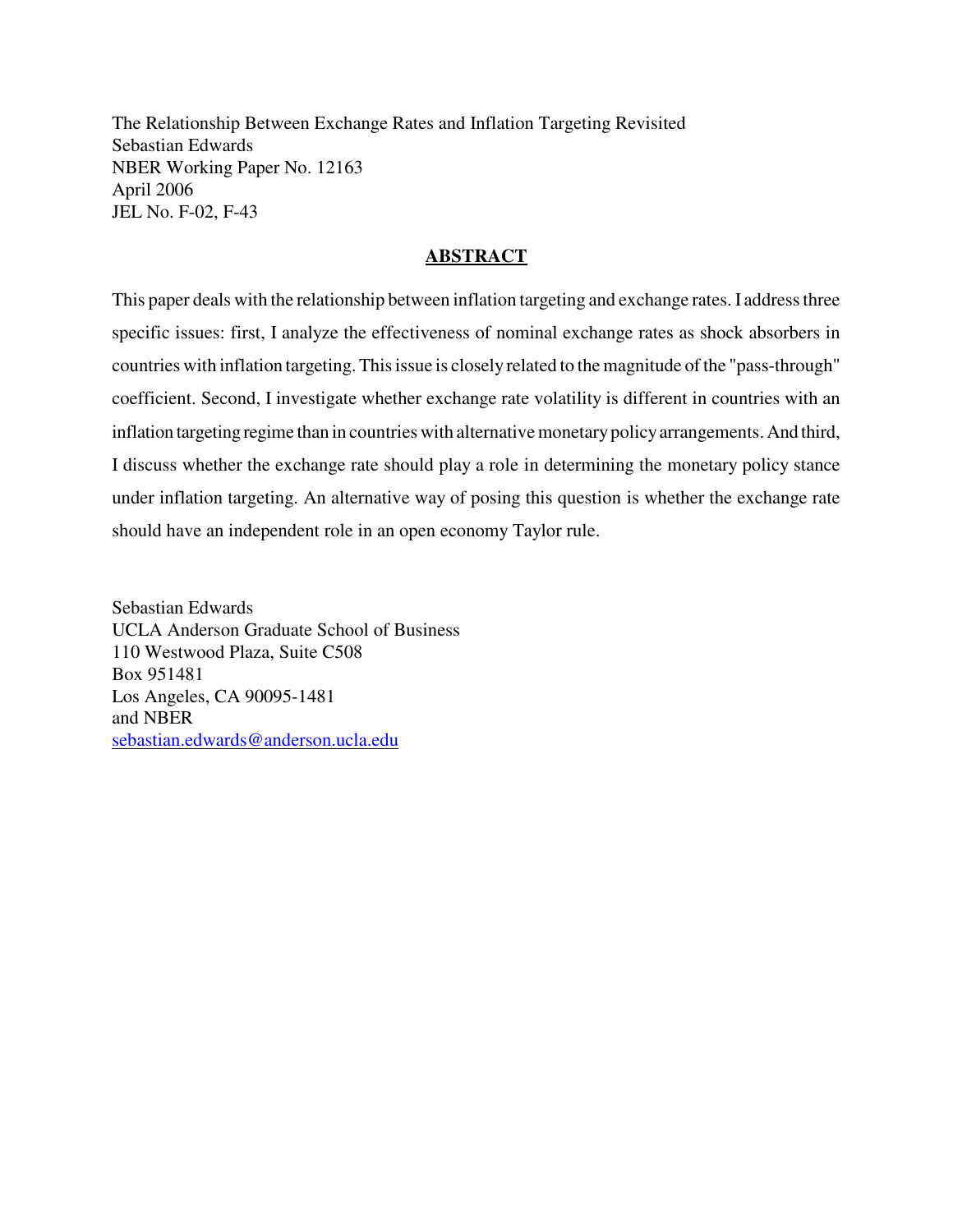## **I. Introduction**

For decades the exchange rate was at the center of macroeconomic policy debates in the emerging markets. In many countries the nominal exchange rate was often used as a way of bringing down inflation; in other countries -- mostly in Latin America -- the exchange rate was used as a way of (implicitly) taxing the export sector.<sup>1</sup> Currency crises were common and were usually the result of acute (real) exchange rate overvaluation. During the 1990s academics and policy makers debated the merits of alternative exchange rate regimes for the emerging economies. Based on credibility-based theories many authors argued that developing and transition countries should have hard peg regimes – preferably currency boards or dollarization. One of the main arguments for favoring rigid exchange rate regimes was that emerging economies exhibited a "fear to float."<sup>2</sup> After the currency crashes of the late 1990s and early 2000, however, a growing number of emerging economies moved away from exchange rate rigidity and adopted a combination of flexible exchange rates and "inflation targeting." Because of this move the exchange rate has become less central in economic policy debate in most emerging markets. This, however, does not mean that the exchange rate has disappeared from policy discussions. Indeed, with the adoption of inflation targeting a number of important exchange rate-related questions – many of them new – have emerged. In this paper I address three broad policy issues related to inflation targeting (IT) and exchange rates that have become increasingly important in analyses on monetary policy in emerging countries.<sup>3</sup>

> • First, I deal with the effectiveness of the nominal exchange rate as a shock absorber in IT regimes. This issue is related to the extent of the "pass-

1

<sup>1</sup> Argentina is, possibly, the best example where, through time, the nominal exchange rate has been used in an effort to achieve alternative policy objectives. For a long time during the 1960s and 1970s the real exchange rate was deliberately kept at an overvalued level, as a way to (implicitly) tax the agriculture sector (Diaz Alejandro, 1970). In the early 1980s the exchange rate was devalued at a slow pre-defined rate as a way to bring down inflation – this was the so-called "*tablita*" episode. During the 1990s Argentina had a fixed exchange rate and a currency board. For a historical view of Argentina's exchange rate policies see Della Paolera and Taylor (2003).

 $2$  See Calvo (1999), Calvo and Reinhart (2002).

<sup>&</sup>lt;sup>3</sup> On inflation targeting see Bernanke et al (2001), Bernanke (2004), Mishkin and Schmidt-Hebbel (2001), Mishkin and Jonas (2003), Mishkin and Savastano (2001), Corbo and Schmidt-Hebbel (2003), and Schmidt-Hebbel and Werner (2002).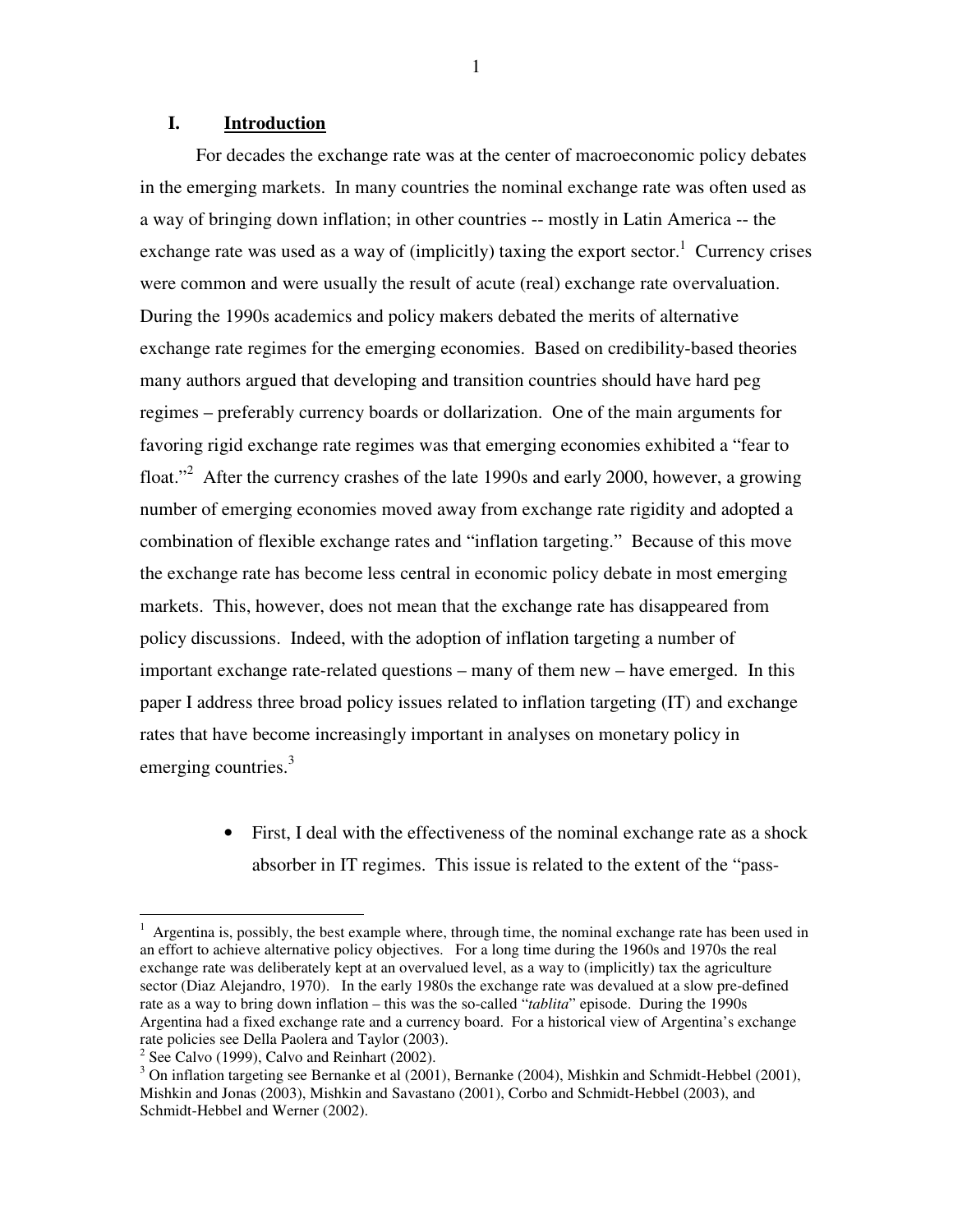through" from the exchange to domestic prices. I argue that much of the literature on pass through has missed the important connection between "pass-through" and exchange rate effectiveness as a shock absorber.

- Second, I analyze whether the adoption of IT has had an impact on exchange rate volatility. Many authors have pointed out that since IT requires (some degree of) exchange rate flexibility, it necessarily results in higher exchange rate volatility.<sup>4</sup> This, however, is not a very interesting statement. A more useful analysis would separate the effects of IT, on the one hand, and of a more flexible exchange rate regime, on the other, on exchange rate volatility. This is what I do in section III of the paper.
- And third, I discuss whether in an inflation targeting regime the exchange rate should affect the monetary policy rule. I point out that, from an analytical perspective, this is still an unresolved issue. At the policy level, very few IT central banks openly recognize using the exchange rate as a (separate) term in their policy rules (i.e. Taylor rules). However, existing empirical evidence suggests that almost every central bank does take exchange rate behavior into account when undertaken monetary policy.<sup>5</sup>

Much has been written about these three topics. And yet, there continue to be unresolved policy issues surrounding all of them. In this paper I take a new look at these issues, and I argue that recent policy debates have missed some of the finer aspects of these problems. In Sections II and III, on pass-through and volatility, I perform comparative empirical analyses for a group of 7 countries – two advanced and five emerging – that have adopted inflation targeting.  $6\,$  In Section IV, on the other hand, I discuss the possible role of the exchange rate in determining the monetary policy stance in an IT system. Section V is the conclusions.

<sup>&</sup>lt;sup>4</sup> See Mishkin and Savastano (2001) for a discussion on the requirements for an IT regime to work.

<sup>&</sup>lt;sup>5</sup> See the discussion in Section IV.

<sup>&</sup>lt;sup>6</sup> These countries were selected for two reasons: first, I am interested in having countries representing different regions and different stages of development. Second, I need fairly long time series in order to perform the empirical analysis.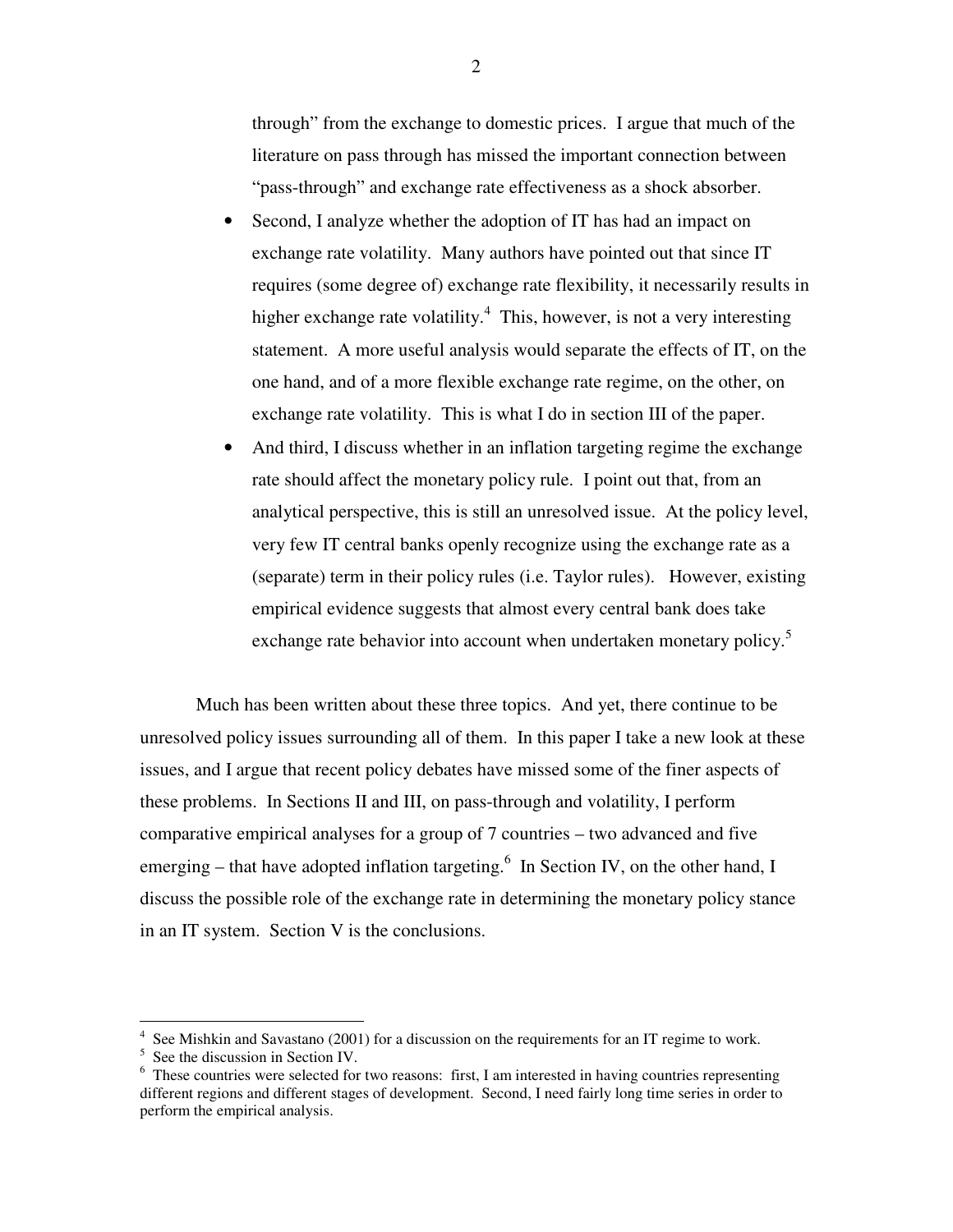For many years economists have been concerned with the effectiveness of nominal exchange rate changes as shock absorbers. This issue has been related with the traditional rejection of "structuralists" to devaluations, and with the historical skepticism regarding the benefits of flexible exchange rates. From a policy point of view this issue can be decomposed in three questions: (a) what are the effects of nominal exchange rate changes on the real exchange rate? (b) What are the effects of real exchange rate changes on the external position of a country? And (c) what are the collateral effects of nominal exchange rate changes on balance sheets and aggregate economic activity.

In this section I deal with the first issue – the effects of nominal exchange rate changes on real exchange rates – in inflation targeting regimes. This question is directly related to the issue of the "pass-through" from exchange rates to domestic prices, an issue that have been discussed in great detail in the last few years. Much of the recent literature on pass-through, however, has ignored this "exchange rate effectiveness" question, and has focused on the inflationary effects of exchange rate changes. If the inflationary effects of exchange rate changes are large, the authorities will have to implement monetary and fiscal policies that offset the inflationary consequences of exchange rate changes. Historically, pass-through has tended to be large in emerging countries and, in particular, in countries that experience a currency crises. Borensztein and De Gregorio (1999), for example, used a 41 countries sample and found that after one year 30% of a nominal devaluation has been passed through to inflation; after two years the pass-through was a very high 60% on average. They also found that the degree of pass-through was significantly smaller in advanced countries.

A number of recent papers have shown that the degree of pass-through has declined substantially since the 1990s; particularly telling examples are the UK and Sweden after their currency crises in the early 1990s, and Brazil after the 1999 devaluation of the *real*. In an influential paper Taylor (2000) has argued that this lower pass-through has been the result of a decline in the level and volatility of inflation. According to him, one of the positive consequences of a strong commitment towards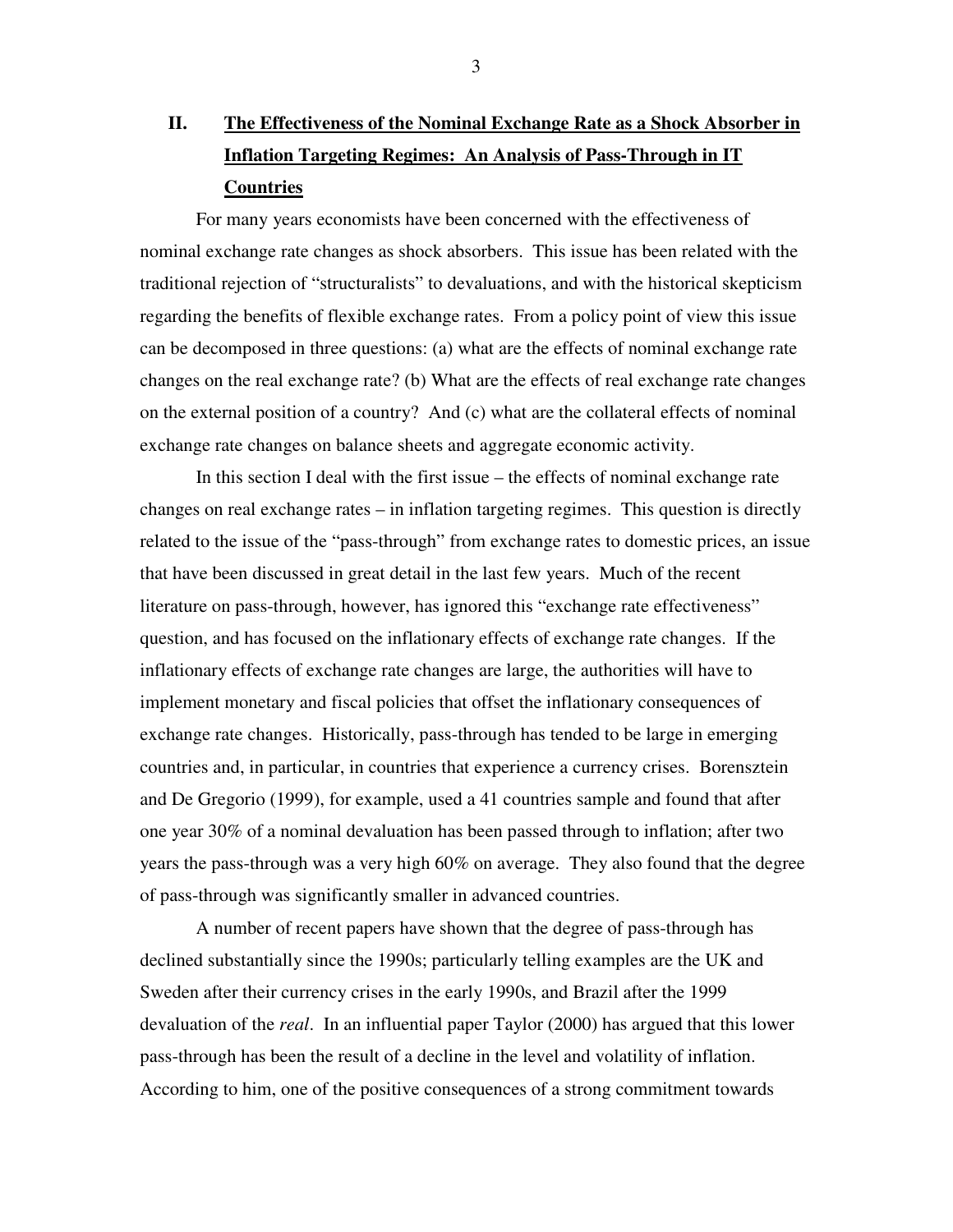price stability is that the extent of pass-through declines significantly, and a virtuous circle of sorts develops: lower inflation reduces pass-through, and this, in turn, helps maintain low inflation. Campa and Goldberg (2002) used data on domestic prices of imports for OECD countries to test Taylor's proposition; their results suggest that monetary conditions are only mildly related to the degree of pass-through. More recently, Gagnon and Ihrig (2004) have used a sample of advanced nations to analyze this issue, and have concluded that the decline in the pass-through has been related to changes in monetary policy procedures and, in particular, to the adoption of inflation targeting.

#### *II.1 Two Notions of Pass Through*

Most authors have argued – either implicitly or explicitly – that a decline in the degree of pass-through is a positive development; after all, a lower pass-through will result in a decline in inflationary pressures coming from abroad. A limitation of this *inflation-centered* view, however, is that it is too simplistic and tends to ignore the role of relative prices, an in particular the fundamental role played by the real exchange rate.<sup>7</sup>

Once relative prices are introduced into the analysis, it is clear that the "passthrough problem" does not only affect inflation; it is also related to the effectiveness of the nominal exchange rate as a shock absorber. In this context, it is important to make a distinction between the pass-through of exchange rate changes into the *price of nontradabales* and into the *domestic price of tradables*. While a high pass through for nontradables will reduce the effectiveness of the nominal exchange rate, a high pass through for tradables will enhance its effectiveness.

To illustrate this point, consider the standard definition of the real exchange rate  $\rho$  as the (domestic) relative price of tradable to non-tradable goods:

$$
(1) \hspace{1cm} \rho = \frac{P_r}{P_N},
$$

4

 $^7$  Edwards and Levy-Yeyati (2005) analyze the effectiveness of alternative exchange rate regimes to accommodate external shocks. In order for the exchange rate to act as a shock absorber, it is necessary for *nominal* changes in the nominal exchange rate to be translated into *real* exchange rate changes. See also Hochreiter and Siklos (2002).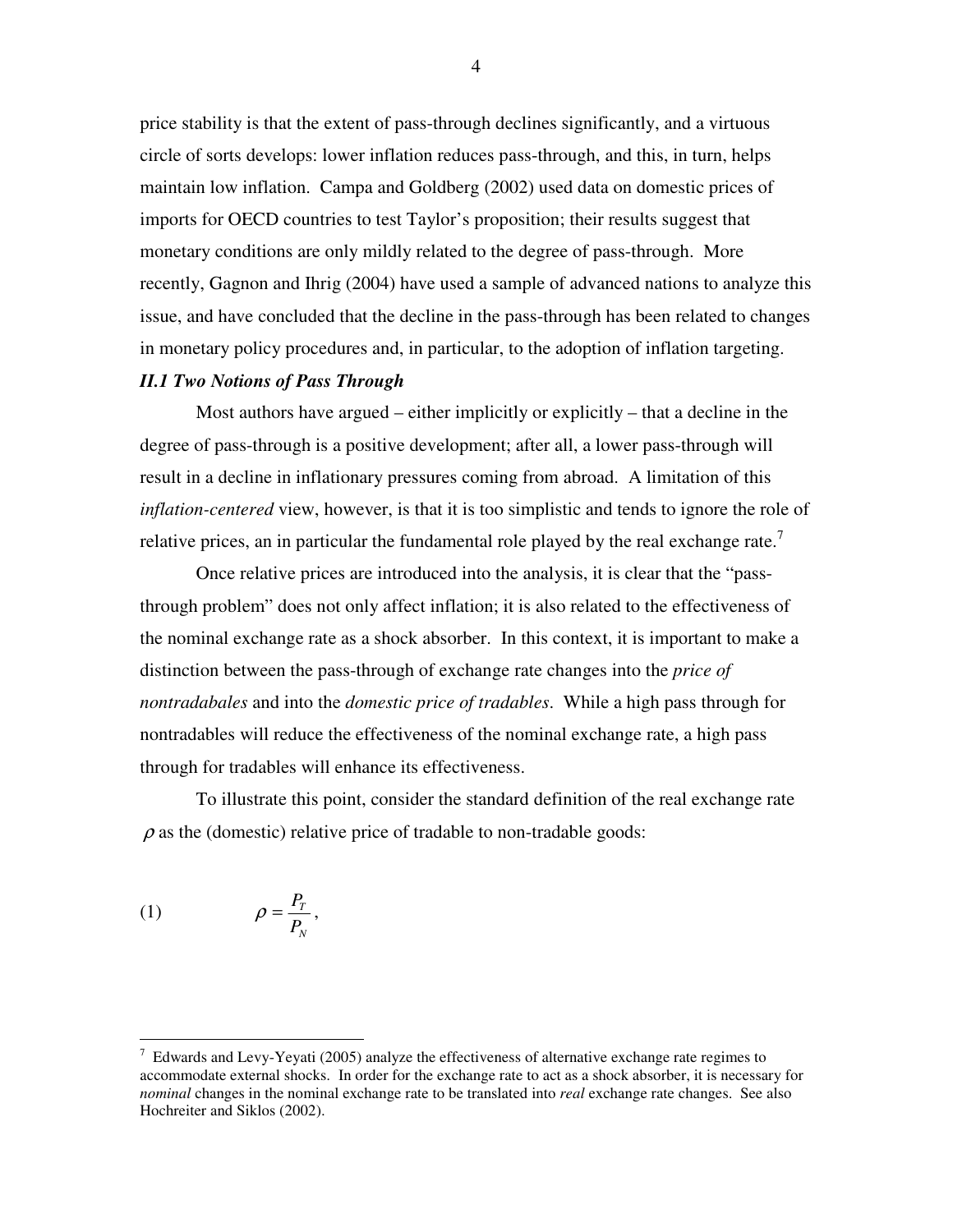where  $P_T$  is the domestic price of tradables and  $P_N$  is the price of nontradables. For the nominal exchange rate to be an effective shock absorber – either under an adjustable or under a flexible exchange rate regime  $-$ , a depreciation of the nominal exchange rate  $(E)$ will have to generate an increase in  $\rho$ ; if this happens, the change in  $\rho$  will help generate an expenditure switching effect. In traditional models this result is assured by three assumptions: (1) the "law of one price" holds for tradables;<sup>8</sup> (2)  $P<sub>N</sub>$  is the result of the clearing conditions in the nontradables market; and (3) economic authorities pursue 'tight" monetary and fiscal policies and nominal wages do not adjust automatically as a result of the nominal depreciation.. The first two assumptions are summarized in equations (2a) and (2b):

$$
(2a) \t\t P_T = EP_T^*
$$

(2b) 
$$
N^{s} \left( \frac{W}{P_{N}} \right) = N^{D} (\rho, A).
$$

Where E is the nominal exchange rate (an increase in E is a nominal depreciation),  $P_T^*$  is the international price of tradables;  $N^S$ ,  $N^D$ ,  $W$  and  $A$  are the supply and demand for nontradables, nominal wages and absorption. Absorption, in turn, is affected by fiscal policy and monetary policy; both expansive fiscal and monetary will result in a higher *A* . In this setting, and assuming that the international price of tradables does not change:

(3) 
$$
\frac{d \log \rho}{d \log E} = 1 - \left(\alpha_1 + \alpha_2 \frac{d \log W}{d \log E} + \alpha_3 \frac{d \log A}{d \log E}\right).
$$

Where  $\alpha_1 = \frac{\eta}{\eta - \varepsilon}, \alpha_2 = \frac{\varepsilon}{\eta - \varepsilon}, \alpha_3 = \frac{\varepsilon}{\eta - \varepsilon},$  $\alpha_{\rm e} = \frac{\phi}{\sqrt{2\pi}}$  $\eta - \varepsilon$  $\alpha_{0} = \frac{-\varepsilon}{\varepsilon}$  $\eta - \varepsilon$  $\alpha_{1} = \frac{\eta}{\eta - \varepsilon}, \alpha_{2} = \frac{-\varepsilon}{\eta - \varepsilon}, \alpha_{3} = \frac{\varphi}{\eta - \varepsilon}$ = − − = −  $=\frac{1}{2}, \alpha_2 = \frac{1}{2}, \alpha_3 = \frac{1}{2}, \text{ and } \eta \geq 0, \varepsilon \leq 0, \phi \geq 0 \text{ are elasticities.}$ 

According to the traditional monetary model, the pass-through from the exchange rate to the *domestic price of tradables* will be unitary, and the pass-through to the domestic price of *nontradables* will depend on wage rate behavior and absorption policies. Under the

<sup>8</sup> This assumption is often referred to as "*producer-currency pricing*."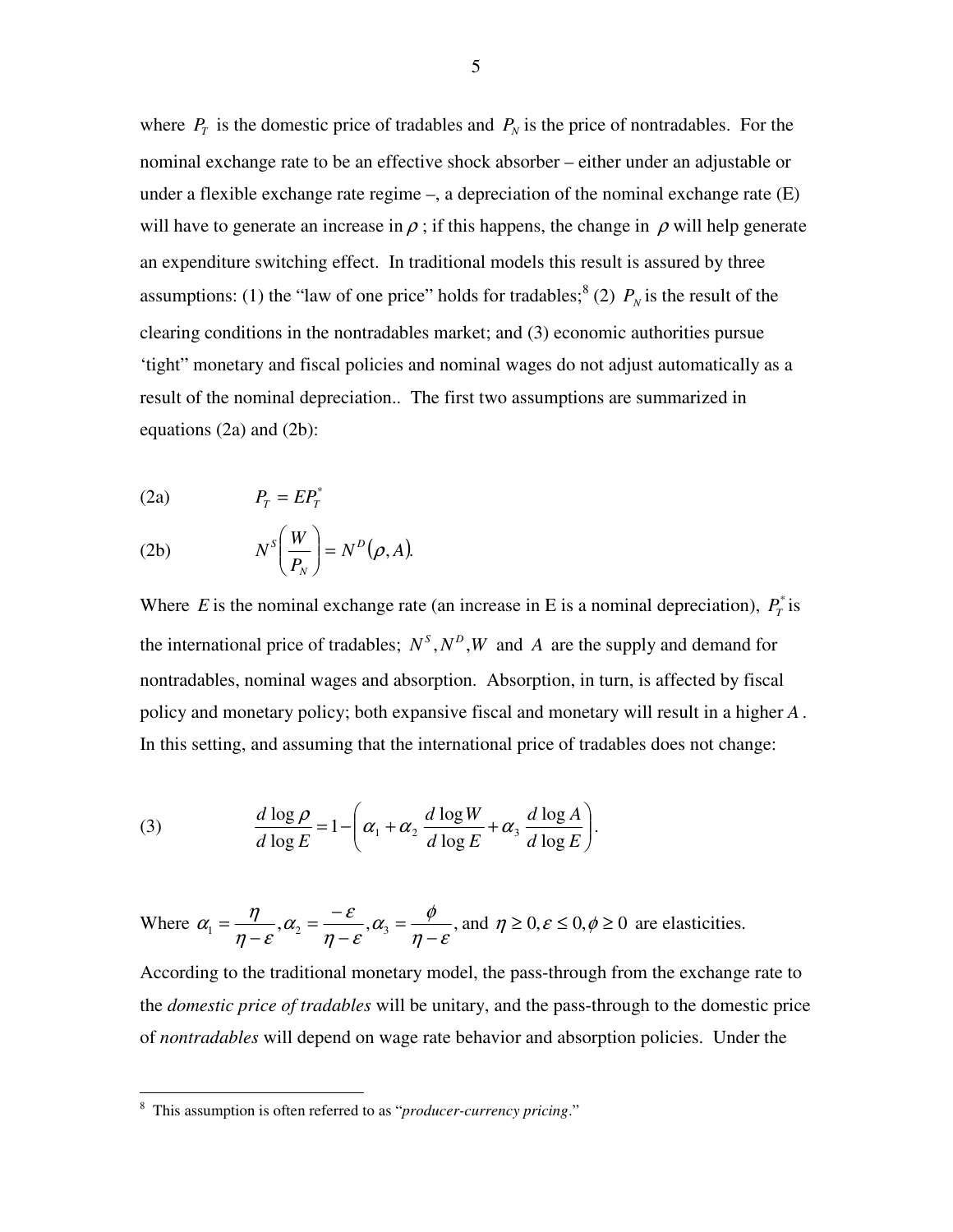classical case,  $d \log W = d \log A = 0$ , and the pass-through to  $P_N$  will be equal to  $0 <$  $(1 - \alpha_1) \leq 1$ . In this case, a nominal depreciation will result in a real exchange rate depreciation -- that is,  $d \log E$ *d* log  $\frac{\log \rho}{\log \rho}$  >0 --, and the nominal exchange rate will play a role as a shock absorber.

There is no need, however, for the assumptions of the traditional monetarist model to hold in the real world. Indeed, it is possible to show that if there is an automatic backward looking wage indexation mechanism, the pass-through to the price of nontradables will be equal to one, and that  $\frac{u\log p}{v} = 0$ log  $\frac{\log \rho}{\sqrt{2}} =$  $d \log E$ *d*  $\log \rho$ . Moreover, as shown in Edwards (1998), if the monetary authorities have low credibility and labor unions expect inflationary pressures in the future,  $d \log E$ *d W* log  $\frac{\log W}{\log W}$  >0, the effectiveness of the nominal exchange rate as a shock absorber will decline.

A number of analysts have questioned the validity of the law of one price for tradables (equation 2a), even in small economies. If export firms have some monopolistic power, they will set prices in a way that maximize profits. In this case, they will "price to market" and will not alter their domestic prices in a particular market in proportion to exchange rate changes (see Atkenson and Burstein 2005, for a recent survey and results). The easiest way to visualize this is to consider the optimal pricing strategy for a monopoly operating in country j. In this case, instead of equation (2a) for the domestic price of tradables, we have (2c):

$$
(2c) \t\t P_T^j = \mu M C^j.
$$

 $\mu$  is the markup; *MC* is the marginal cost of operating in country j (in domestic currency) and will depend on production costs, the cost of transportation and distribution costs. The markup, will depend on the price elasticity of demand for *T* in country  $j(\vartheta)$ and is given by:  $\mu = \frac{b}{1 + v^2}$  $\vartheta$  $\mu = \frac{1}{1 + \mu}$ = 1 , where  $\vartheta$ <0. The elasticity, in turn, will depend on a number of variables, including income growth and the degree of price instability in the economy.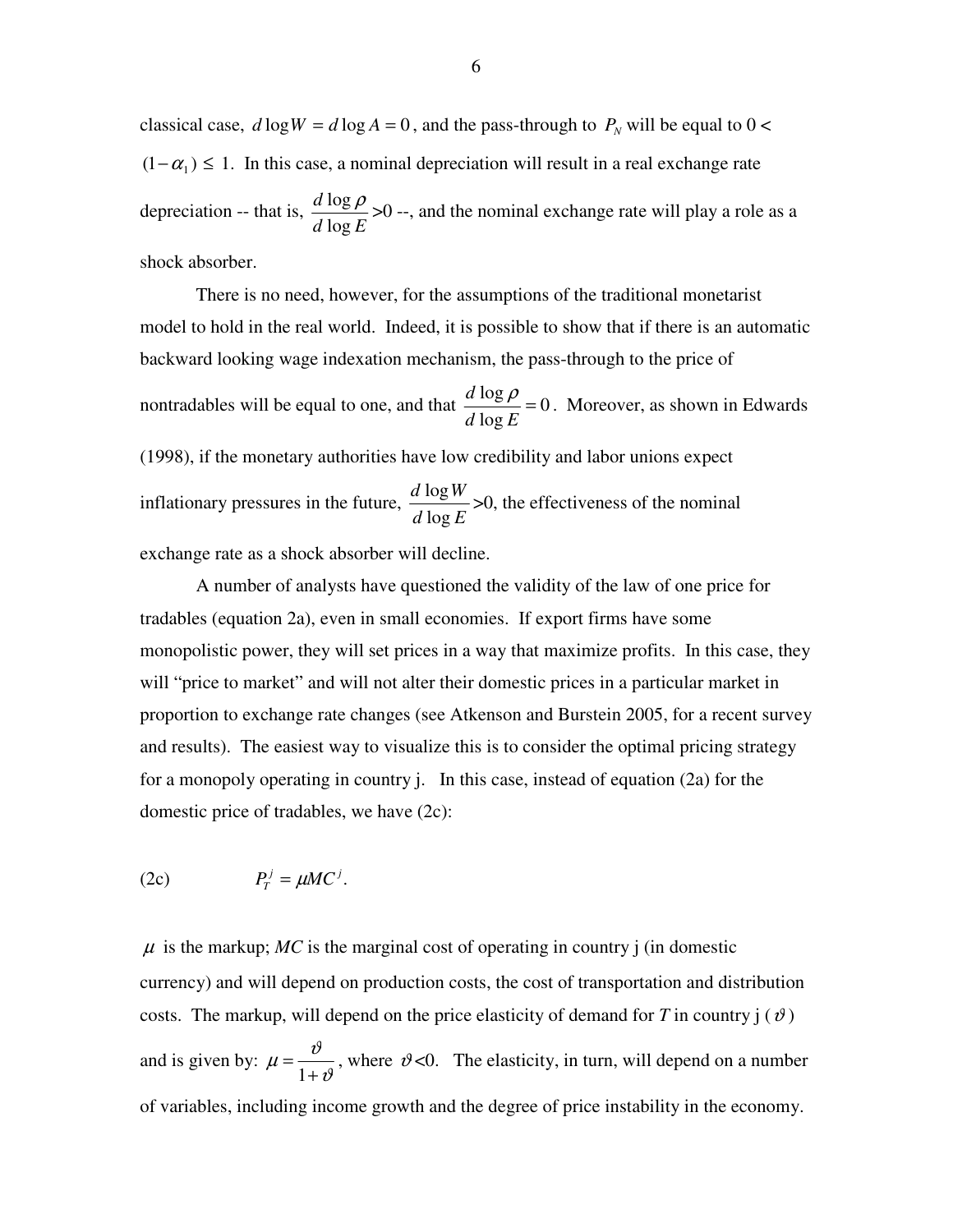It is clear from (2c) that under most circumstances a change in the nominal exchange rate will *not* be translated into a one-to-one change in the domestic price of tradables. This is for two reasons: first, *MC* needs not remain constant when *E* changes. And second, the mark-up will not remain unchanged when the exchange rate depreciates; indeed, it is likely to decline.<sup>9</sup> This means that the magnitude of the pass-through from exchange rate to the price of tradables is likely to be smaller than one. In the extreme case when the pass-through into importable goods is zero we say that the market is characterized by *"local currency pricing."*

Although the framework developed here could be made more complex – by assuming that nontradables use tradable inputs, for example --, the main points would still be valid. In particular, once the role of the real exchange rate is explicitly introduced into the analysis, it is important to distinguish between two notions of exchange rate passthrough: pass-through into *nontradables*, and pass-through into *tradables*. In this context, and from a policy perspective, a desirable situation is one where pass-through coefficients for tradables and nontradables are low and different, with the pass through for tradable goods being higher than that for nontradables.

In this section I use data from seven countries that have adopted inflation targeting to investigate whether the magnitude of the pass-through has been affected by the adoption of this monetary policy; see Table 1 for a list of countries and the date when IT was enacted. One of the main objectives of this analysis is to investigate whether the adoption of IT has affected the effectiveness of nominal exchange rates as shock absorbers. As pointed out above, this would be the case if the pass-through from exchange rates to nontradable prices has *declined* and/or the pass-through to tradables goods has increased (or, at least, has not declined).

#### *II.2 Empirical Model*

An empirical analysis of the pass-through that focuses on inflation and the real exchange rate would consider the way in which changes in nominal exchange rates affect the domestic prices of nontradable and tradable goods. In most countries, however, there are important data limitations; in particular, very few countries have data on nontradables prices. Data limitations are more severe in emerging countries, where long series of

7

 $9$  This is the case under many forms of the demand curve.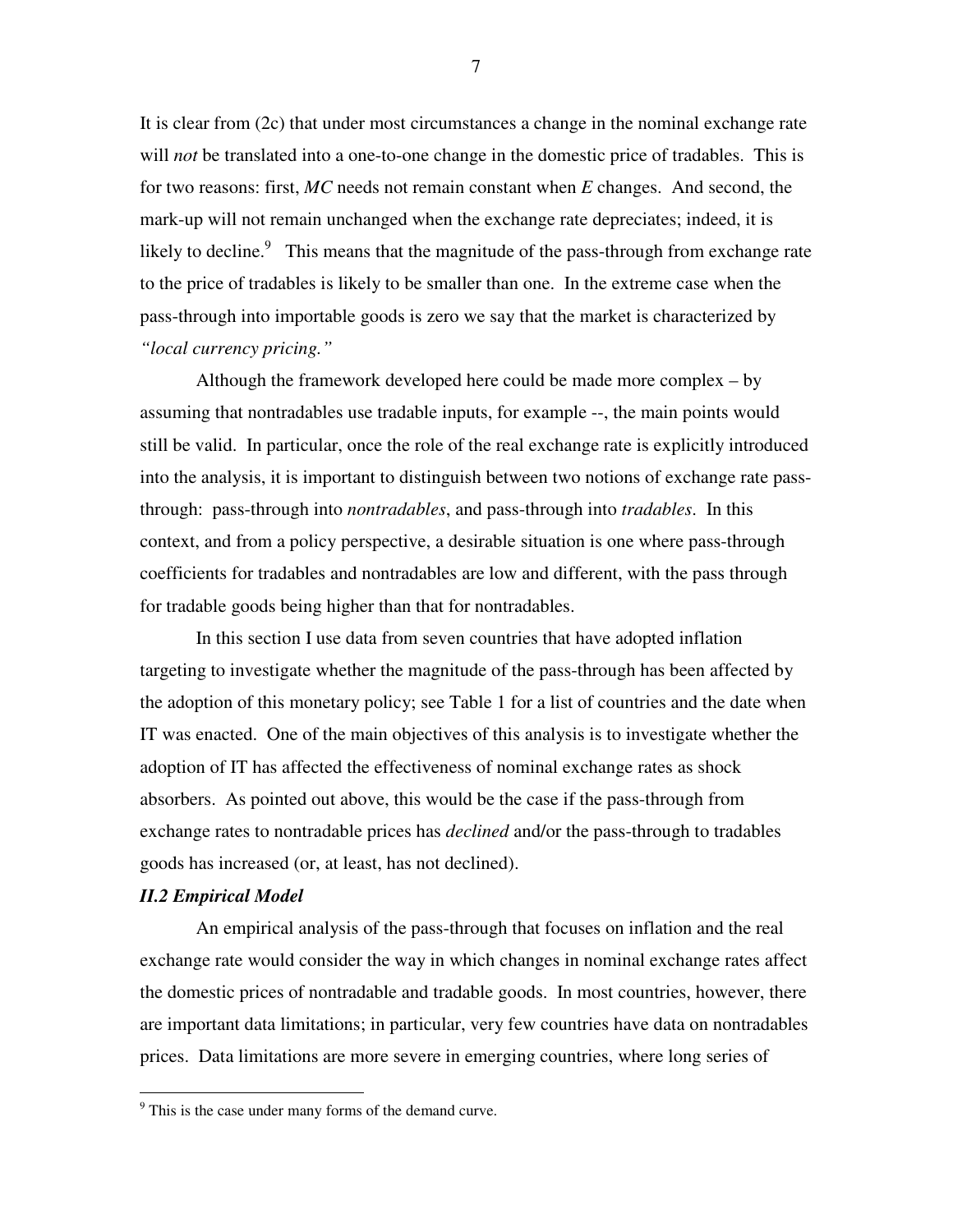domestic prices of importables are rarely available.<sup>10</sup> For this reason, in the empirical analysis that follows I have used the CPI index as a proxy for the domestic price of nontradables ( $P_N$ ) and the PPI as a proxy for the domestic price of tradables ( $P_T$ ). This means that I am using the ratio  $\left| \frac{I+I}{I+I} \right|$ - $\left(\frac{PPI}{\sigma} \right)$ l ſ *CPI*  $\left(\frac{PPI}{SPI}\right)$  as a proxy for the real exchange rate in equation (1). As it turns out, and as is illustrated in Figure 1 for the case of Chile, in many countries this is a fairly good proxy for the (effective) real exchange rate.

Most empirical studies on pass-through have estimated variants of the following equation (Campa and Goldberg 2002; Gagnon and Ihrig 2004):

(4) 
$$
\Delta \log P_t = \beta_0 + \beta_1 \Delta \log E_t + \sum \beta_{2i} x_{it} + \beta_3 \Delta \log P_t^* + \beta_4 \Delta \log P_{t-1} + \omega_t.
$$

Where  $P_t$  is a price index -- either of importables, tradables or nontradables --,  $E$  is the nominal exchange rate, *P*\*is the an index of foreign prices, the β*s* are parameters to be estimated, the  $x_j$  *s* are other controls expected to capture changes in the markup, and  $\omega_j$ is an error term with standard characteristics. The short run pass-through is given by  $\beta_1$ and the long term pass-through is  $(1 - \beta_4)$ 1  $\beta$  $\beta_{\scriptscriptstyle 1}$ − <sup>11</sup> Many analysts have imposed the constraint  $\beta_1 = \beta_3$ . In this paper, however, I consider the more general case, and I allow for different coefficients for the nominal exchange rate and international prices.<sup>12</sup>

From an empirical point of view the question of interest is whether the coefficients  $\beta_1$  and  $\beta_4$  have experienced a structural change at (approximately) the time of the adoption of inflation targeting. I investigate this by adding two interactive terms to equation (4). The equation that I actually estimated is:

<sup>&</sup>lt;sup>10</sup> In the IFS, unit import prices for industrialized countries are expressed in domestic currency. However, for most emerging countries they are expressed in US dollars.

<sup>&</sup>lt;sup>11</sup> Campa and Goldberg (2002) used the sum of four lagged coefficients of the change in the exchange rate to compute the long run pass-through. The distributed-lags approach used by Campa and Goldberg is also followed by most other authors.

 $12$  Some studies, such as Gagnon and Ihring (2004), have analyzed how different monetary regimes have affected the extent of pass-through.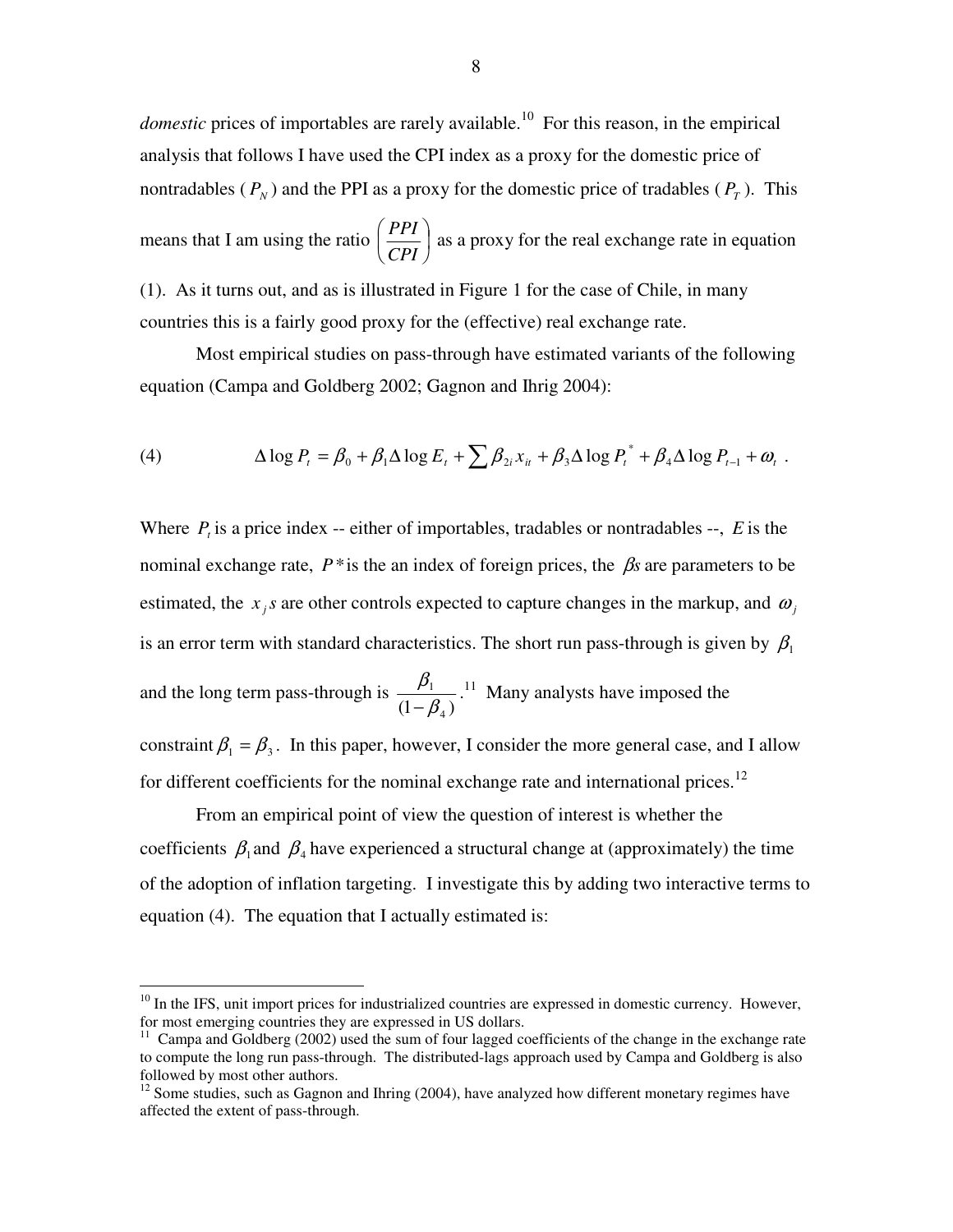(4a)

$$
\Delta \log P_{jt} = \beta_0 + \beta_1 \Delta \log E_t + \sum \beta_{2i} x_i + \beta_3 \Delta \log P^* + \beta_4 \Delta \log P_{t-1} + \beta_5 \Delta \log E_t \times DIT + \beta_6 \Delta \log P_{t-1} \times DIT + \omega_t
$$

Where *DIT* is a dummy variable that takes the value of one at (approximately) the time IT is adopted, and zero otherwise. The short term pass-through in the *post-IT* period is  $\beta_1 + \beta_5$ . Notice that, in contrast with other studies, in (4a) I allow the coefficient of lagged ∆ log *P* during the post-IT period to be different from the pre-IT coefficient. This is important for two reasons: first, it allows investigating whether, as argued by Taylor (2000), a more inflationary-focused policy reduces inflationary inertia. Second, it provides an alternative channel through which the long run pass-through may decline.

Indeed, since the long run pass-through in the post-IT period is  $\left| \frac{p_1 + p_5}{1 - (B_+ + B_0)} \right|$ -  $\backslash$  $\parallel$ l ſ  $-(\beta_{\scriptscriptstyle 4}+$ +  $1 - (\beta_4 + \beta_6)$  $1 + P_5$  $\beta_{\scriptscriptstyle 4}$  +  $\beta_{\scriptscriptstyle 6}$  $\beta_{\text{\tiny{l}}}$  +  $\beta_{\text{\tiny{l}}}$ , it may

be lower than the pre-IT coefficient either because  $\beta_5$  or  $\beta_6$  are significantly negative in equation (4a).

In spite of its simplicity, the estimation of equations of the type of (4a) presents several challenges. The most important has to do with potential endogeneity problems. Indeed, it is possible that ∆ log *E* in equation (4a) is not exogenous, and is correlated with the error term. In principle, there are several ways to deal with this issue; none of them, however, is particular satisfactory from a practical point of view. First, equation (4a) could be estimated using simultaneous equations methods, such as two stage least squares or generalized method of moments. The problem is that, as is well known, in the vast majority of countries with floating exchange rates it is very difficult to find good instruments for∆ log *E* ; most exogenous variables are not highly correlated with changes in the nominal exchange rate.<sup>13</sup> Second, structural VARs could be estimated. However, identification conditions require making assumptions about the timing of the effects of exchange rate on prices that are not particularly convincing. For these reasons, most recent studies on pass through, including Campa and Goldberg (2002) and Gagnon and Ihrig (2004) have relied on least squares methods. An additional challenge in the

 $13$  This difficulty was first pointed out by Meese and Rogoff (1983).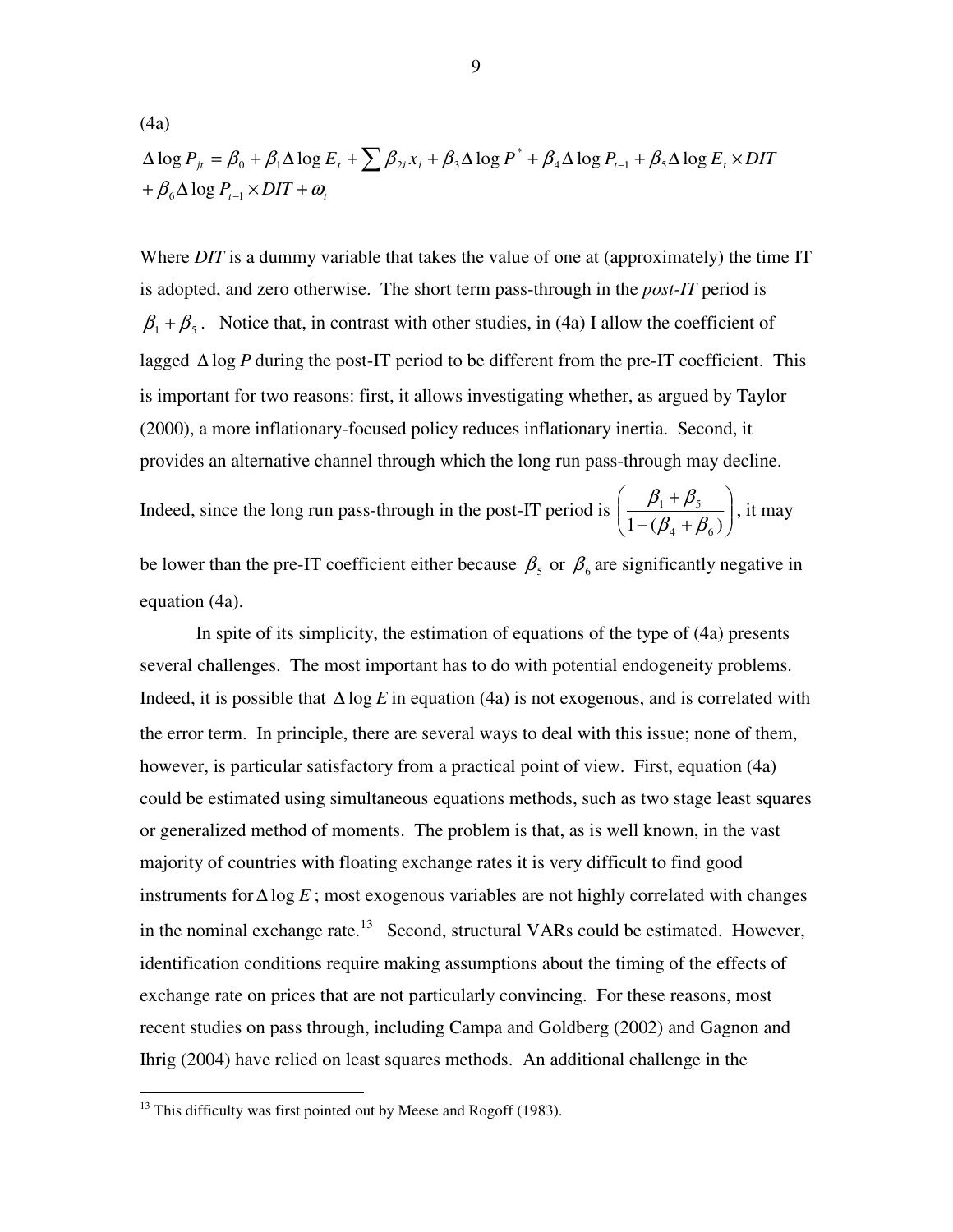estimation of (4a) is that many countries don't have data on the (possible) determinant of the markup, or additional controls  $x$  in equation (4a).

# *II.3 Data and Empirical Results*

In the estimation of equation (4a) I use quarterly data for the period 1985-2005 for seven countries – two advanced and five emerging – that have adopted inflation targeting at some point during the last 15 years (see Table 1).<sup>14</sup> Some of these countries – Chile is the premier example – adopted IT in an evolutionary fashion. For this reason, in Table 1 I provide two dates for the adoption of IT in Chile: 1991, when an inflation target range was first announced, and 1994 when a specific inflation rate was adopted as a target.<sup>15</sup> Unless I indicate otherwise, the results reported in this section were obtained when the mid 1994 date was used as the launching date of IT in Chile. When the alternative 1991date was used, the results obtained were similar.

For each country I estimated two equations: one for the rate of change of the CPI (which, as mentioned, is a proxy for nontradables inflation), and one for the rate of change of the PPI (a proxy for domestic tradables inflation). All data are expressed as quarterly percentage changes. The exchange rate is the effective (multilateral) exchange rate, defined as the domestic price of a basket of currencies. Thus, an increase in E is a (multilateral) nominal depreciation.<sup>16</sup> To the extent that it takes some time for a new policy regime to be understood by the public, we would expect that the structural change in the pass-through coefficients would not be instantaneous; it is likely to take place some quarters after the new policy is adopted. In the estimation of (4a) I considered alternative lags for *DIT*; most of the results reported in Table 2 are for four lags. The rate of change of the US producer price index was used as a proxy for world inflation. In the basic results reported in Table 2, I follow Gagnon and Ihrig (2004) and I do not include additional controls *x* . See, however, the discussion below.

Since, for each country, the errors in the CPI and PPI equations are likely to be correlated, I estimated the two equations for each country simultaneously, using Zellner's

<sup>&</sup>lt;sup>14</sup> In some countries the time period was slightly shorter.

<sup>&</sup>lt;sup>15</sup> Alternatively one could use March 2000, when a Monetary Report was first published, as the relevant date.

<sup>&</sup>lt;sup>16</sup> For the majority of countries the multilateral effective exchange rate was taken from the IFS. For those countries for which the IFS does not provide the effective rate, I constructed a multilateral exchange rate index.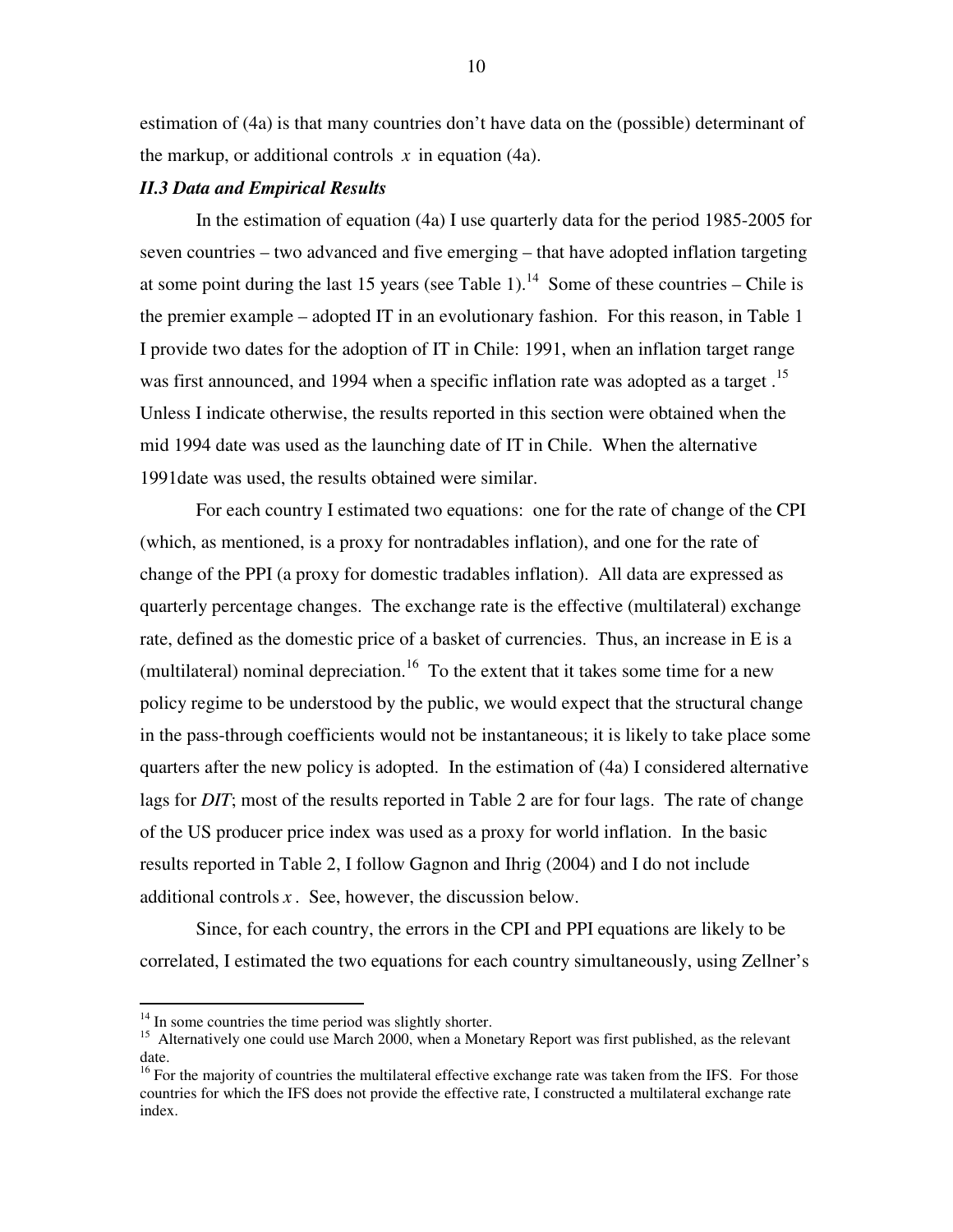*seemingly unrelated regressions* (SURE) procedure. 17 The results obtained are presented in Table 2. In Table 3, on the other hand, I present a summary of the pass-through coefficients in the pre-inflation targeting and post-inflation targeting periods. The main results obtained may be summarized as follows:

- In all countries the pre-IT short term pass-through coefficient in the CPI equation is positive. It is significantly so in six out of the seven countries; the only exception is Canada whose coefficient is positive but not significant.<sup>18</sup> However, the estimated coefficients show a significant degree of variability across countries. The short-run, pre-IT pass-through coefficient into nontradable prices (CPI) ranges from a low of 0.020 in Korea, to a very high 0.719 in Brazil. A simple inspection at these estimates suggests that, historically, the CPI pass-through coefficient has been much higher in countries with a tradition of high and chronic inflation (e.g. Brazil), than in countries with traditional price stability (e.g. Korea).
- Also, in six out of the seven countries the short term pass-through coefficient in the PPI (or tradables) equation is significantly positive. There is also a significant variability across countries.
- For the pre-IT period, the point estimate of the short term pass-through coefficient is higher for tradables (PPI) than for nontradables (CPI) in all countries.
- In most countries, and during the pre-IT period, the long-run point estimate for the PPI pass-through is higher than for the CPI pass-through.
- In every case, the estimated coefficient of  $(d \log E \times DIT)$  is negative. It is significantly so in the majority of cases. This indicates that the short run pass-through has *declined* in every country in the sample in the post-IT period. Moreover, in most cases the decline has been larger in the CPI (or nontradable) equation than in the PPI equation, indicating that there

<sup>&</sup>lt;sup>17</sup> In all equations I also included a time trend and, in the case of Brazil, two dummy variables for the 1989 and 1999 currency crises.

 $18$  In the analysis that follows I consider as "significant" coefficients with a p-value of 20% or lower. In the majority of cases, however, the p-values are smaller than 5%.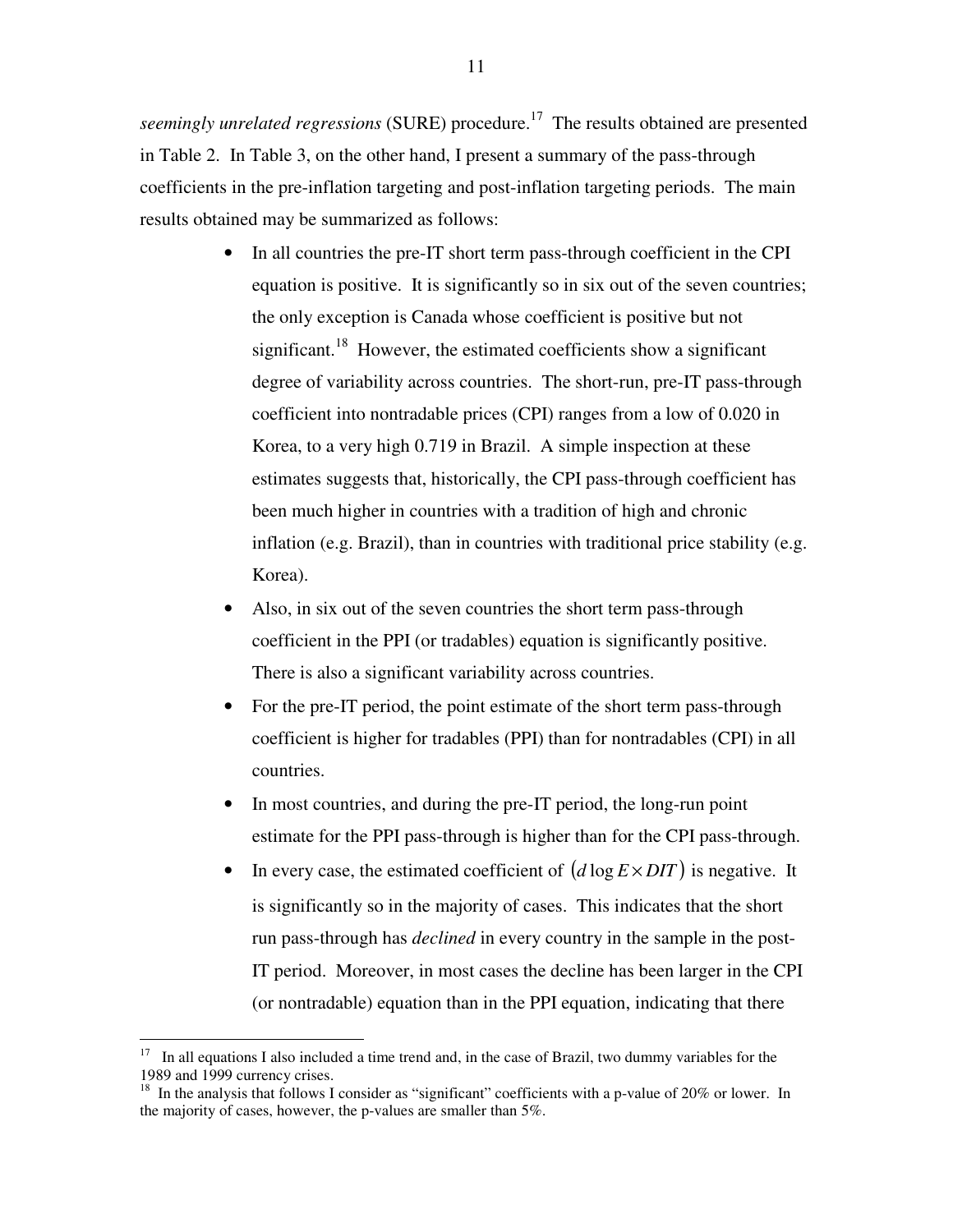has been an increase in the short run effectiveness of the nominal exchange rate.

- The decline in the short run CPI pass-through in the post-IT period has been particularly dramatic in the case of Brazil, where the short run coefficient declined from 0.719 to 0.056. Other cases of major reduction in the pass-through coefficient are Chile, Israel and Mexico. At the other extreme, the change in the degree of CPI (or nontradable) pass-through in Korea is not statistically significant; in this country the CPI pass-through was already very low  $(0.020)$ .
- The estimates in Table 2 show that in the pre-IT period inflation was characterized by a considerable degree of inertia in most countries – measured by the coefficient of lagged  $\triangle \log P$ . Notice, however, that in most cases, inertia was higher for CPI (or nontradable) inflation than for PPI (or tradables) inflation.
- The estimated coefficients of  $(\Delta \log P_{-1} \times DIT)$  are negative in the vast majority of the countries – the exceptions are Brazil for both definitions of inflation, and Israel for CPI. The estimated coefficient for  $(\Delta \log P_{-1} \times DIT)$  is negative *and* statistically significant for Australia (CPI), Canada (CPI), and Mexico (CPI and PPI), indicating that in those countries inflationary inertia has significantly declined in the post-IT period.
- The post-IT long run pass-through depends both on the behavior of  $(\Delta \log P_{-1} \times DIT)$  and  $(\log E \times DIT)$ . As Table 3 shows, for the majority of countries in the sample the long run pass through coefficient has declined in the post-IT period. This is the case both for the CPI (or nontradable) and for the PPI (or tradable) pass-through coefficients.

An interesting question is whether the differences in the pass-through coefficients for the CPI (nontradable) and PPI (tradable) equations reported in Tables 2 and 3 are statistically significant. In order to address this issue I computed Wald  $\chi^2$  statistics to

12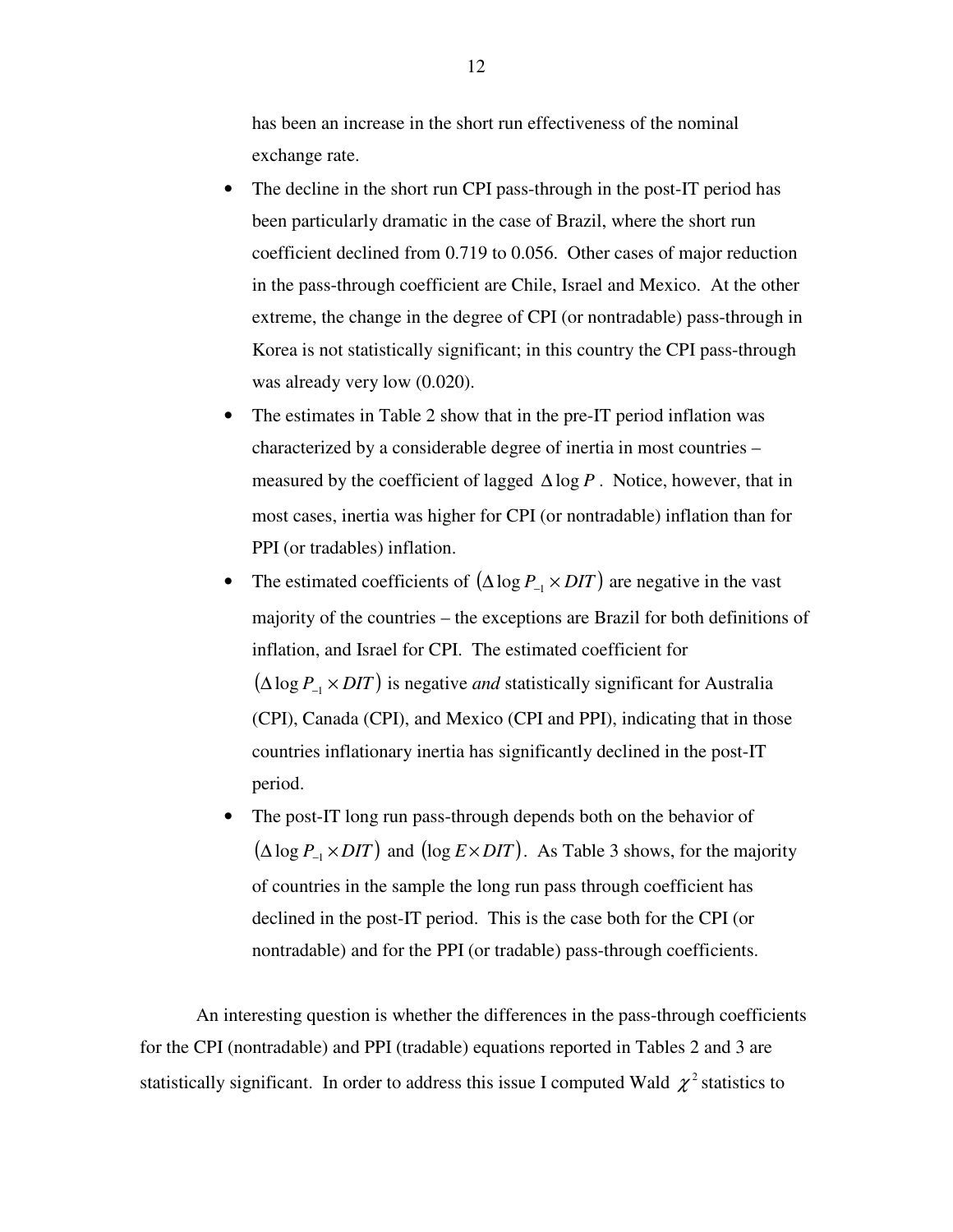test for cross equation restrictions. The results obtained are reported in Table 4 (p-values in parentheses). The test statistics are  $\chi^2$  with one degree of freedom, and the null hypothesis is that the pass-through coefficients in the CPI and PPI equations are equal in each country. As may be seen, the null hypothesis is rejected at conventional levels in 4 of the seven countries.<sup>19</sup> A particularly interesting case is that of Brazil, where the null hypothesis was rejected both in the short and long run in the pre-IT period, and is only rejected in the short run in the post-IT period. As a way of gaining further insights, I also tested the joint hypothesis that the short and long run pass-through coefficients were equal in both the pre and post-IT periods. The results – available on request – indicate that the null hypothesis is rejected for Brazil, Canada and Mexico.

In the estimates reported in Table 2 I included a small number of controls. In order to check for the robustness of the results – and, in particular, to check for possible omitted variables bias – I also estimated equation (4a) including the following controls: (a) deviations of GDP from a stochastic trend, lagged one or two periods (In some regressions this variable was also interacted with the nominal depreciation); (b) deviations of US GSP, lagged one and two periods; (c) the change in the degree of volatility of inflation, lagged one or two periods. (In some regressions this variable was also interacted with the nominal depreciation); and (d) a time trend. The results obtained are very similar to those presented in Table 2 and confirm that in most countries there have been breakpoints in the short run pass-through, the degree of inertia and the long ruin pass-through coefficient.<sup>20</sup>

#### *II.4 Further Results and Comments on Chile's Experience*

Chile has been a pioneering in the implementation of inflation targeting in emerging countries. What makes this case particularly interesting is that for decades Chile had a high and chronic inflation. Starting in the 1940s inflation increased significantly and became a major political and economic problem; until the 1990s repeated efforts to quell it proved to be unsuccessful (Meller 1996). In his celebrated work on inflationary inertia, Pazos (1972) referred to Chile as the premier case of an economy where inflation tended to perpetuate itself. Numerous scholars have analyzed

<sup>&</sup>lt;sup>19</sup> Although in most of them the rejection is not across all time-runs and time periods.

<sup>&</sup>lt;sup>20</sup> Results available on request.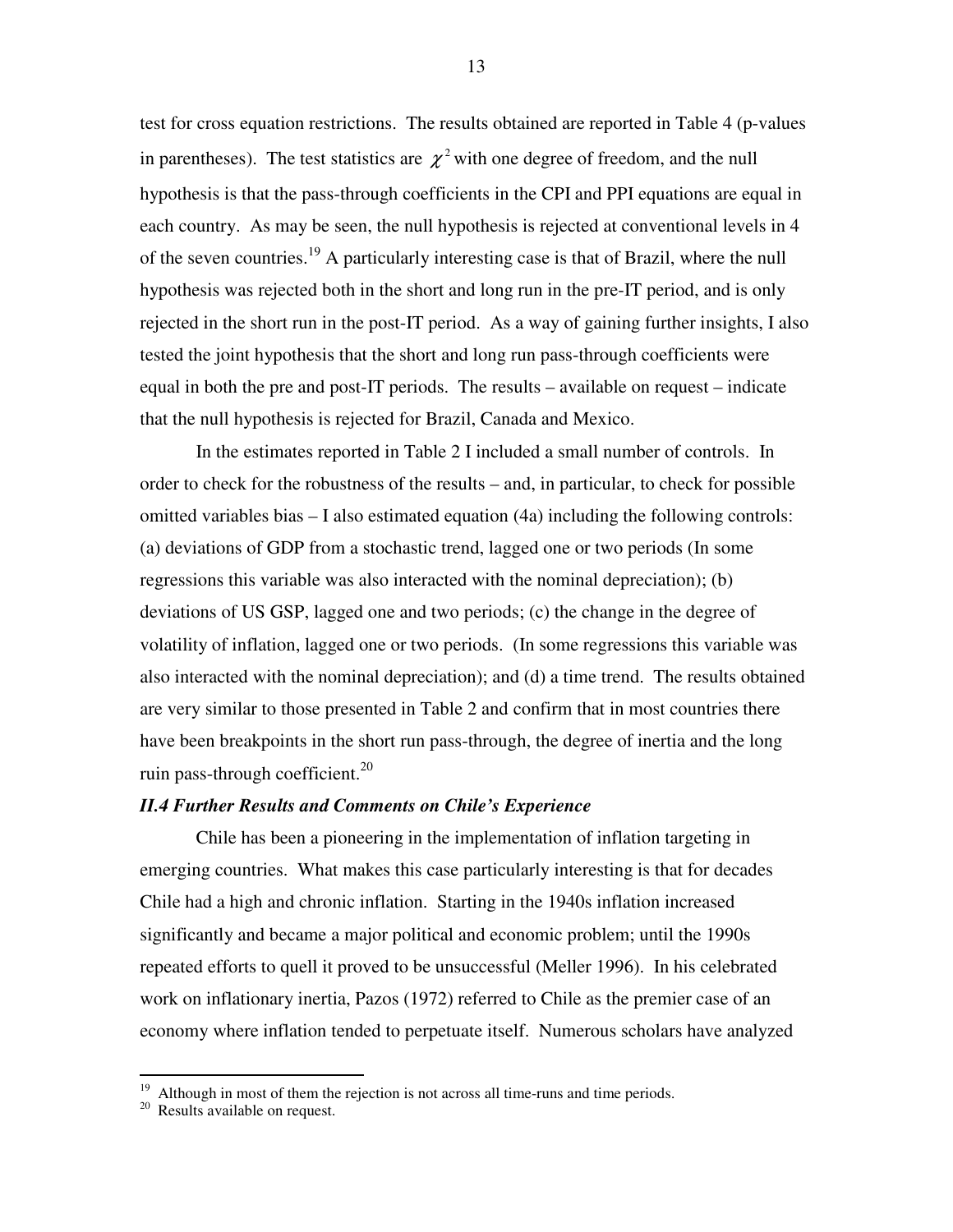the historical behavior of inflation in Chile, and have concluded that fiscal largesse, low Central Bank credibility, and widespread indexation practices (both for wages and the nominal exchange rate) were behind Chile's historical high rates of inflation. In the 1990's, however, there were important changes in Chile's monetary policy: the Central bank was granted independence and it formally adopted an inflation targeting approach (Corbo 1998, Schmidt-Hebbel and Tapia (2002), and Morandé (2002)). Since then inflation has declined significantly. During the last few years it has not been significantly different from world inflation.

The results presented in Tables 2 and 3 of this paper tend to confirm this story: after the adoption of inflation targeting in the early 1990s Chile experienced a decline in the degree of pass-through, both in the case of CPI inflation as well as PPI inflation (Seealso De Gregorio and Tokman, 2004). In this section I provide additional results on Chile's case that provide further light on the relation between inflation and exchange rates. In Table 5 I present new estimates for equation (4a) for CPI (or nontradable) inflation and CPI (or tradable) inflation using *three stages least squares*, which deals with the potential endogeneity of exchange rate changes.<sup>21</sup> As may be seen, although the point estimates are somewhat different, the overall results tend to confirm the conclusions reached above. Generally speaking, the 3SLS estimations show that the degree of both CPI and PPI pass-through has declined in the post-IT period. Interestingly, and in contrast with the cases of Australia, Canada and Mexico, there is no evidence of a decline of the degree of inflationary inertia in Chile in the post-IT period. Moreover, in Chile the level of inertia is similar for CPI and PPI inflation. From a comparative perspective, however, inflationary inertia in Chile is not higher than in countries with a long tradition of price stability, such as Australia and Canada (See Table 2).

#### **III. Inflation Targeting and Exchange Rate Volatility: Some Empirical Tests**

As a number of authors have pointed out, a floating exchange rate system is a requirement for a well functioning inflation targeting regime (Mishkin and Savastano

<sup>&</sup>lt;sup>21</sup> The following instruments were used: lagged first-difference in the US CPI, commodity price index, and first-difference of the US PPI.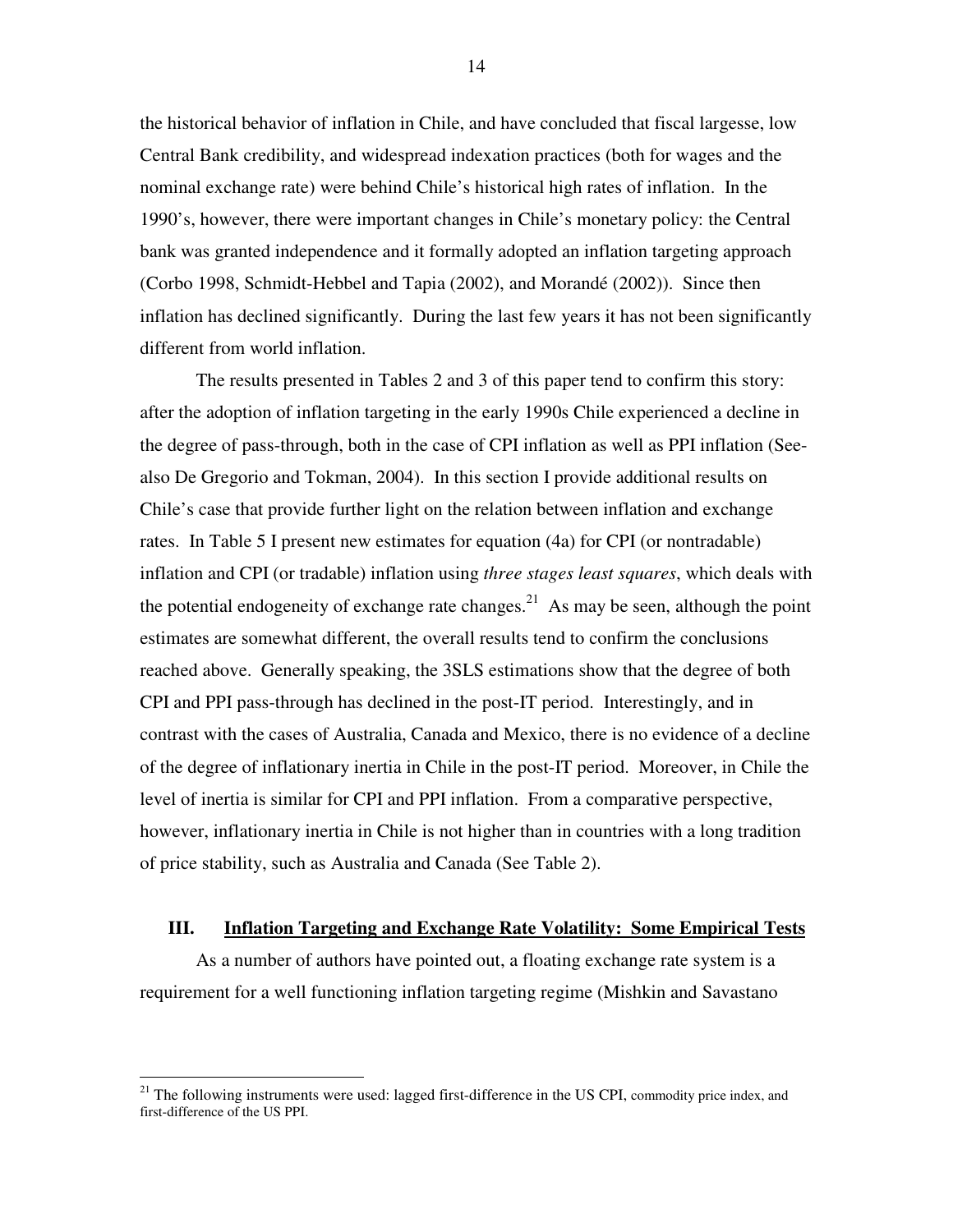$2001$ ).<sup>22</sup> The reason for this is that in a world of capital mobility, independent monetary policy cannot coexist with a pegged exchange rate regime – this is the so-called "*Impossibility of the Holy Trinity*." This connection between inflation targeting and floating exchange rates has led some analysts to argue that one of the costs of IT is the increase in exchange rate volatility. In a recent paper, De Gregorio, Tokman and Valdés (2005) discuss this issue in the Chilean context, and show that in Chile (nominal) exchange rate volatility has not been higher than in other countries with floating exchange rates.

The way in which the adoption of IT affects exchange rate volatility is an important policy issue. Yet, it is one that has not been dealt with appropriately in recent debates. Indeed, many analysts have compared exchange rate volatility under IT with volatility under a pegged or administered exchange rate regime. This is not an adequate comparison. From a policy evaluation perspective it is important to separate the issue of the selection of the exchange rate regime with the adoption of IT. The correct question is whether the adoption of IT increases exchange rate volatility, controlling for the exchange rate regime. Moreover, most volatility analyses have been based on comparisons of unconditional volatility measures across countries, or across time for the same country.

There are several possible ways of addressing these issues. First, one can analyze whether the adoption of IT affects conditional exchange rate volatility in countries that have had a floating exchange rate for a prolonged period of time, such as Australia and Canada. Second, regressions that control for the exchange rate regime can be estimated. In this section I use both of these approaches and monthly data to analyze this issue. The analysis focuses on the seven countries in Table 1. From a conceptual perspective, once one conditions for the exchange rate regime, it is possible to determine whether IT, by itself, results in an increase in exchange rate volatility. For example, in the cases of Australia and Canada – two countries with a long tradition with floating rates -- a comparison of *conditional volatility* before and after the implementation of IT will provide information on the effects of the new policy regime on exchange rate behavior.

 $22$  There is no need, however, for the authorities to abstain completely from intervention in the foreign exchange market. See the discussion in Section IV of this paper.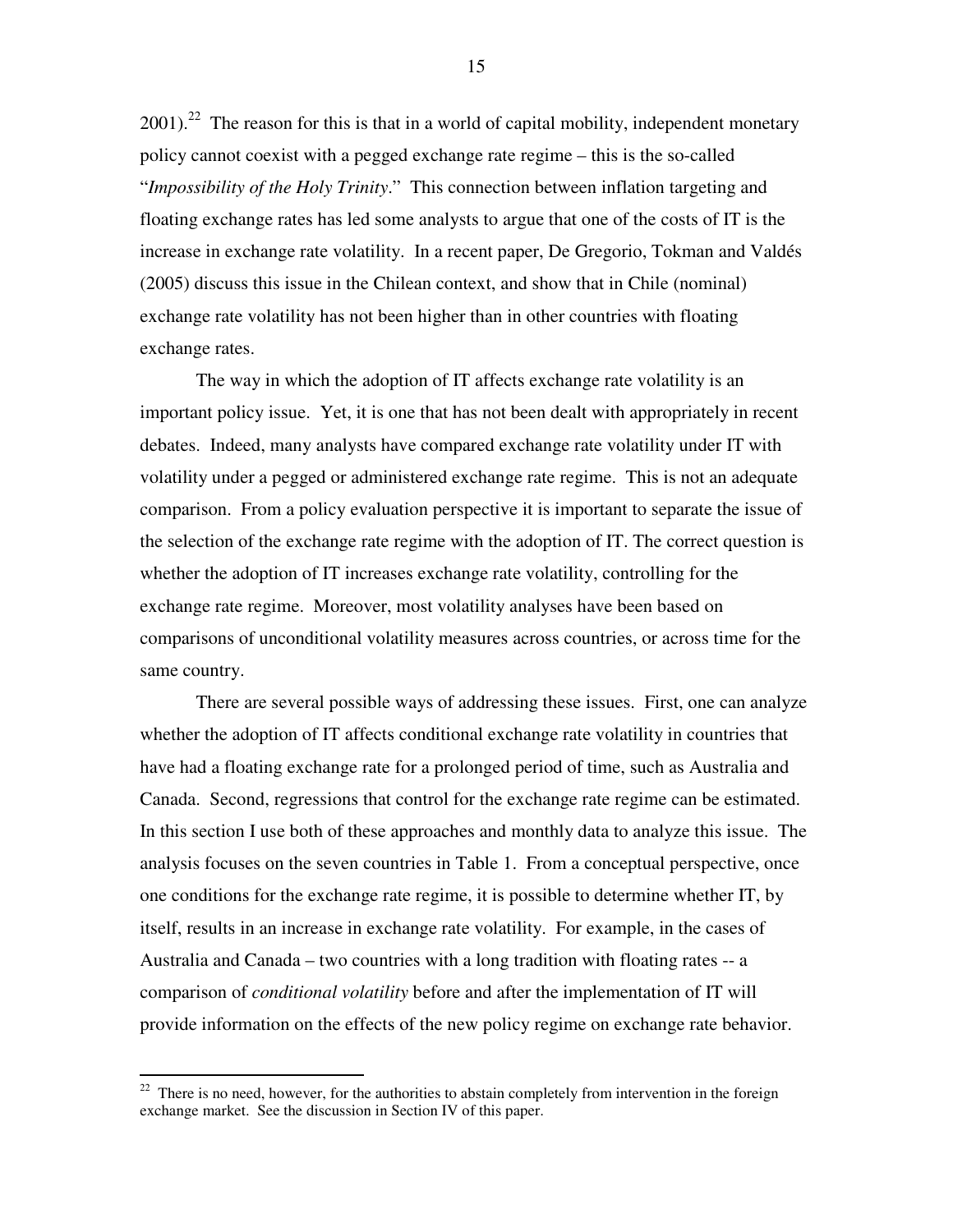### *III.1 The Data and the Empirical Model*

In Figure 2 I present data on exchange rate volatility, measured as the monthly difference in the log of the nominal effective exchange rate for the countries in my sample for 1988:01-2005:01. These figures capture clearly the degree of instability – including the crises -- faced by some of the countries in the sample during the period under study. This figure also shows that in most of the countries instability has experienced important changes.

The changing degree of exchange rate volatility displayed in Figure 2 suggests that, during this period, exchange rate volatility can be explained by models in the generalized autoregressive conditionally heteroskedastic (GARCH) tradition. Most GARCH-based empirical work on exchange rate volatility has tended to ignore, both in the mean and conditional variance equations, the potential role of alternative monetary regimes. Consider the following GARCH model of nominal exchange rates in a particular country:

(5) 
$$
\Delta \log E_t = \theta + \sum \phi_j z_{t-j} + \psi_t
$$

(6) 
$$
\sigma_i^2 = \alpha_1 + \alpha_2 \psi_{i-1} + \sum \gamma_i \sigma_{i-i}^2 + \sum \delta_i y_i
$$

Where, as before, E is the nominal effective exchange rate; the *z*'*s* are variables that affect changes in the exchange rate, and may include lagged values of ∆ log *E* , as well as other domestic or international variables;  $\psi$ <sub>*t*</sub> are innovations to exchange rate changes, with zero mean and conditional variance  $\sigma_t^2$ . The  $y_t$ , in equation (6), are variables, other than past squared innovations or lagged forecast variance, that help explain exchange rate volatility.

In this section I report results obtained from the estimation of models based on equations (5) and (6) using monthly data for the countries in Table 1. The time period is 1988:01 through 2005:01, with the exception of Brazil where I analyze the period 1994:06-2005:01.<sup>23</sup> My main interest is to investigate whether the adoption of an IT

 $^{23}$  Approximately in mid-1994, when the real plan was adopted, inflation in Brazil experienced a structural break.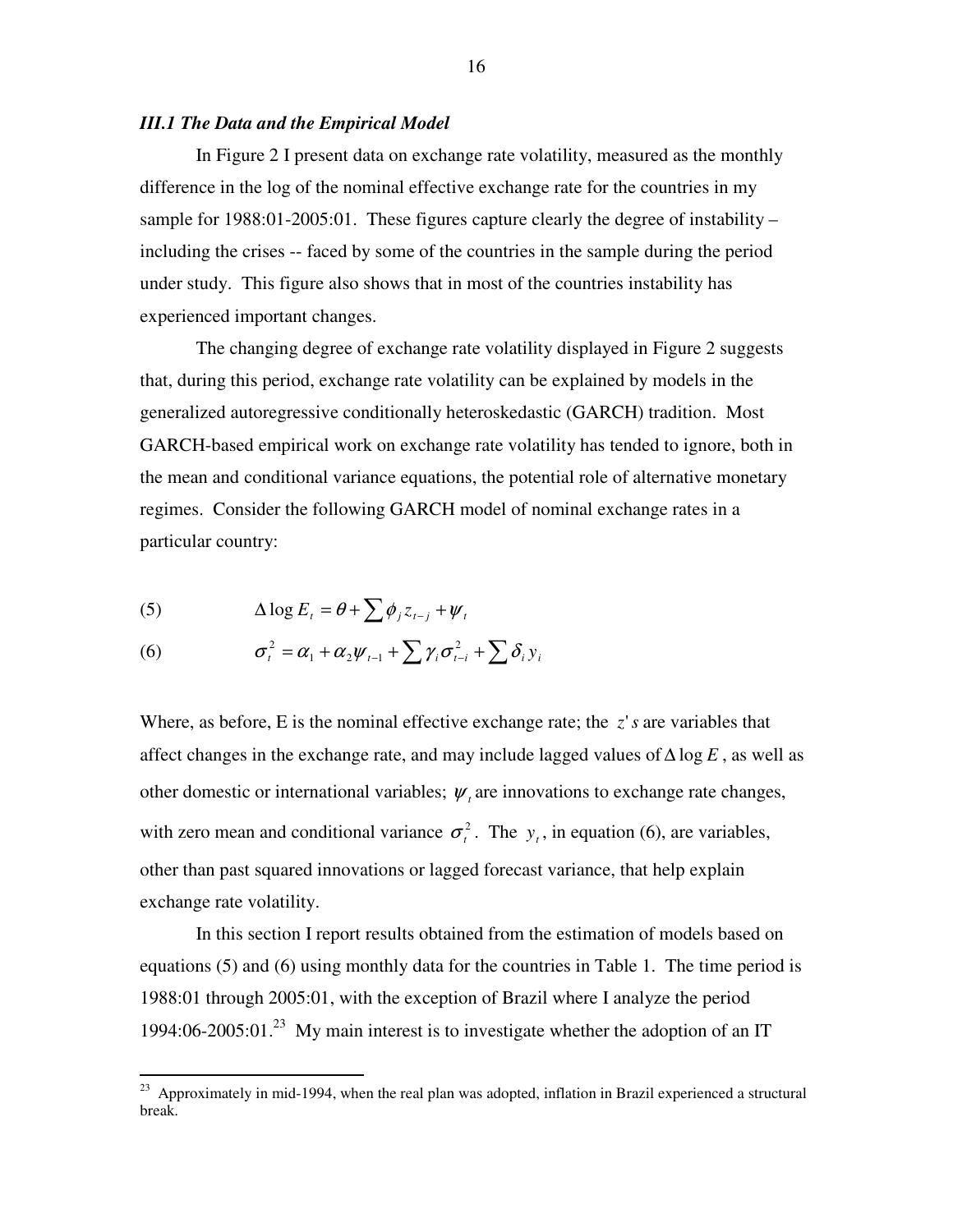operating procedure for monetary policy has affected exchange rate volatility. In addition, I am interested in understanding whether the adoption of a floating exchange rate regime had an effect on volatility. For this reason, I included two dummy variables as  $y_t$  in the conditional variance equation (6): *DIT*, which as before takes the value of one if the country has implemented an IT regime, and *FLOAT* , which takes the value of one if the country has a floating exchange rate regime. In creating the variable *FLOAT* I used information from a number of sources, including Levy-Yeyati and Sturzenegger (2003), Reinhart and Rogoff (2004) and the IMF. In the means equation (5) I also included a time trend and, for the cases of Mexico and Korea dummy variables for their major currency crises.<sup>24</sup>

## *III.2 Results*

In the first step of the analysis I estimated, by ordinary least squares, a number of versions of equation (5) for the seven countries in the sample.<sup>25</sup> The analysis of the residuals clearly showed the presence of conditional heteroskedasticity. Engle's LM test rejected the null hypothesis of absence of ARCH for every country. In the second step I identified the order of the GARCH process for each of the countries, and I verified stability. Finally, I estimated the system (5) and (6); in all cases the dummy variables for inflation targeting ( *DIT* ) and for floating regime ( *FLOAT* ) were lagged one period; the results, however, are not affected in a significant way when alternative lag structures are used (including no lags). If the adoption of inflation targeting has indeed resulted in increased nominal effective exchange rate instability, as some critics have argued, the estimated coefficient of *DIT* would be significantly positive. If floating rates increase exchange rate volatility, as one would expect under most circumstances, the estimated coefficient of *FLOAT* would be significantly positive. In the estimation of the conditional variance equations for Australia and Canada I did not include the *FLOAT* variable. The reason for this is that both of these countries have had a floating regime since the mid 1970s.

<sup>&</sup>lt;sup>24</sup> In some of the estimates I also included in the means equation the floating regime dummy. Its inclusion does not affect the results, however.

 $25$  As is customary, a preliminary step consists of analyzing stationarity. I used both country-specific and panel techniques.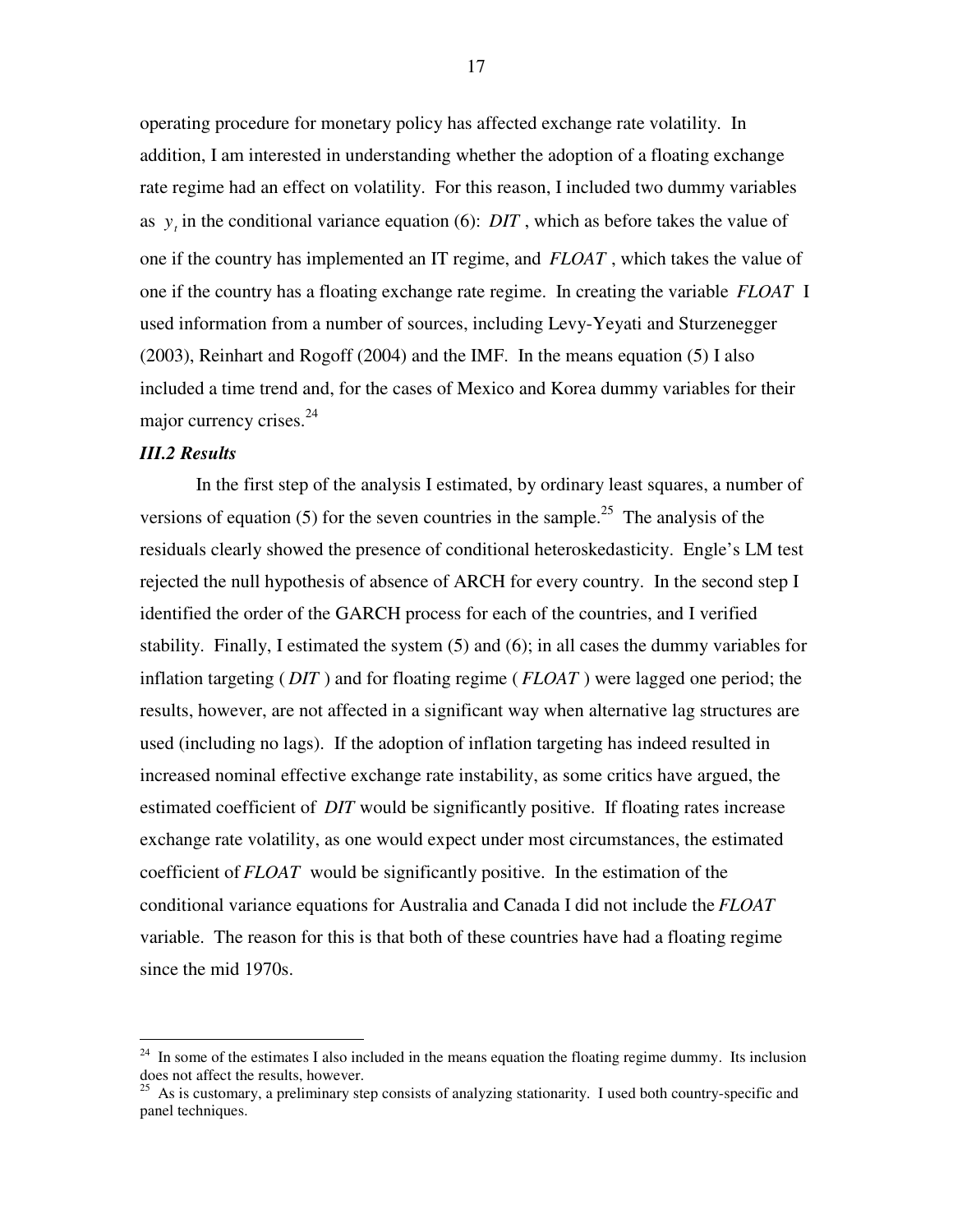The results obtained are in Table 6. I have only reported the order of the GARCH process, and the estimated coefficients of *DIT* and *FLOAT* . The main results may be summarized as follows:

- The estimated coefficient of the inflation targeting dummy *DIT* is positive and very small in three of the countries – Australia, Canada, and Korea. However, in none of these cases it is significantly different from zero. This indicates that (at least in this sample) there is no evidence that the adoption of IT increases nominal multilateral exchange rate volatility.
- The estimated coefficient of the inflation targeting dummy *DIT* is significantly negative in three of the countries in the sample – Brazil, Chile (for both equations), and Israel –, and negative (but not significant) in Mexico. In the case of Chile, the degree of significance of *DIT* is higher (in absolute terms) when 1994 is considered as the beginning of the IT period. Interestingly, when the *FLOAT* variable is excluded, the coefficient of *DIT* becomes positive (but insignificant) in the conditional variance equations for Chile and Brazil. These results suggest that, after controlling for the exchange rate regime, the adoption of IT has tended to reduce conditional volatility in some countries. The most likely reason for this is that IT is a transparent and predictable monetary framework that tends to reduce unexpected shocks or "news."
- The estimated coefficient of the *FLOAT* variable is positive in the five equations where it was included. Moreover, it is significantly positive in three of the five equations – for Brazil, Chile, and Israel.

The results reported in Table 6 are for standard GARCH models. In this setting the nominal exchange rate reacts in the same way to positive and negative shocks. However, as a number of authors have argued, it is possible that the nominal exchange rate reacts in an asymmetric fashion to positive and negative shocks. In order to analyze whether this possibility would affect the main results discussed above I estimated a series of TGARCH and EGARCH models for the seven countries in the sample. Although there is some evidence of asymmetric responses, the main conclusions on the coefficients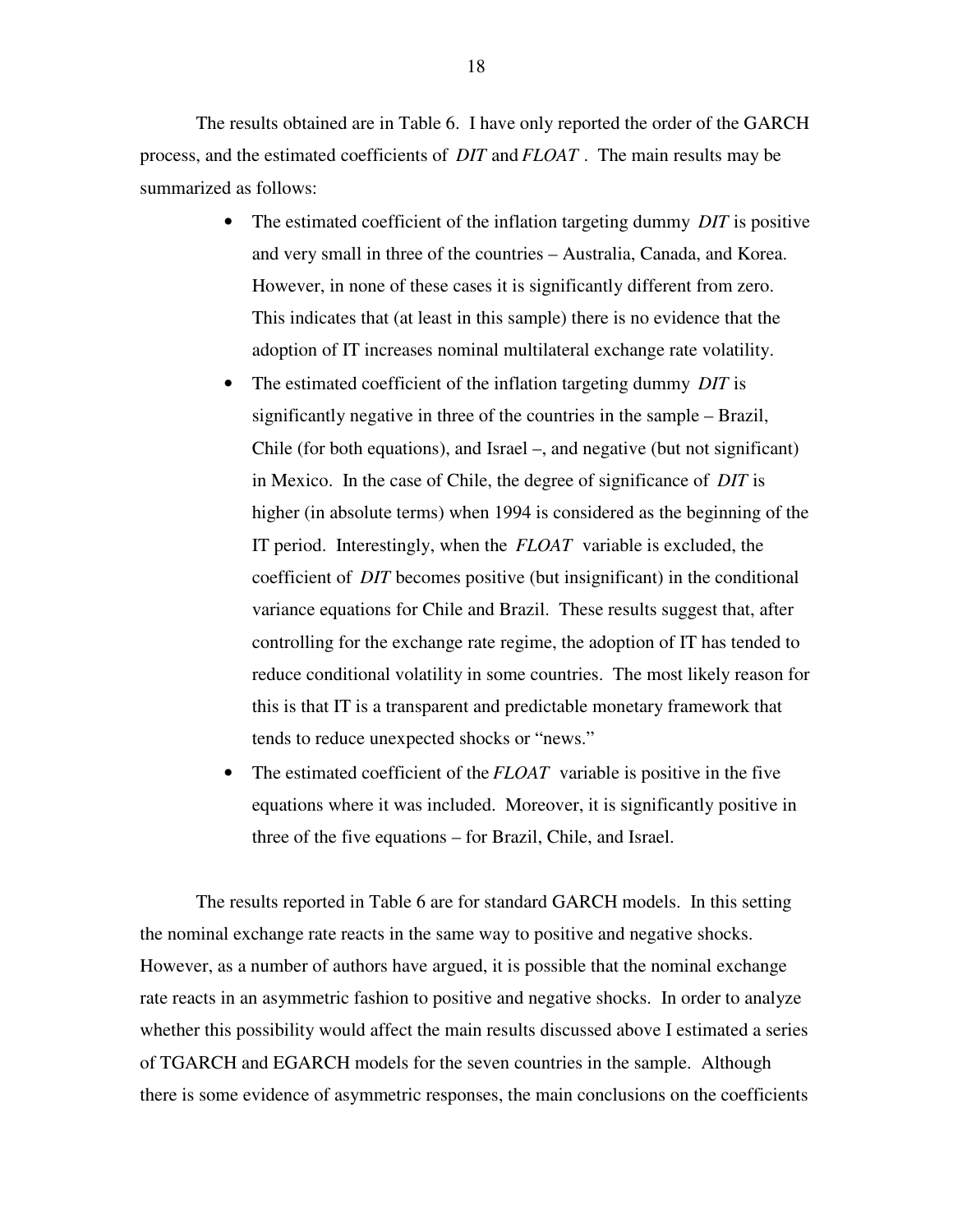of *DIT* and *FLOAT* discussed above still hold: there is no evidence that, once one controls for exchange rate regime, the volatility of nominal (multilateral) exchange rates increased with the adoption of IT.

The results presented above are for nominal multilateral exchange rates. An interesting question is whether the adoption of IT has affected *real effective exchange rate* volatility. In order to analyze this issue I estimated equations of the type of (5) and (6) for the four countries with data on real effective exchange rates at the monthly frequency – Australia, Canada, Chile and Israel. The results obtained are presented in Table 7. As may be seen, they tend to confirm those obtained for nominal multilateral exchange rate volatility. There is no evidence that the adoption of IT has increased real effective exchange rate volatility. In fact, there is some evidence that the opposite has happened in Chile and Israel; in both of these countries the coefficient of *DIT* is negative, with a *Z-statistic* in excess (in absolute terms) of 1.2. As in Table 6, these estimates suggest that the adoption of a floating regime increased RER volatility: the estimated coefficients of the *FLOAT* dummy are significantly positive.

#### *III.3 Extensions for the Case of Chile*

The results reported above span a period where most – but not all – of the countries in the sample experienced important changes in their exchange rate regime. Chile is a case in point.<sup>26</sup> During this period the country went from having an exchange rate band of varying width to having a flexible exchange rate. It may be argued, thus, that the extent of exchange rate volatility during the band period was limited by the existence of the band itself, even if the actual exchange rate never hit the bands. If this is the case, the results for the emerging countries – but not for Australia or Canada – in Table 6 maybe misleading. In order to deal with this issue in this section I use data on Chile's *shadow* nominal exchange rate – or exchange rate that would have prevailed in the absence of the bands – to analyze exchange rate volatility in the period 1991-2004. The data on the shadow exchange rate were taken from Edwards and Rigobon (2005). This shadow rate was computed using an iterative procedure based on the behavior of the actual rate, the bands and the fundamentals. Figure 3 presents the evolution of the

19

 $26$  This also applies to Mexico and Israel. Mexico had a band until late 1994; Israel had a widening crawling band into the 2000s. Korea had a managed exchange rate until 1998; Brazil had a managed rate until 1999.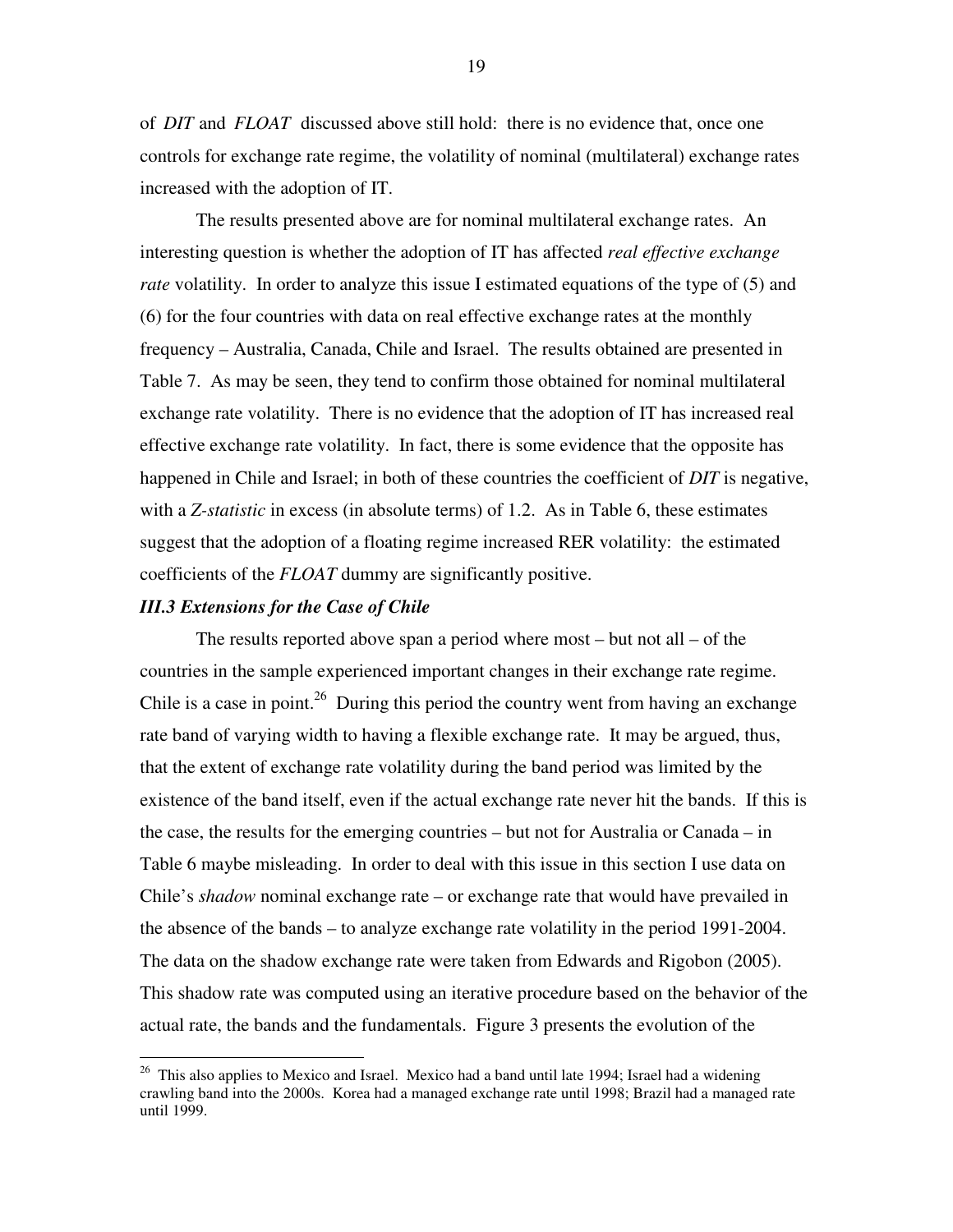monthly change of the nominal observed and nominal shadow exchange rate for the Chilean peso relative to the U.S. dollar

The estimation of the conditional variance equation for the shadow exchange rate yielded the following results: the point estimate for the inflation targeting dummy *DIT* was -2.36E-05, with a z-statistic of -0.406. The point estimate for the floating exchange rate dummy  $FLOAT$  was 0.00004, with a z-statistic of 1.62.<sup>27</sup> These results, then, confirm those reported in the preceding subsection. Even when a shadow exchange rate is used, there is no evidence suggesting that the adoption of IT increased nominal exchange rate volatility; there is, on the other hand, some evidence indicating that the move from a band to a floating regime did have a small (positive effect) on volatility.

#### **IV. Central Bank Policy and the Exchange Rate under an IT Policy Regime**

Should inflation targeting central banks intervene in the foreign exchange market? And if so, how should this intervention take place? Should it be *sterilized intervention*, where the resulting changes in monetary aggregates are sterilized through operations involving domestic securities? Or should it be *non-sterilized intervention*, where monetary aggregates are affected? $28$  These are complex questions that have moved to the center of the policy debate in many IT countries, especially in Latin America. In this section I discuss the issue of whether IT central banks should explicitly consider the exchange rate in their monetary rule.<sup>29</sup> This question is related to a number of important (and controversial) policy issues, including the costs of (real) exchange rate misalignment and "fear of floating." 30

<sup>&</sup>lt;sup>27</sup> In this estimation the  $DIT_{1994}$  dummy was used.

 $28$  Questions do not end here, however. Here are some additional ones: If intervention is sterilized, what type of domestic securities should be used in the sterilization? Should the purchases/sales of forex be done in the spot or in the forward market?

<sup>29</sup> It is not my intention to provide a comprehensive survey on the topic of central bank intervention. The literature is voluminous country-specific, and continues to grow every day; interested readers are directed to, among others, Dominguez and Frankel (1993), Taylor (2004), Kearns and Rigobon (2005), Neely (2001), Sarno and Taylor (2001). For an excellent analysis of different central bank policies, including Chile's case, see Tapia and Tokman (2004).

 $30$  On fear of floating see Calvo and Reinhart (2002).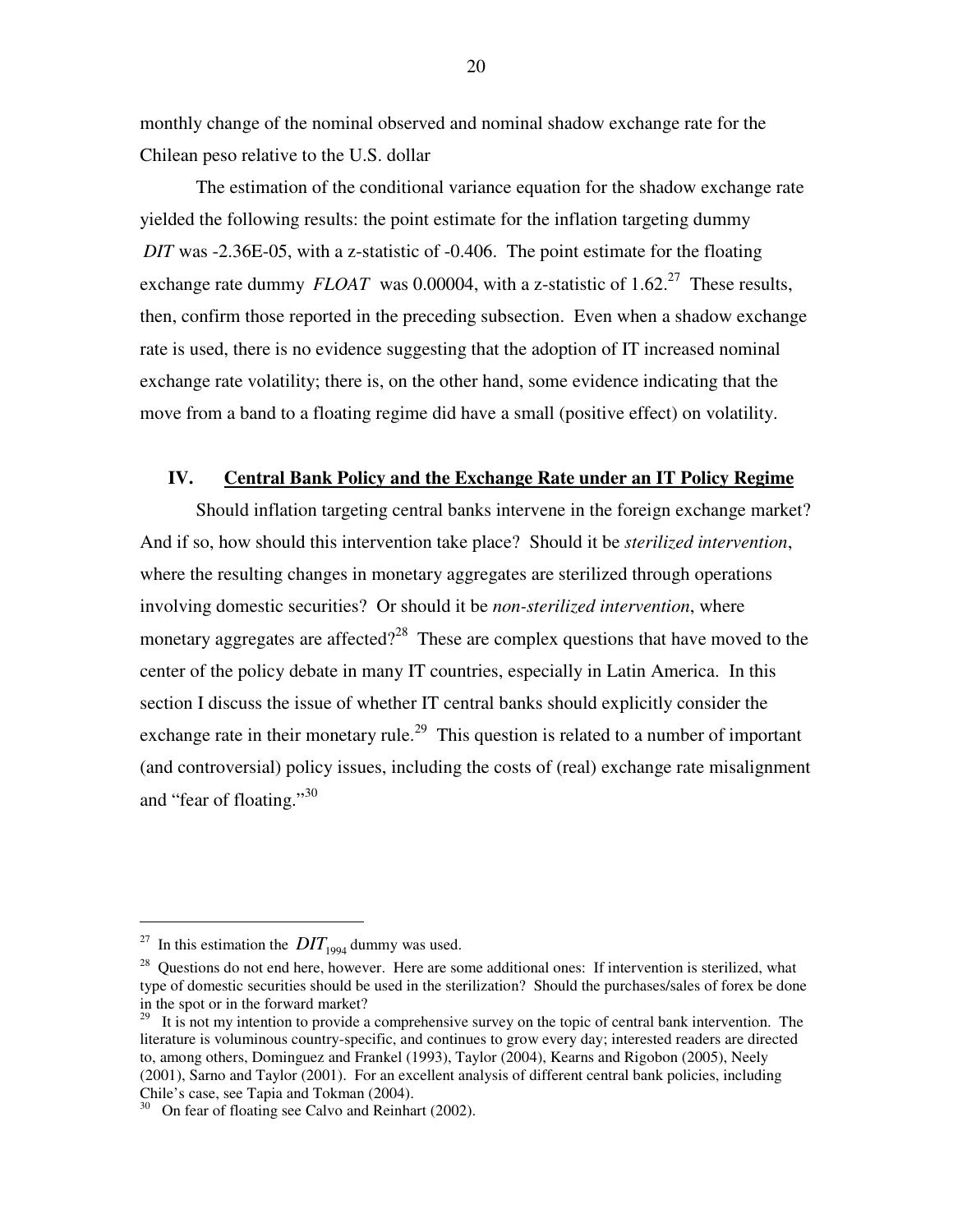### *IV.2 The Issues*

From a technical point of view the discussion of the relation between central bank policy and the exchange rate may be framed in terms of the form of the Taylor rule in a small open economy. Taylor himself has posed the problem as follows

> "How should the instruments of monetary policy (the interest rate or a monetary aggregate) *react to the exchange rate*?" (Taylor, 2001, p. 263. Emphasis added)

In order to address this question more formally, consider the following equation: $31$ 

(7) 
$$
i_t = f\pi_t + gy_t + h_0 e_t + h_1 e_{t-1}
$$

Where  $i_t$  is the short term interest rate used by the central bank as a policy tool,  $\pi_t$  is the deviation of the rate of inflation from its target level – possibly zero --,  $y_t$  is the deviation of real GDP from potential real GDP (often called the output gap), and  $e_t$  is the log of the *real* exchange rate in year t.<sup>32</sup> f and g are the traditional Taylor rule coefficients;  $h_0$  and  $h_1$  are the coefficients of the current and lagged log of the real exchange rates in the expanded Taylor rule, and are the main interest of this discussion. If  $h_0 = h_1 = 0$ exchange rate developments should not be incorporated in the policy rule, and the Taylor rule reverts to its traditional form.

It is conceivable, in principle, that in a small open economy the optimal monetary policy rule – that is the policy that maximizes the authorities' objective function – is one where both  $h_0$  and  $h_1$  are different from zero. Interestingly, if  $h_0 > 0$  and  $h_0 = -h_1$ , then the rule implies that monetary policy should react to changes in the (real) exchange rate. Notice that the formulation in equation (7) does not imply, even when  $h_0$  and  $h_1$  are different from zero, that the monetary authorities should defend a certain *level* of the exchange rate. If the optimal policy calls for intervention – that is for  $h_0$  and  $h_1$  different

 $31$  This is the precise equation presented by Taylor in his discussion on the subject.

<sup>32</sup> In this formulation an increase in e denotes a real exchange rate appreciation.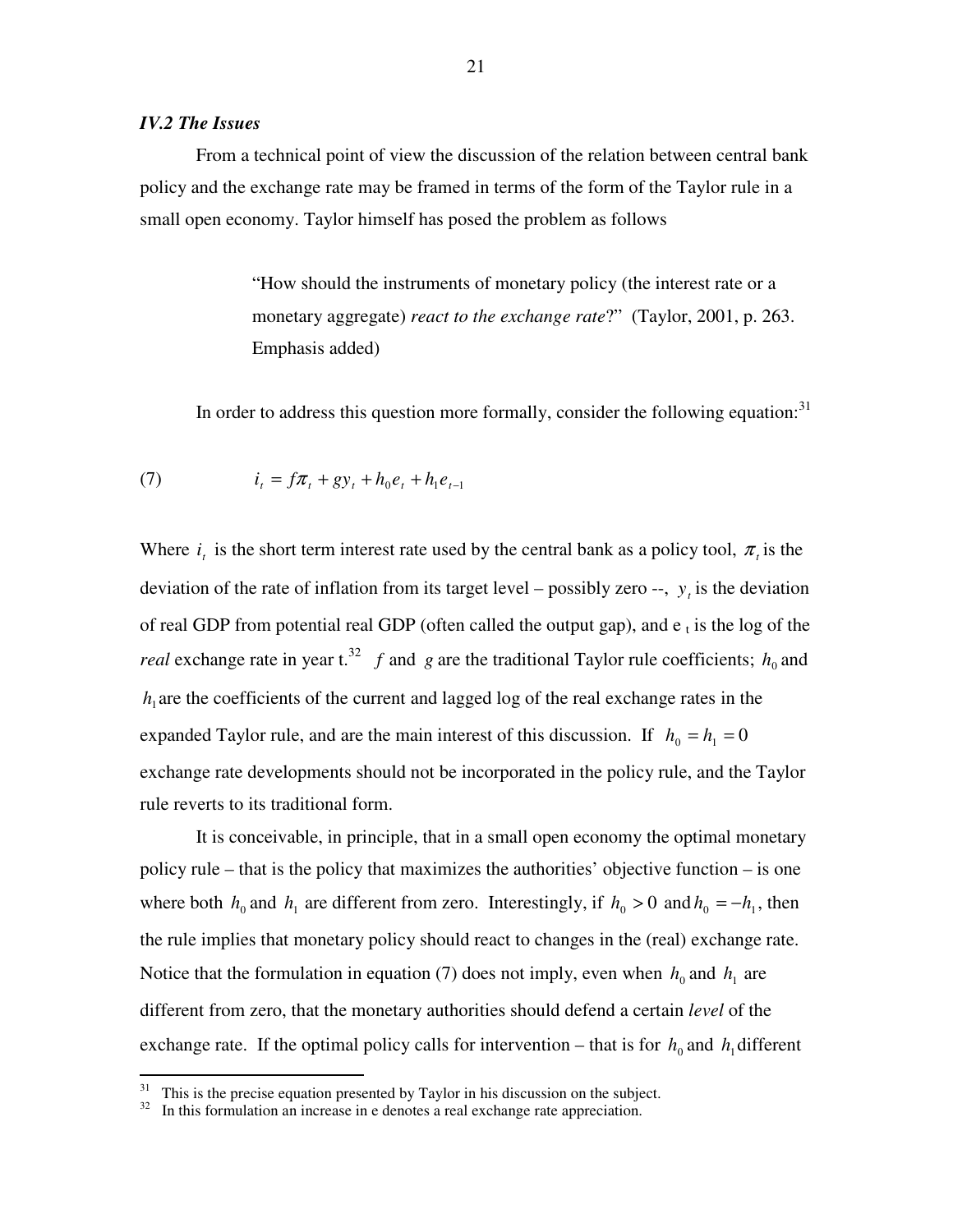than zero --, and if the monetary authorities do follow this policy, a casual observer may conclude that the country in question is subject to "fear of floating." This, however, would be an incorrect inference, as the country in question would be practicing "optimal flotation."

In order to answer fully this question it is necessary to specify the policy maker's objective (or loss) function, and the model that best captures the functioning of the economy. Most authors assume that the goal of policy makers is to minimize a loss function that combines deviations of GDP (or GDP growth) from trend and deviations of inflation from its target.<sup>33</sup>

(8) 
$$
L = (\pi_t - \tilde{\pi})^2 + \lambda (y_t - \tilde{y})^2, \text{ and } \lambda > 0.
$$

In equation (8)  $\hat{\pi}$  and  $\hat{y}$  are the inflation target and potential output;  $(y_t - \hat{y})$  is the output gap. It is easy to show that in this case the only way in which the exchange rate could play a role in the monetary policy rule would be one where changes in *e* (or, in some models, changes in the nominal exchange rate) affect inflation and/or the output gap. To the extent that the "pass-through" coefficient is different from zero, exchange rate changes will affect actual inflation – that is,  $\frac{\delta \mathcal{H}}{\delta} > 0$ ∂ ∂ *e*  $\frac{\pi}{2}$  > 0. If (some) changes in the real exchange rate reflect situations of misalignment they will affect the output gap. Under these circumstances, the optimal policy will be one that takes into account the way in which exchange rate developments affect the two components of the loss function. What is unclear, however, is whether the exchange rate should have an *independent role* in the monetary policy rule  $(8)$ . If the authorities have modeled the economy correctly – and in doing so, have incorporated the effects of  $e$  on  $\pi$  and  $y$ -there is no need to include an exchange rate term in equation (8). This point has been made forcefully by De Gregorio, Tokman and Valdés (2005) in their discussion of Chile's case. If, however, there is a lagged response of both inflation and output to exchange rate changes, the central bank

<sup>&</sup>lt;sup>33</sup> Medina and Valdés (2002) develop a model where the authorities also target the current account. They show that the optimal reaction function is significantly different from the traditional Taylor rules.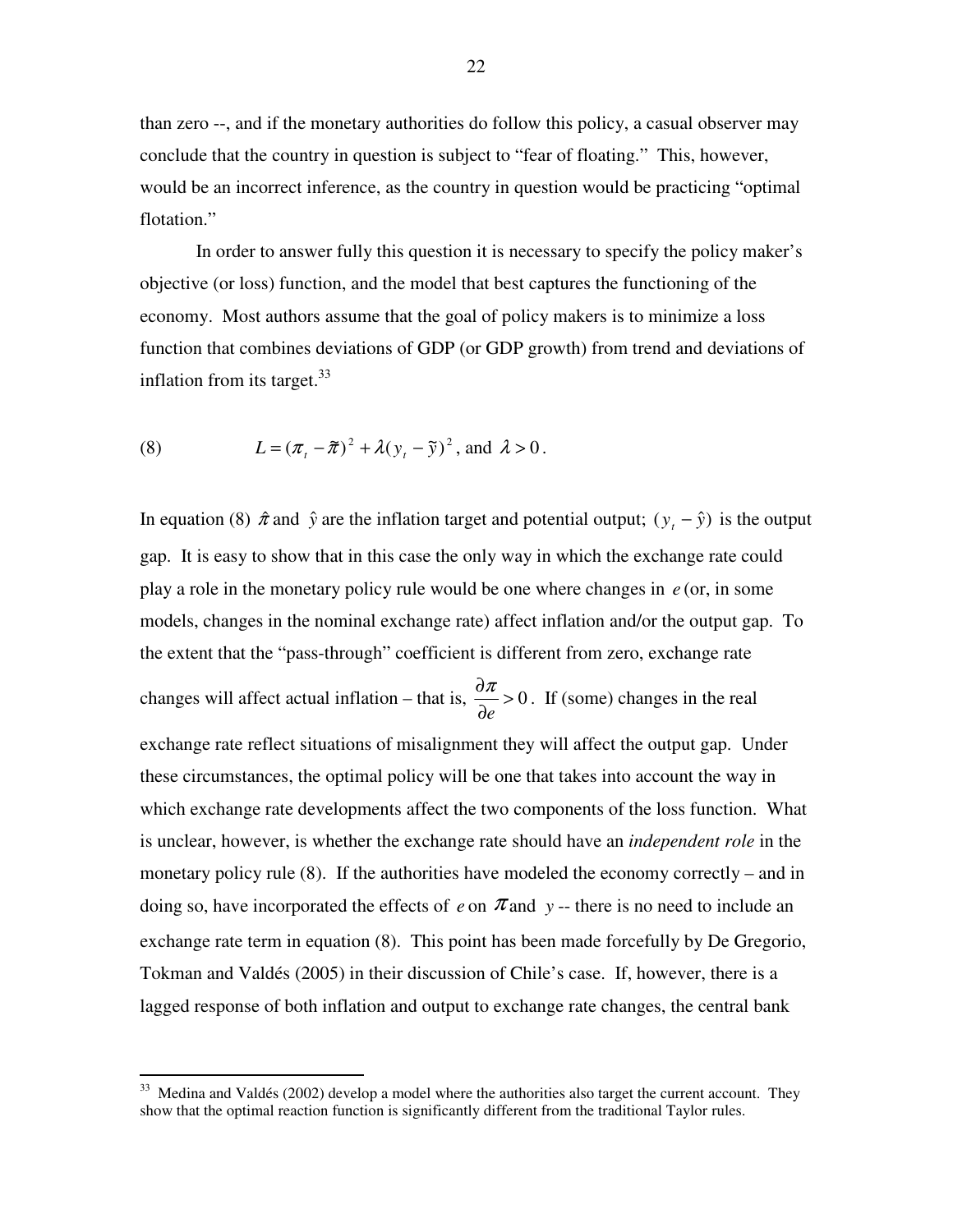may want to preempt their effect by adjusting the policy stance when the exchange rate change occurs, rather than when its effects on  $\pi$  and *y* are manifested.

Whether a pre-emptive strategy is preferred to one where the authorities actually wait until  $\pi$  and *y* begin to reflect the actual effects of a change in *e* is, in the final analysis, an empirical issue. Moreover, it is a country specific issue; the main characteristics of a particular economy – including the dynamics of inflation, the size of the pass-through coefficient, and of different elasticities – will determine the extent of macroeconomic volatility – that is deviations of inflation and growth from targets and trends – is lower when  $h_0$  and  $h_1$  are different from zero.

### *IV.2 A Selective Review of the Literature*

Most analytical discussions on inflation targeting have implicitly *assumed* that  $h_0 = h_1 = 0$ , without actually inquiring the way in which the incorporation of *e* into the policy rule will be affect welfare and/or macroeconomic performance. In fact, things go even further: most discussions on IT in the mainstream literature have tended to ignore open economy issues. In the important book *The Inflation Targeting Debate* edited by Ben Bernanke and Mike Woodford, the index has no entry for "devaluation" or "passthrough", and there is only one entry for "exchange rate." This corresponds to the paper by Jonas and Mishkin (2005) on IT in transition economies. Most of the other papers in the volume – authored by influential economists such as Woodford, Bernanke, and Sims, among others – do not include explicit discussions on exchange rate behavior when dealing with monetary policy issues. There are, however, a few exceptions: in their paper, Cecchetti and Kim (2005) have a section on an open economy, but do not ask formally whether  $h_0$  and/or  $h_1$  should be equal to zero. In his contribution to the Bernanke and Woodford volume, Mervyn King briefly notes that although the U.K. experienced a sharp currency appreciation (in excess of 20%) this had not affected the effectiveness of the IT-based policy. Caballero and Krishnamurthy (2005) develop a model of an open economy where the exchange rate plays an important role during a "sudden stop" episode. In their setting the exchange rate does play an important role in determining optimal monetary policy.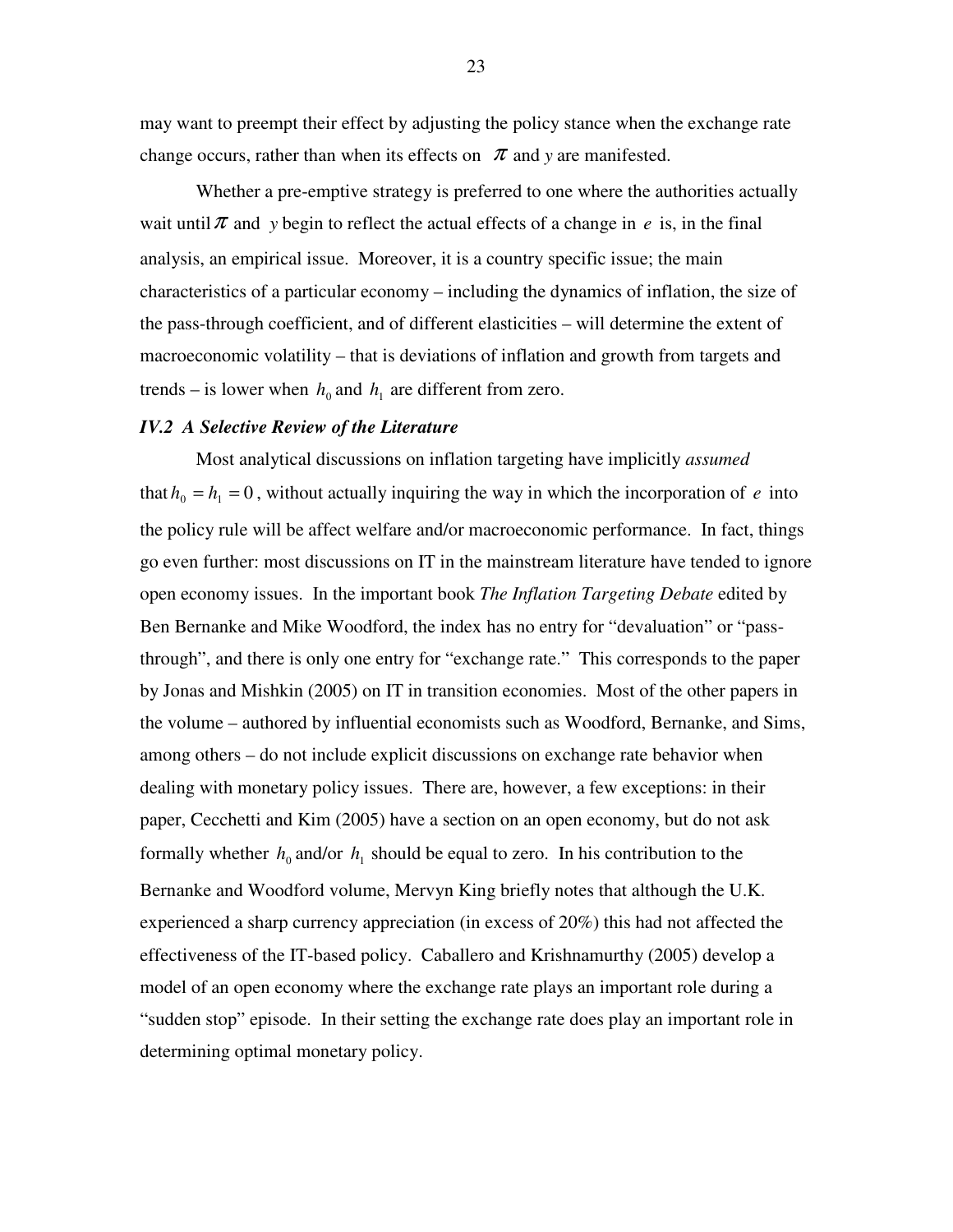The seminal book by Mike Woodford, *Interest and Prices* (2003), which provides firm analytical underpinnings for interest rate-based monetary policy, does not deal explicitly with exchange rates; the index has no entries for "exchange rate(s)," "devaluation," or "pass-through." There is one entry for "open economy," although no open economy model is presented, and the discussions on optimal policy rule do not consider the (potential) role of open economy variables. (To be fair, however, one could interpret the discussion in section 2.1 of Chapter 7, on cost-push shocks, as including shocks stemming from exchange rate depreciation.)

The pioneering book by Bernanke et al (1999) includes interesting discussions on the role played by exchange rates in monetary policy implementation in a number of countries. The discussion of the Canadian case – where a Monetary Conditions Index (MCI) that includes the exchange rate has been used explicitly is particularly interesting. <sup>34</sup> However, the important chapter on "*Design and Implementation*," (Chapter 3) does not discuss at the analytical level whether exchange rate considerations should be explicitly incorporated into the policy rule in an inflation targeting setting. In the chapter on Israel, Australia and Spain the authors discuss how Spain and Israel gradually relaxed exchange rate bands when they adopted IT, and they explain that in both of these countries the authorities decided "not to respond to short term exchange rate fluctuations" when making monetary policy decisions (Bernanke et al, 1999, page 205).

Mishkin and Savastano (2001) provide one of the most complete discussions on the issue. These authors convincingly argue that the discussion on macroeconomic stability in Latin America is *not* related to the selection of the exchange rate regime. The issue is one of creating an institutional framework for conducting monetary policy in a credible way. According to them IT provides such a framework. Mishkin and Savastano develop a model where optimality implies a Taylor rule of the following form:

(9) 
$$
i_t = \pi_t + b_1(\pi - \pi^*) + b_2 y_t + b_3 e_t.
$$

<sup>&</sup>lt;sup>34</sup> New Zealand also adopted a MCI in the late 1990s.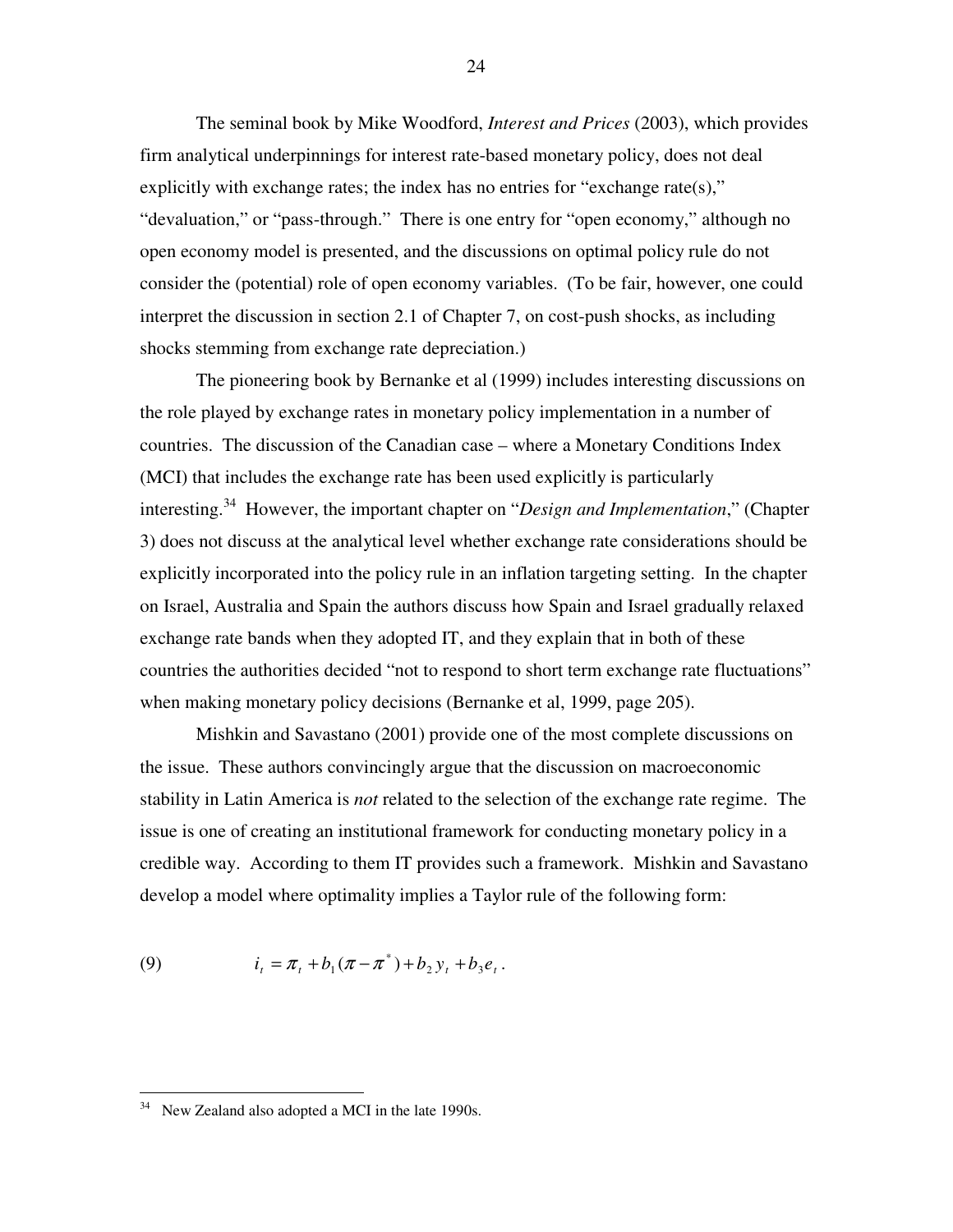$e_t$  is the log of the real exchange rate, expressed as deviations from its equilibrium value. The authors make a very important point:

> "[I]n Latin America exchange rate fluctuations are likely to have a bigger effect on aggregate demand and aggregate supply (because the passthrough may be larger)…indicates that the weight of the exchange rate in the modified Taylor-rule,  $b_3$ , may be relatively large. However, this is in no way inconsistent with inflation targeting) (Mishkin and Savastano, 2001, page 534).

Ball (1999), Obstfeld and Rogoff (1995) and Svensson (2000) have argued that adding the exchange rate as an additional variable in equations of the type of (7) will result in more stable macroeconomic outcomes. According to a simulation exercise undertaken by Svensson (1999, 2000) the optimal values of the exchange rate coefficients are  $h_0 = -0.45$  and  $h_1 = 0.45$ . Ball (1999) analysis suggests that macroeconomic instability will be reduced if  $h_0 = -0.37$  and  $h_1 = 0.17$ . These results, however, are model-specific and they will change for different parameterizations.

In a paper presented at a Central Bank of Chile conference, Taylor (2002) reviewed 19 recent models developed to analyze inflation and monetary issues. Of these, only 5 assumed that the exchange rate affected aggregate demand, and only six assumed that exchange rate changes was a factor in the process of price determination. This illustrates quite starkly the fact that many influential researchers continue to think in terms of closed economy monetary models.

At the end of the road, whether  $h_0$  and  $h_1$  should indeed be different from zero is a country-specific empirical question, that should be dealt with by analyzing country specific evidence – both historical and based on simulation exercises. After much reflecting on this subject I find it difficult to disagree with Taylor (2001) when he expresses some skepticism on the *general* merits of adding the exchange rate into the interest rate equation. This is for, at least, two reasons. First, and as pointed out earlier, in properly specified models, the exchange rate already plays an *indirect* role through its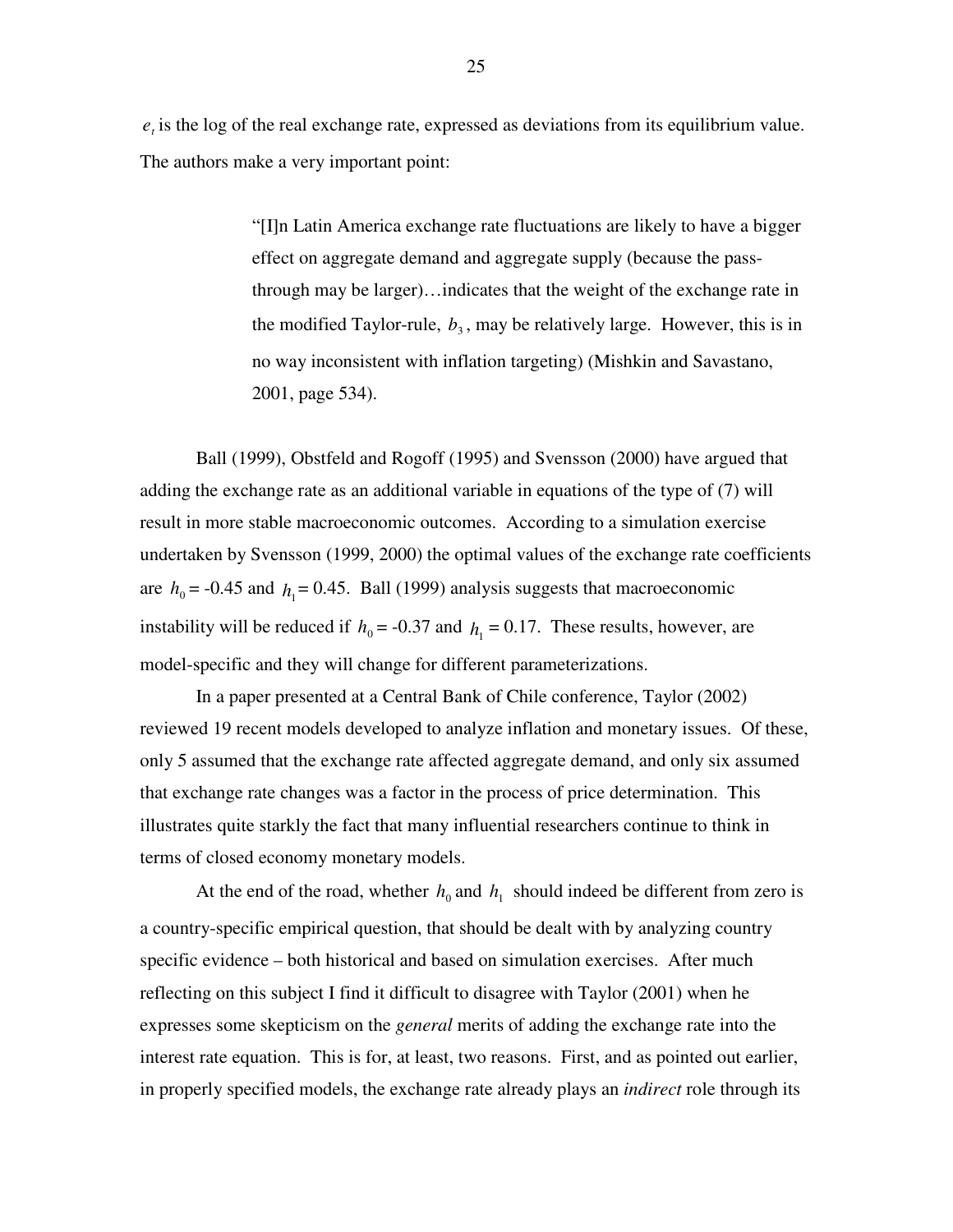effect on  $\pi$ , and  $y$ , ; second, adding the exchange rate (or any other asset price, for that matter) into the Taylor rule is likely to add considerable volatility to monetary policy. This conclusion is similar to that of Mishkin and Schmidt-Hebbel (2001) who provide an extensive discussion on the subject. According to them, when implementing policy, central banks should consider the effects of exchange rate fluctuations on inflation and the output gap, but should not consider an independent role for  $e_t$ . According to them, "targeting on an exchange rate is likely to worsen the performance of monetary policy."

# *IV.3 What do IT Central Banks Actually Do?*

The discussion presented above clearly indicates that the issue of whether monetary policy should react to the exchange rate is not fully resolved. At the analytical level the answer is likely to be country specific and will depend on the structural characteristics of the country, and the authorities' loss function.

The vast majority of central banks, however, do not openly recognize that they explicitly take into account exchange rate developments when conducting monetary policy. Indeed, if pressed, most IT central bankers would go as far a saying that since exchange rate changes tend to affect inflation, they play a role on monetary policy. However, they would be reluctant to acknowledge that the exchange rate plays a *direct role* of its own in the monetary policy rule *itself*. That is, in terms of equation (7), the vast majority of IT central bankers would say that in their policy rules:  $h_0 = h_1 = 0$ .

As every student of monetary policy knows, however, in most countries there are divergences between what central banks say they do, and what central banks actually do. In a recent paper, Mohanty and Klau (2005) estimated monetary policy reaction functions (i.e. Taylor rules) for 13 emerging and transition economies, and found out that in eleven of them the coefficient of real exchange rate was significant.<sup>35</sup> This provides strong indication that, contrary to what they state, most IT central banks do take central bank developments into account when determining their monetary policy stance. In Table 8 I

<sup>&</sup>lt;sup>35</sup> Other authors that have estimated central bank reaction functions to analyze whether the exchange rate plays a role include Hamermann (2005).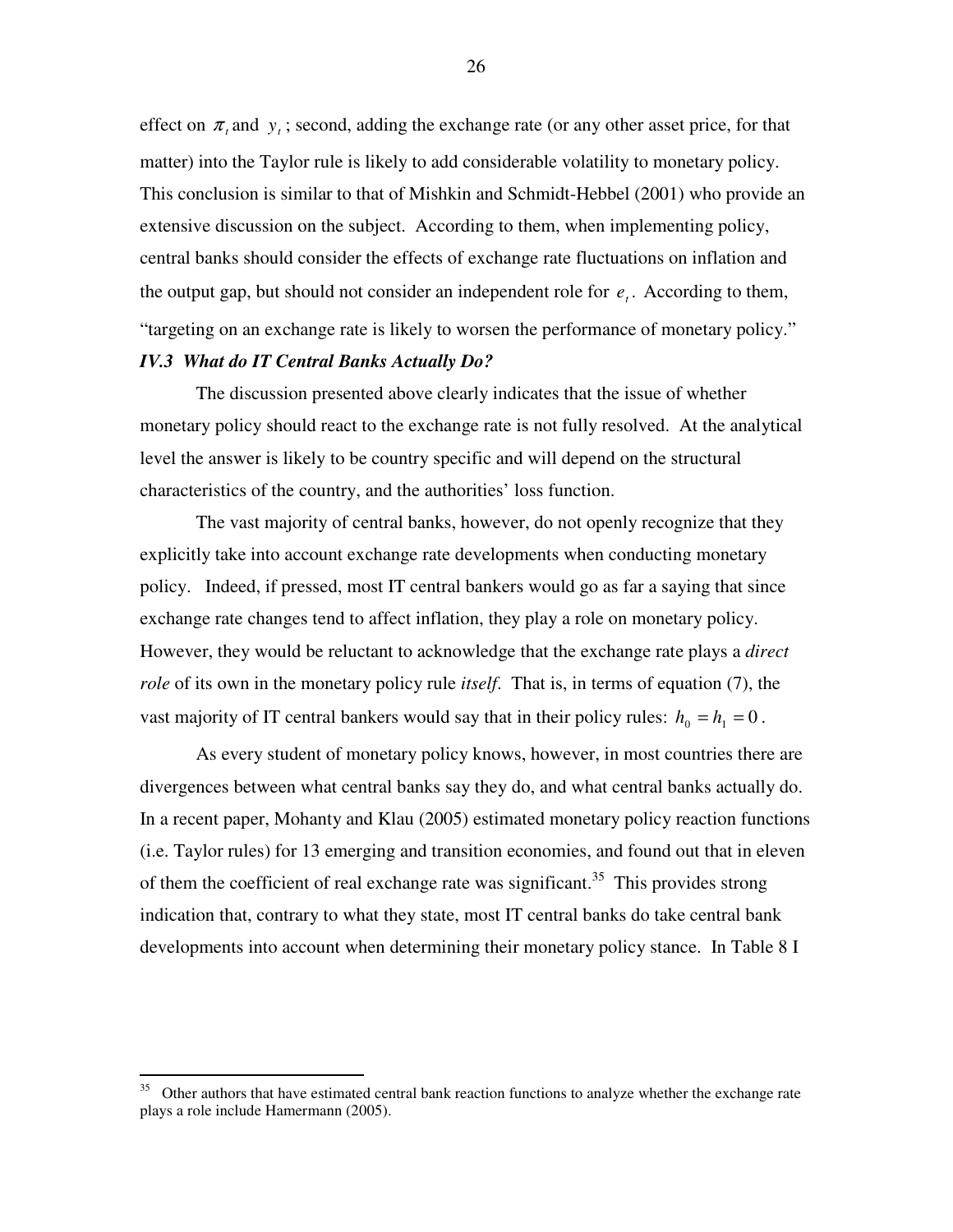present a list of the countries with the estimated short and long term coefficients in the estimated Taylor-rule reaction functions.<sup>36</sup>

The case of Chile is particularly interesting. According to Mohanty and Klau (2005) base estimates, Chile's Taylor rule may be expressed as follows (t-statistics in parentheses):

$$
i_{t} = 0.32 + 0.97 \pi_{t} + 0.32 y_{t} + 0.35 \Delta x r_{t} - 0.35 \Delta x r_{t-1} + 0.32 i_{t-1},
$$
  
(0.25) (4.87) (1.25) (2.78) (-2.40) (4.03)

where ∆*xr* is the change in the real exchange rate. The data are quarterly and the time period covered is from 1992 to 2002. What is particularly interesting about the Chilean case is that the effect of (real) exchange rate changes on Central Bank policy appears to last only one quarter. Indeed the sum of the coefficients for  $\Delta x r$ , and  $\Delta x r$ <sub> $t-1$ </sub> add up to zero.

As the results summarized in Table 8 show, there is a wide range of values for both the short run and long run estimated coefficients of the real exchange rate in these Taylor rule reaction functions. (The short run is defined as the sum of the coefficients of  $\Delta x r$ <sub>t</sub> and  $\Delta x r$ <sub>t−1</sub>. The long run is the sum of these two coefficients divided by one minus the coefficient of *y*<sub>*t*−1</sub>). Short run coefficients, for example, go from a relatively high 0.79 for Mexico, all the way to zero for Chile; long run coefficients show an even larger dispersion.<sup>37</sup> In order to understand why in some countries monetary policy appears to have been more susceptible to exchange rate changes than I others, I estimated a number of cross country regressions. The dependent variable is the short run exchange rate coefficient reported in Table 8. The following controls were used: (a) average inflation 1990-1995; (b) standard deviation of quarterly inflation 1990-1995; (c) standard deviation of the real exchange rate 1990-1995; (d) degree of openness of the economy measured as imports plus exports over GDP; (e) length of period for which the country has had floating rates; and (f) number of years since IT was adopted. The results obtained for these six univariate regressions are presented in Table 9. Since I only have

<sup>&</sup>lt;sup>36</sup> The coefficients in Table 7 have positive signs, since in this paper I have considered that a higher exchange rate represents depreciation. In the Mohanty and Klau paper higher rate represents appreciation, and the coefficients are negative.<br><sup>37</sup> In the case of long run coefficients, most of the very high values are the result of a very low estimate for

the lagged interest rate. This may be biasing the long run estimates.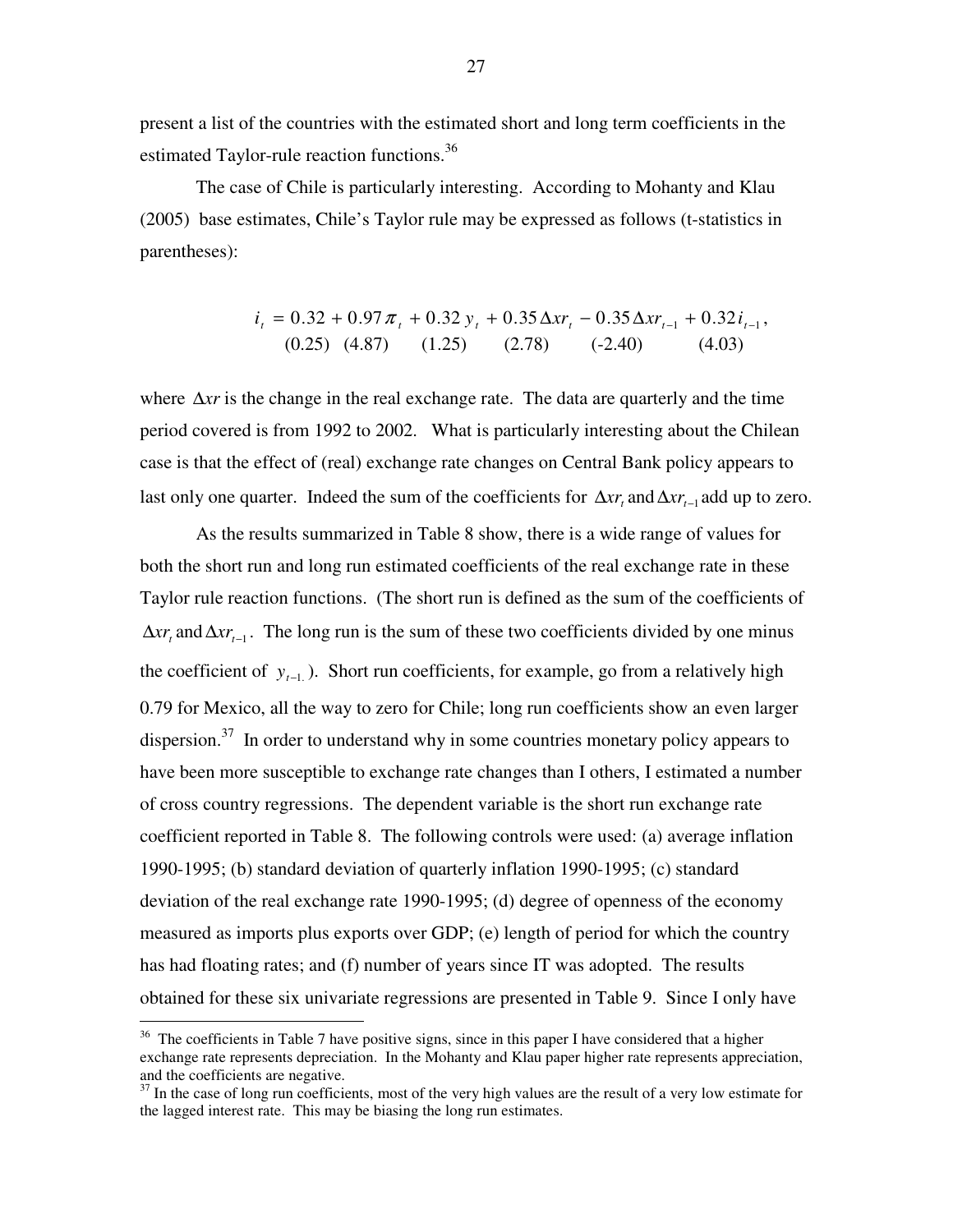13 observations no attempt was made at running a multivariate regression with all the regressors. In spite of the fact that the sample is extremely small, the results reported in Table 9 are interesting and suggestive. Countries with history of higher inflation seem to have a higher coefficient for ∆*xr* in their Taylor rules. Also, countries that have historically had a more volatile (real) exchange rate seem to attach a higher coefficient to the exchange rate in their monetary rule. When both variables are included in a bi-variate regression their coefficient are still positive and continue to have a relatively high level of significance.

## **V. Concluding Remarks**

The exchange rate is one of the most important macroeconomic variables in the emerging and transition countries. It affects inflation, exports, imports and economic activity. For decades the vast majority of emerging countries had rigid exchange rate regimes – either pegs (adjustable or hard) or managed. This, however, has changed during the last few years, when an increasingly large number of countries have adopted flexible exchange rate regimes. This move away from exchange rate rigidity has tended to take place at the same time as many countries have embraced inflation targeting as a way of conducting monetary policy. The conjunction of IT and flexible rates has brought to the center of the discussion a host of new policy issues, including issues related to the role of the exchange rate in monetary policy, volatility and the relationship between exchange rate changes and inflation.

In this paper I have addressed three of this issues: (a) the relationship between the pass-through and the effectiveness of nominal exchange rates in IT regimes; (b) the effects of IT on exchange rate volatility; and (c) the role (or potential role) of exchange rate changes on the monetary rule in IT countries. The main findings from this analysis may be summarized as follows: (1) Countries that have adopted IT have experienced a declined in the pas-through from exchange rate changes to inflation. In many of the countries in the sample this decline in the pass-through has been different from CPI inflation than for PPI inflation. There is no evidence, however, of changes in the degree of effectiveness of the nominal exchange rate as a shock absorber. (2) The adoption of IT monetary policy procedures has not resulted in an increase in (nominal or real)

28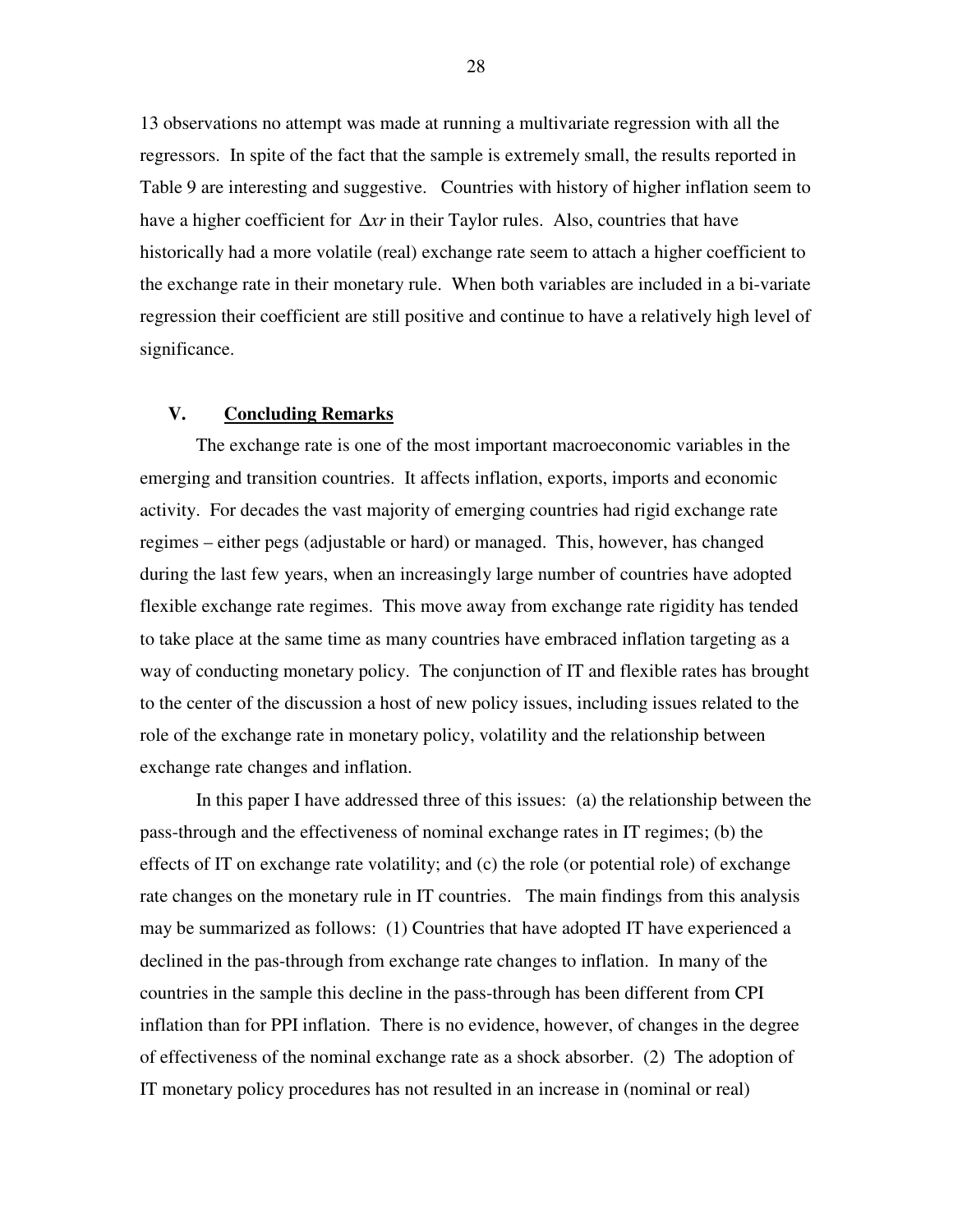exchange rate volatility. However, in three out of five countries the adoption of a floating exchange rate regime increased the degree of volatility of exchange rates. And (3), there is some evidence that IT countries with a history of high an unstable inflation tend to take into account explicitly developments in the nominal exchange rate when conducting monetary policy.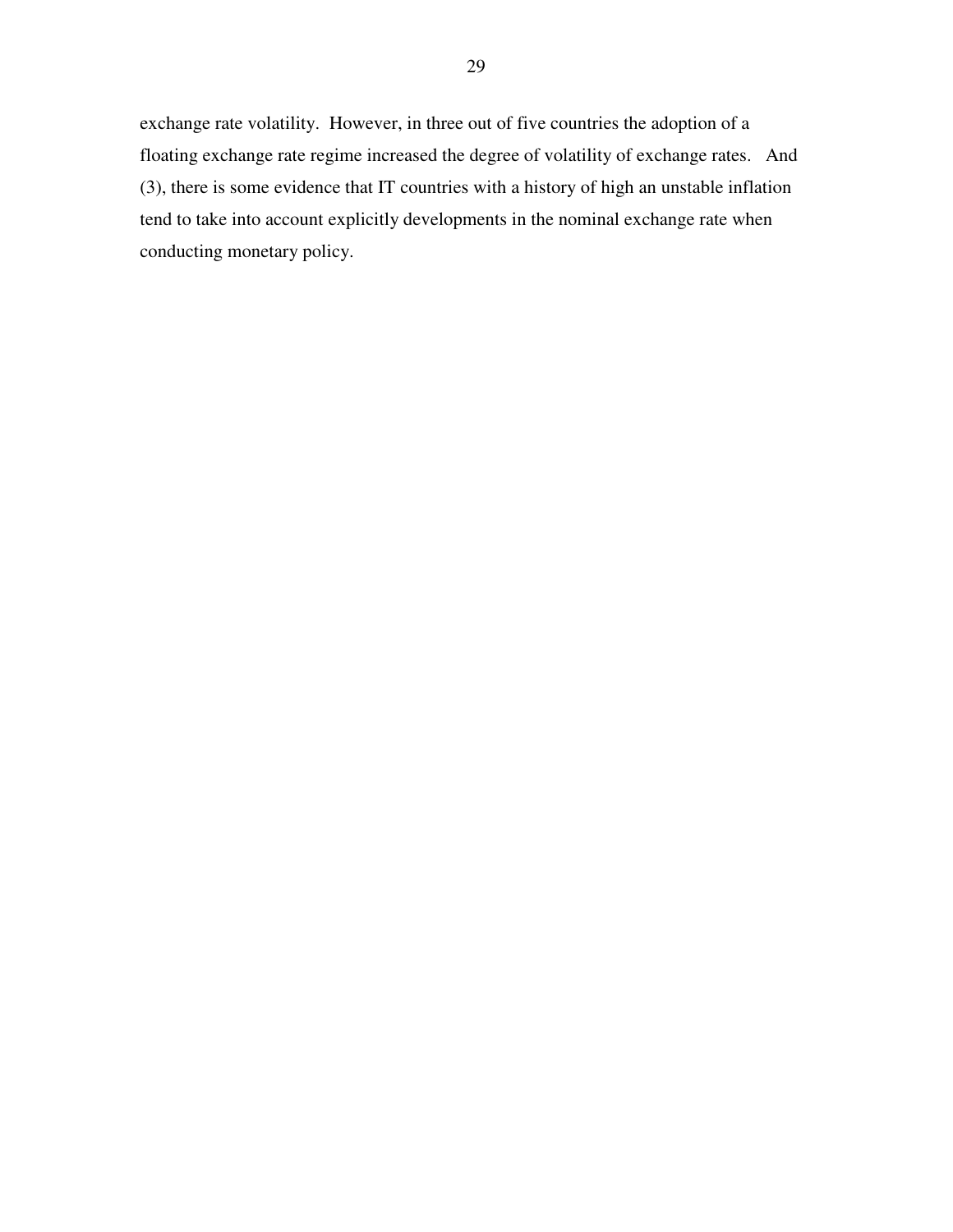

Figure 1: Chile, Alternative Measures of Real Exchange Rate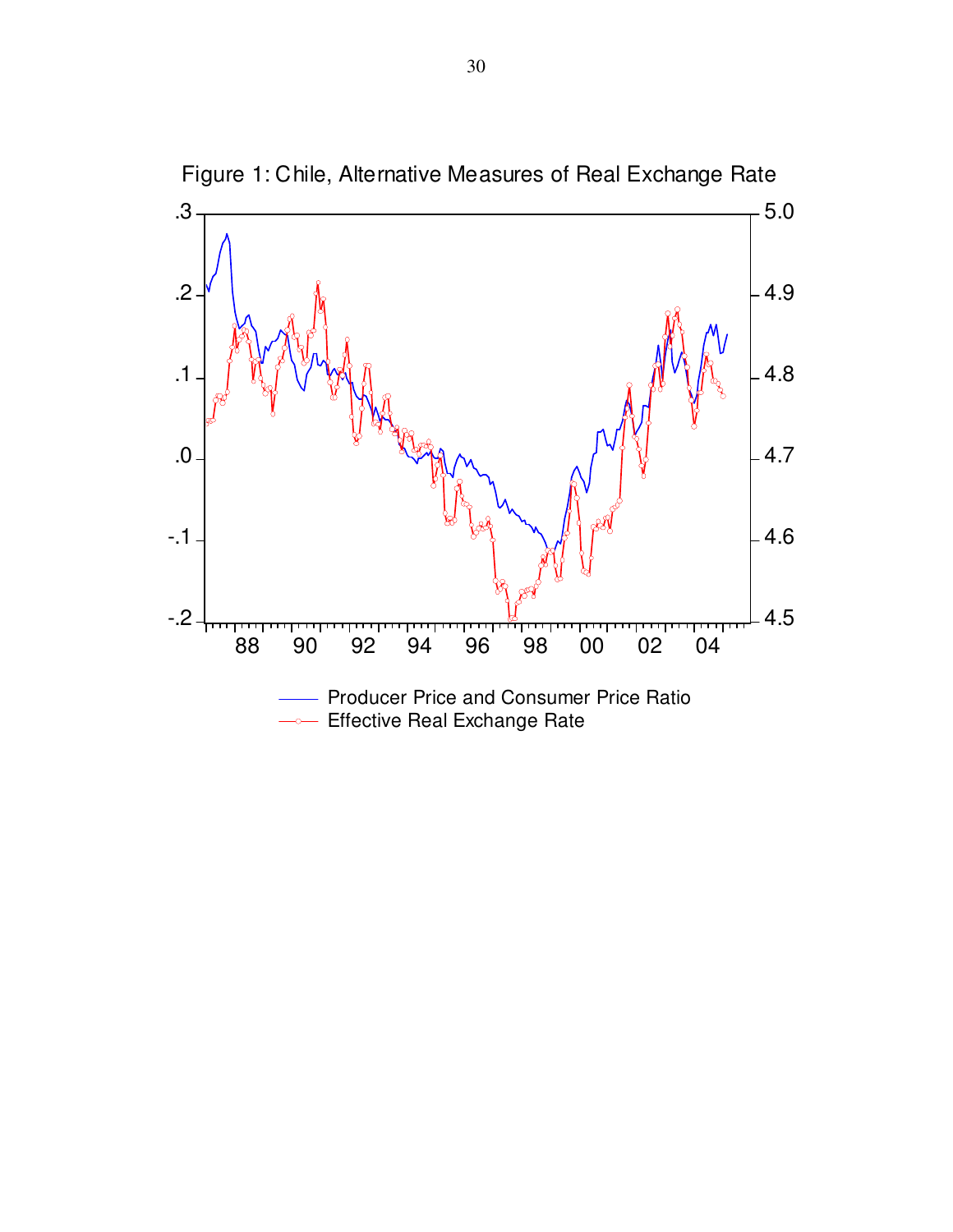

88 90 92 94 96 98 00 02 04

Figure 2: Monthly Nominal Effective Exchange Rate Volatility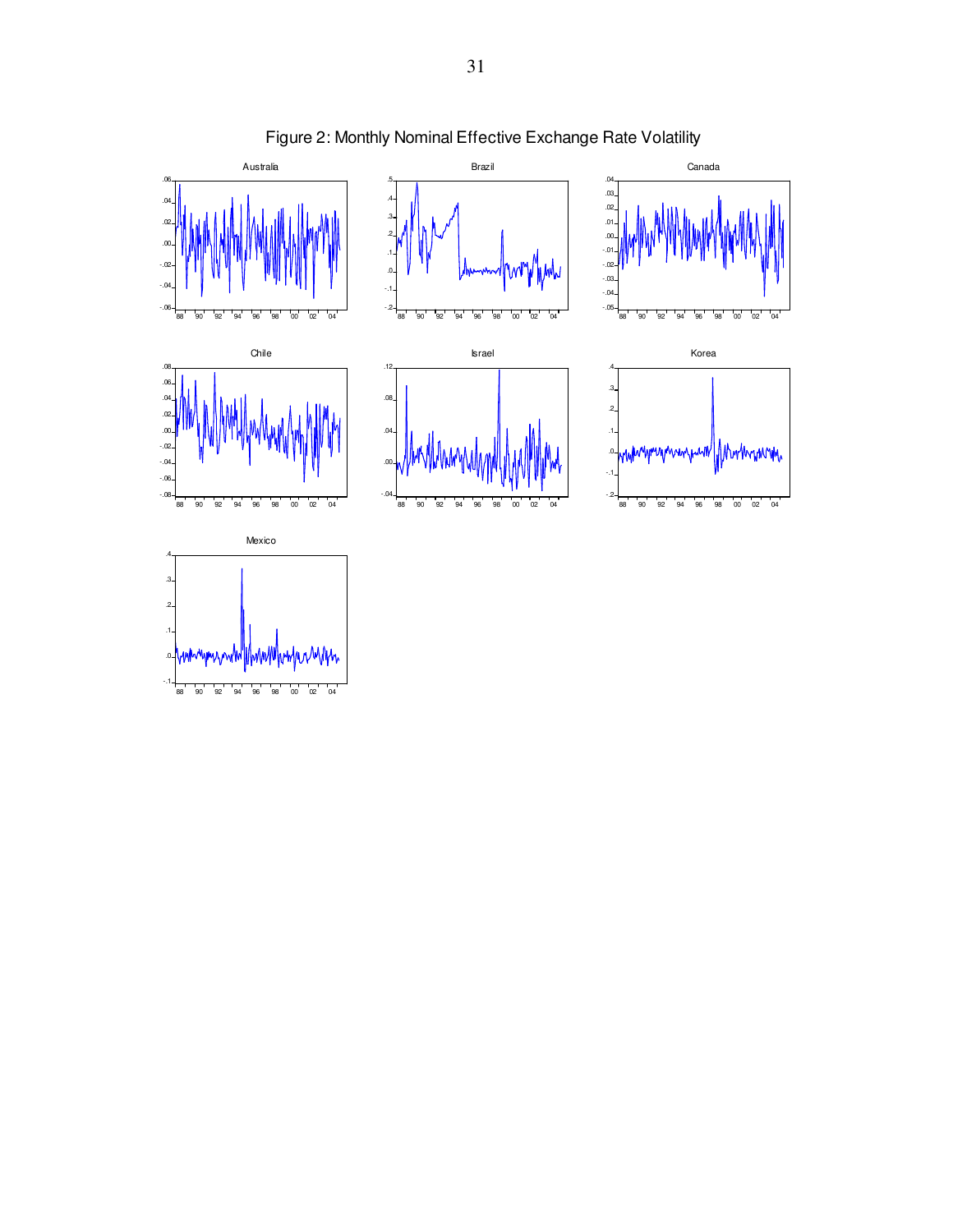

Figure 3: Monthly Changes in Observed and Shadow Nominal Exchange Rate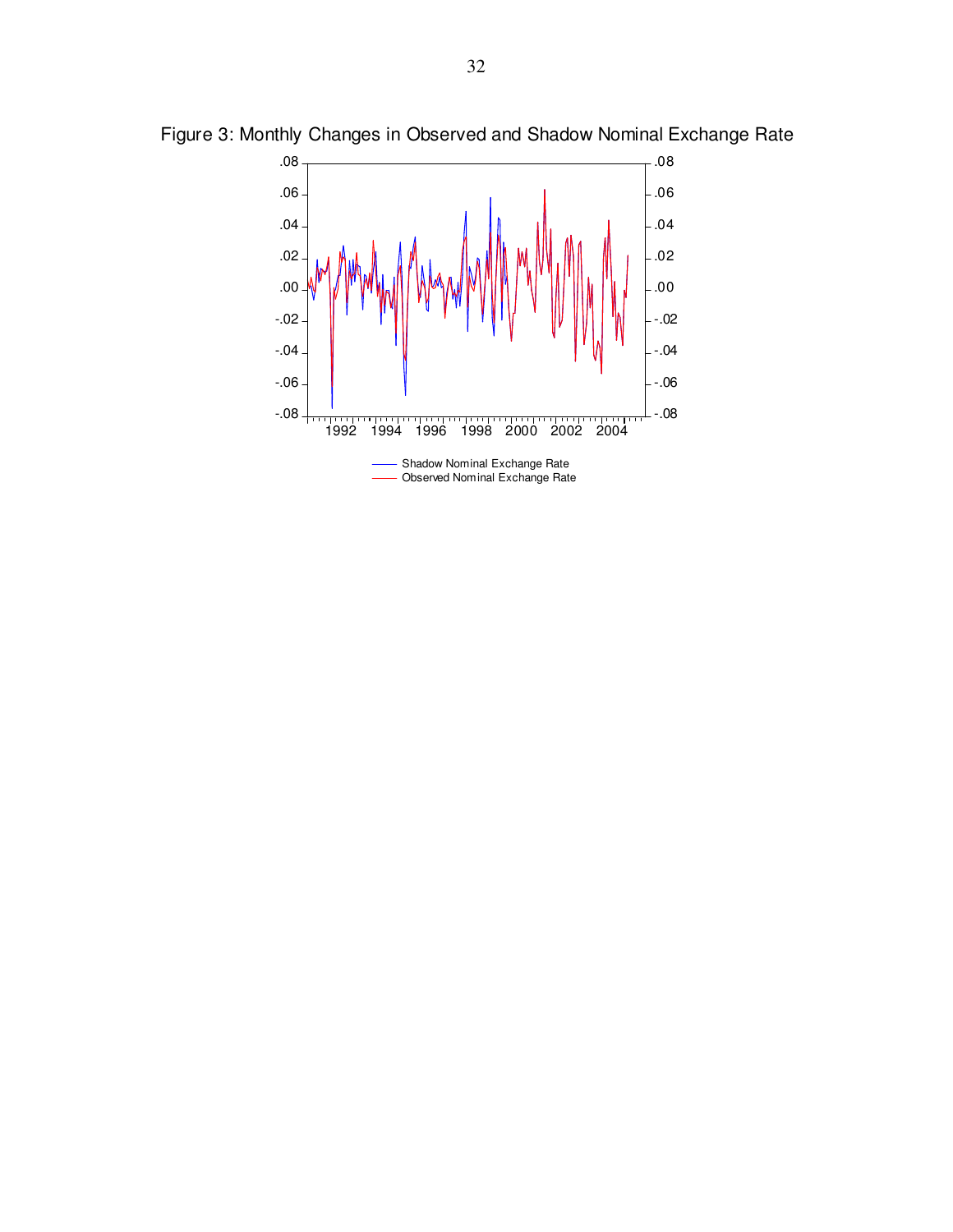|               | Inflation Targeting: |
|---------------|----------------------|
| Country       | <b>Starting Date</b> |
| Australia     | Apr-93               |
| <b>Brazil</b> | <b>Jun-99</b>        |
| Canada        | $Feh-91$             |
| Chile         | June-91, June-94     |
| <b>Israel</b> | $Dec-91$             |
| Korea         | $Jan-98$             |
| Mexico        | $Jan-99$             |

**Table 1 Inflation Targeting: Selected Countries**

Source: Central Bank's monetary policy reports and press releases;

Various Central Bank of Chile and IMF research papers.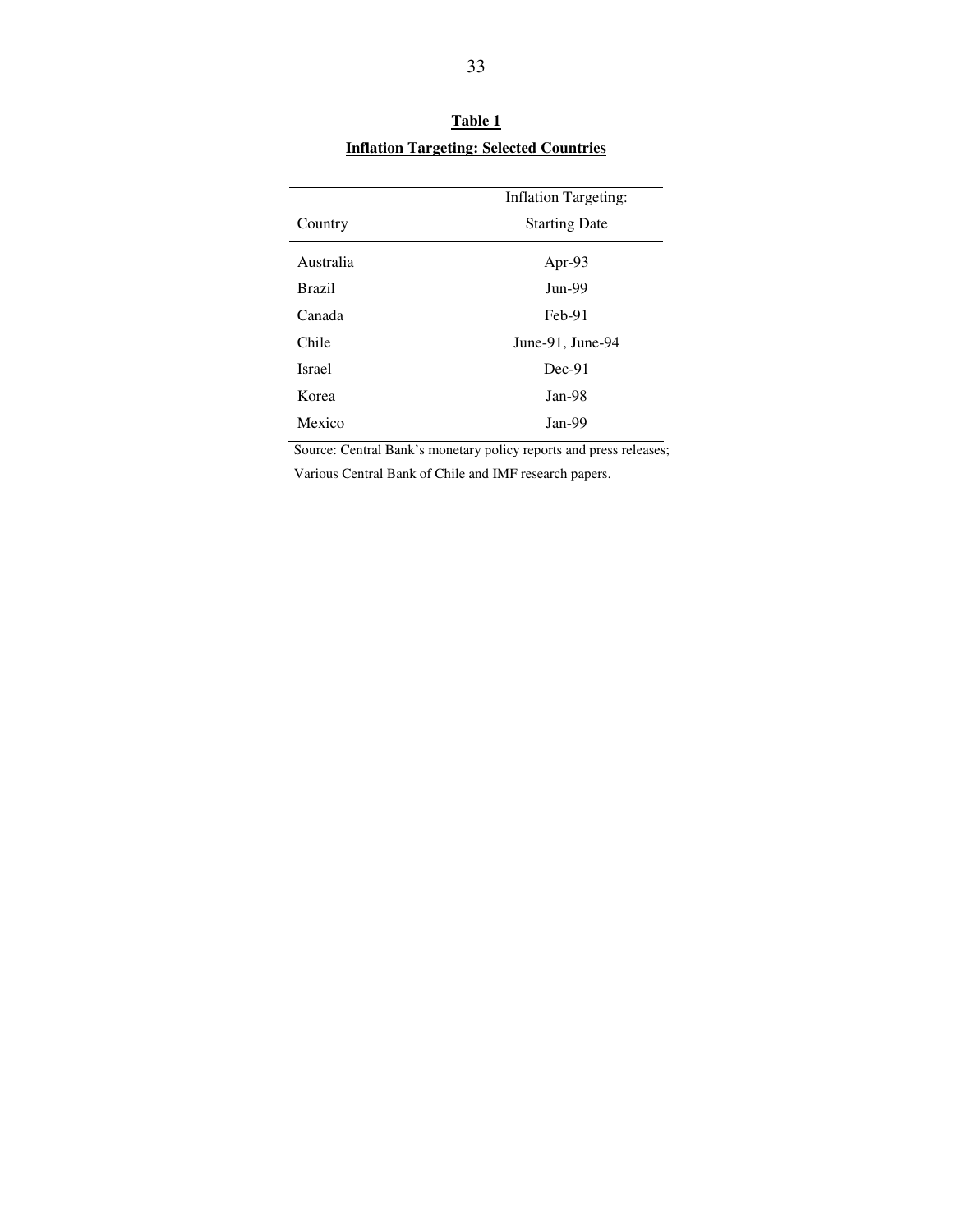#### **Table 2**

**SUR Estimates: Exchange Pass-Through, Selected Countries**

**(Quarterly Data: 1986.1-2005.1)**

|                                       |                          | Australia     |               | <b>Brazil</b> |               | Canada        |                          | Chile         |                | <i>Israel</i> |                | Korea         |                          | Mexico        |
|---------------------------------------|--------------------------|---------------|---------------|---------------|---------------|---------------|--------------------------|---------------|----------------|---------------|----------------|---------------|--------------------------|---------------|
|                                       | CL                       | PPI           | CPI           | PPI           | CPI           | PPI           | CPI                      | PPI           | CPI            | PPI           | CL             | PPI           | CPI                      | PPI           |
| dlog E                                | 0.054                    | 0.070         | 0.719         | 0.759         | 0.039         | 0.085         | 0.137                    | 0.207         | 0.624          | 0.627         | 0.020          | 0.055         | 0.191                    | 0.246         |
|                                       | (2.34)                   | (1.31)        | (24.76)       | (22.30)       | (0.79)        | (0.79)        | (2.88)                   | (2.08)        | (12.18)        | (5.95)        | (1.20)         | (2.10)        | (4.85)                   | (5.98)        |
| $dlog P*$                             | 0.184                    | 0.481         | 0.117         | 0.404         | 0.128         | 0.070         | 0.028                    | 0.254         | 0.017          | 0.202         | 0.006          | 0.137         | 0.184                    | 0.313         |
|                                       | (3.13)                   | (3.65)        | (0.22)        | (1.66)        | (2.69)        | (0.66)        | (0.26)                   | (1.10)        | (0.18)         | (1.54)        | (0.07)         | (0.88)        | (0.64)                   | (1.29)        |
| $dlog P_{-1}$                         | 0.548                    | 0.060         | 0.300         | 0.284         | 0.499         | 0.404         | 0.355                    | 0.194         | 0.132          | 0.121         | 0.200          | 0.213         | 0.635                    | 0.584         |
|                                       | (4.09)                   | (0.30)        | (10.38)       | (8.67)        | (3.99)        | (1.83)        | (3.43)                   | (1.77)        | (2.84)         | (2.92)        | (2.07)         | (2.15)        | (10.49)                  | (10.06)       |
| $\mathsf{C}$                          | 0.006                    | 0.011         | 0.011         | $-0.013$      | 0.004         | 0.003         | 0.003                    | 0.016         | 0.024          | 0.018         | 0.013          | 0.003         | 0.026                    | 0.021         |
|                                       | (2.27)                   | (2.51)        | (0.55)        | (0.54)        | (2.75)        | (1.24)        | (3.88)                   | (1.66)        | (4.78)         | (4.33)        | (4.59)         | (0.94)        | (1.96)                   | (1.79)        |
| $DT*$ dlog E                          | $-0.057$                 | $-0.054$      | $-0.663$      | $-0.524$      | $-0.066$      | 0.032         | $-0.132$                 | $-0.162$      | $-0.427$       | $-0.430$      | $-0.031$       | $-0.063$      | $-0.176$                 | $-0.053$      |
|                                       | (1.55)                   | (0.60)        | (4.95)        | (3.28)        | (1.20)        | (0.28)        | (2.27)                   | (1.32)        | (5.23)         | (6.42)        | (0.43)         | (0.77)        | (1.05)                   | (0.31)        |
| $DT*$ dlog $P_{-1}$                   | $-0.344$                 | $-0.011$      | 0.866         | 0.379         | $-0.488$      | $-0.054$      | $-0.090$                 | $-0.120$      | 0.120          | $-0.064$      | $-0.097$       | $-0.039$      | $-0.454$                 | $-0.362$      |
|                                       | (1.76)                   | (0.05)        | (1.51)        | (1.41)        | (2.77)        | (0.19)        | (0.79)                   | (0.66)        | (0.92)         | (0.54)        | (0.43)         | (0.51)        | (2.02)                   | (1.74)        |
| $R^2$<br>Durbin-<br>Watson.           | 0.467<br>2.11            | 0.234<br>2.17 | 0.974<br>2.39 | 0.964<br>2.41 | 0.349<br>2.14 | 0.220<br>2.06 | 0.667<br>2.13            | 0.169<br>1.74 | 0.866<br>2.46  | 0.880<br>2.10 | 0.210<br>2.15  | 0.110<br>2.32 | 0.793<br>2.31            | 0.790<br>2.37 |
| Determinant<br>residual<br>covariance | $\overline{\phantom{0}}$ | 4.85e-9       | $\sim$        | $4.13e-6$     | $\sim$        | 1.49e-9       | $\overline{\phantom{a}}$ | 3.73e-8       | $\blacksquare$ | 2.98e-8       | $\blacksquare$ | 7.19e-9       | $\overline{\phantom{a}}$ | 5.23e-8       |
| Time period                           | $86.1 -$                 | $86.1 -$      | $86.1 -$      | $86.1 -$      | $86.1 -$      | $86.1 -$      | $88.1 -$                 | $88.1 -$      | $86.1 -$       | $86.1 -$      | $86.1 -$       | $86.1 -$      | $86.1 -$                 | $86.1 -$      |
|                                       | 05.1                     | 05.1          | 05.1          | 05.1          | 05.1          | 05.1          | 05.1                     | 05.1          | 05.1           | 05.1          | 05.1           | 05.1          | 05.1                     | 05.1          |

Absolute value of t-statistics are reported in parentheses

E is nominal effective exchange rate,  $P^*$  is the US producer price index,  $P_1$  is one lag of domestic producer or consumer price index, and DIT is dummy for periods with inflation targeting.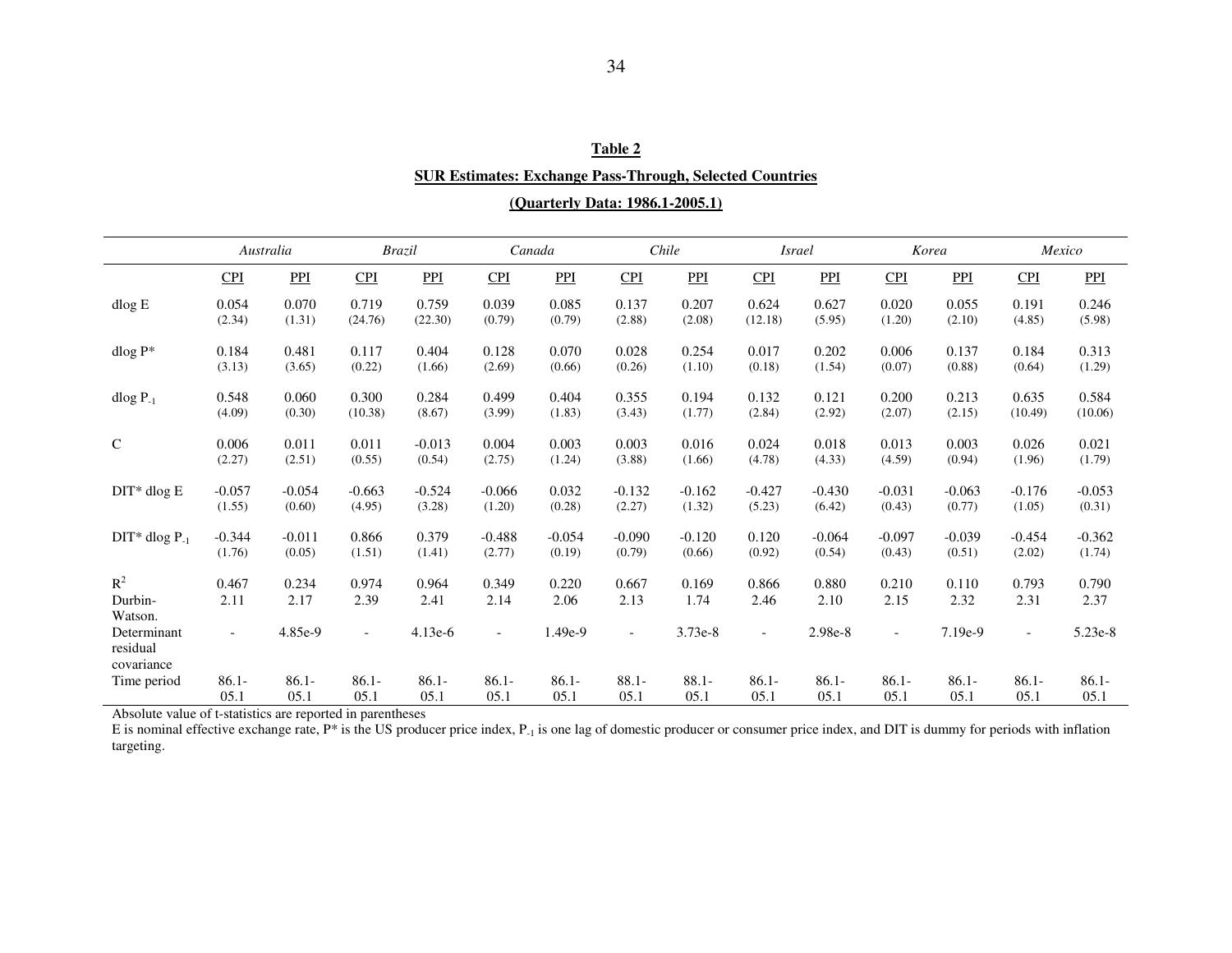#### **Table 3**

#### **Short-Run and Long-Run Exchange Pass-Through, Selected Countries**

| (Quarterly Data: 1986.1-2005.1) |  |
|---------------------------------|--|
|---------------------------------|--|

|               |                                | <b>CPI</b> Equations |                 | <b>PPI</b> Equations   |                 |                         |                 |                               |
|---------------|--------------------------------|----------------------|-----------------|------------------------|-----------------|-------------------------|-----------------|-------------------------------|
|               | <b>Short-run pass thorough</b> |                      |                 | Long-run pass thorough |                 | Short-run pass thorough |                 | <b>Long-run pass thorough</b> |
|               | Pre-IT                         | $Post-IT$            | $Pre-IT$        | Post-IT                | Pre-IT          | Post-IT                 | Pre-IT          | Post-IT                       |
| Australia     | 0.054                          | 0.000                | 0.120           | 0.000                  | 0.070           | 0.070                   | 0.070           | 0.070                         |
| <b>Brazil</b> | 0.719                          | 0.056                | 1.027           | b                      | 0.759           | 0.235                   | 1.060           | 0.697                         |
| Canada        | $0.039^{a}$                    | 0.000                | $0.078^{\rm a}$ | 0.000                  | $0.085^{\rm a}$ | $0.085^{\rm a}$         | $0.143^{\rm a}$ | $0.143^{\rm a}$               |
| Chile         | 0.137                          | 0.005                | 0.212           | 0.008                  | 0.207           | 0.045                   | 0.257           | 0.056                         |
| Israel        | 0.624                          | 0.197                | 0.718           | b                      | 0.627           | 0.197                   | 0.713           | 0.224                         |
| Korea         | 0.020                          | 0.020                | 0.025           | 0.025                  | 0.055           | 0.055                   | 0.070           | 0.070                         |
| Mexico        | 0.191                          | 0.015                | 0.523           | 0.018                  | 0.246           | 0.246                   | 0.591           | 0.316                         |

Source: Author's elaboration based on estimations reported in Table 2.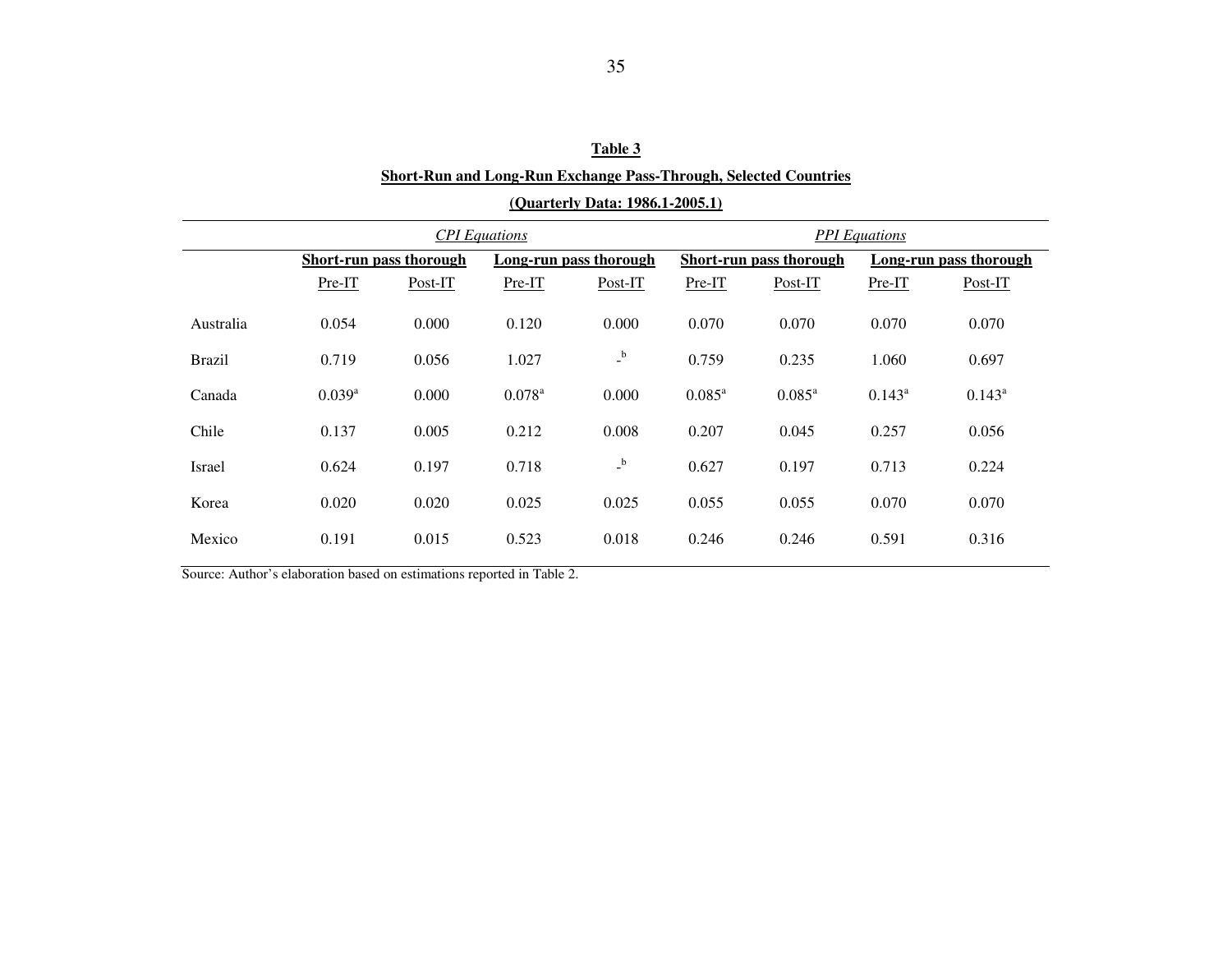|           |           | <b>Short-Run</b> |           | Long-Run  |
|-----------|-----------|------------------|-----------|-----------|
|           | $Pre-IT$  | $Post-II$        | $Pre-IT$  | $Post-II$ |
| Australia | 0.078     | 0.131            | 0.209     | 0.132     |
|           | (0.78)    | (0.72)           | (0.65)    | (0.72)    |
| Brazil    | $4.240*$  | 3.966*           | $6.216*$  | 0.543     |
|           | (0.04)    | (0.04)           | (0.01)    | (0.46)    |
| Canada    | 0.189     | 11.189**         | 0.085     | 8.219*    |
|           | (0.66)    | (0.01)           | (0.77)    | (0.00)    |
| Chile     | 0.721     | 0.251            | 0.140     | 0.214     |
|           | (0.39)    | (0.61)           | (0.71)    | (0.64)    |
| Israel    | 0.007     | 0.010            | 0.025     | 0.523     |
|           | (0.93)    | (0.87)           | (0.87)    | (0.46)    |
| Korea     | $3.466**$ | 0.030            | $2.840**$ | 0.051     |
|           | (0.05)    | (0.91)           | (0.09)    | (0.92)    |
| Mexico    | 23.523*   | 14.846*          | 3.824*    | $6.235*$  |
|           | (0.00)    | (0.00)           | (0.05)    | (0.01)    |

# **Table 4 Wald Tests for Cross Equation Restrictions**

 $(\chi^2$  with one degree of freedom)

p-values in parenthesis

\* significant at 5% level

\*\* significant at 10% level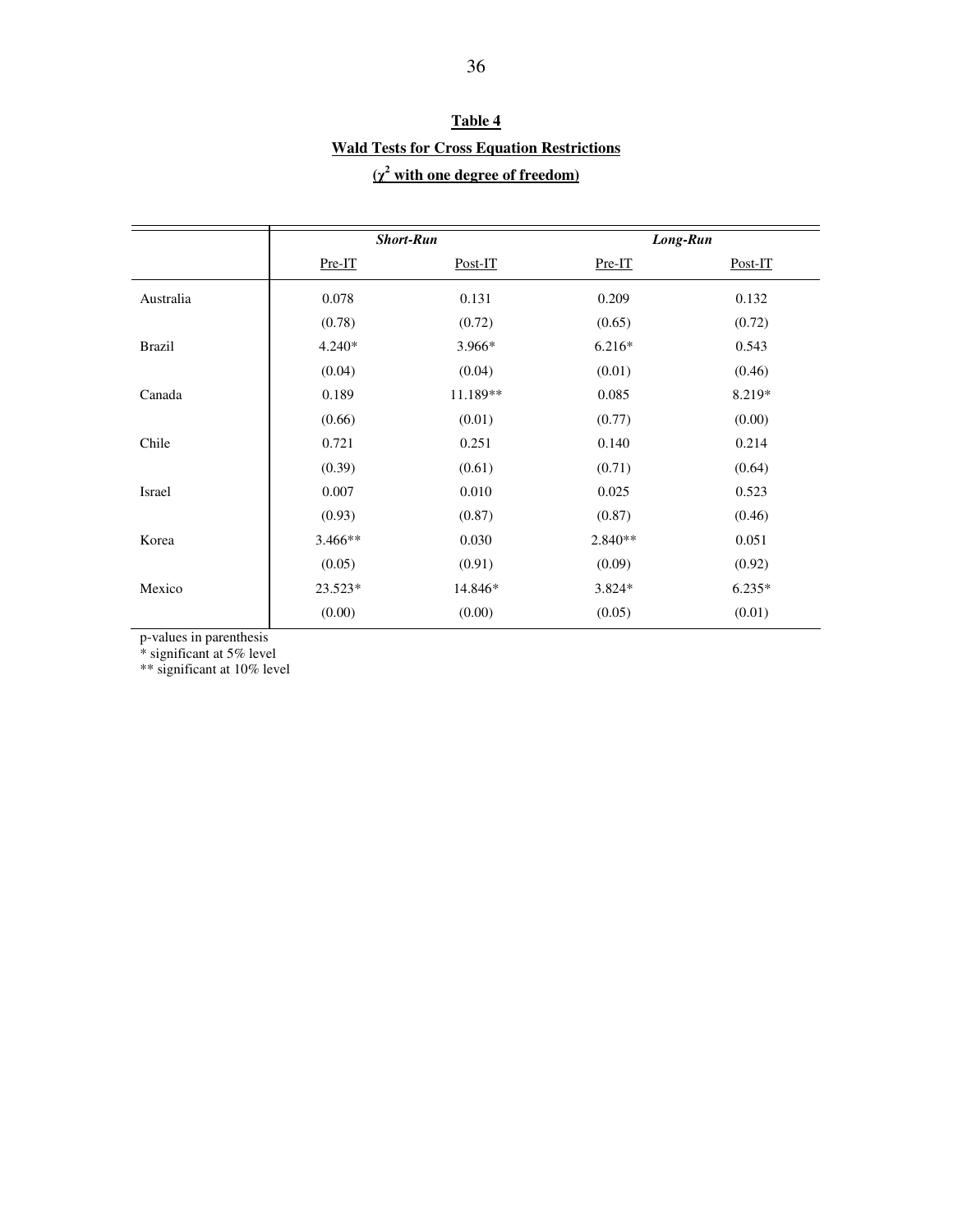|                                 | CPI         | PPI       |
|---------------------------------|-------------|-----------|
| $dlog E_{-1}$                   | 0.228       | 0.530     |
|                                 | (1.55)      | (2.21)    |
| $dlog P_{-1}$                   | 0.375       | 0.281     |
|                                 | (2.53)      | (1.62)    |
| dlog $P^*$                      | $-0.035$    | 0.213     |
|                                 | (0.26)      | (0.72)    |
| C                               | 0.024       | 0.000     |
|                                 | (1.69)      | (0.00)    |
| $DIT^*$ dlog E                  | $-0.214$    | $-0.446$  |
|                                 | (1.47)      | (2.00)    |
| $DT*$ dlog $P_{-1}$             | $-0.105$    | $-0.189$  |
|                                 | (0.62)      | (0.70)    |
| $R^2$                           | 0.647       | 0.056     |
|                                 |             |           |
| Durbin-Watson                   | 2.05        | 1.72      |
| Time period                     | 88.1-05.2   | 88.1-05.2 |
| Determinant residual covariance | $4.31e-0.8$ |           |

| Table 5                                      |
|----------------------------------------------|
| 3SLS Estimates: Exchange Pass-Through, Chile |

**(Quarterly Data: 1988.1-2005.2)**

Absolute value of t-statistics is reported in parentheses. E is nominal effective exchange rate,  $P^*$  is the US producer price index,  $P_{-1}$  is one lag of domestic producer or consumer price index, and DIT is dummy for periods with inflation targeting. Instruments: lagged first-difference of the US CPI, commodity price index, and first-difference of the US PPI.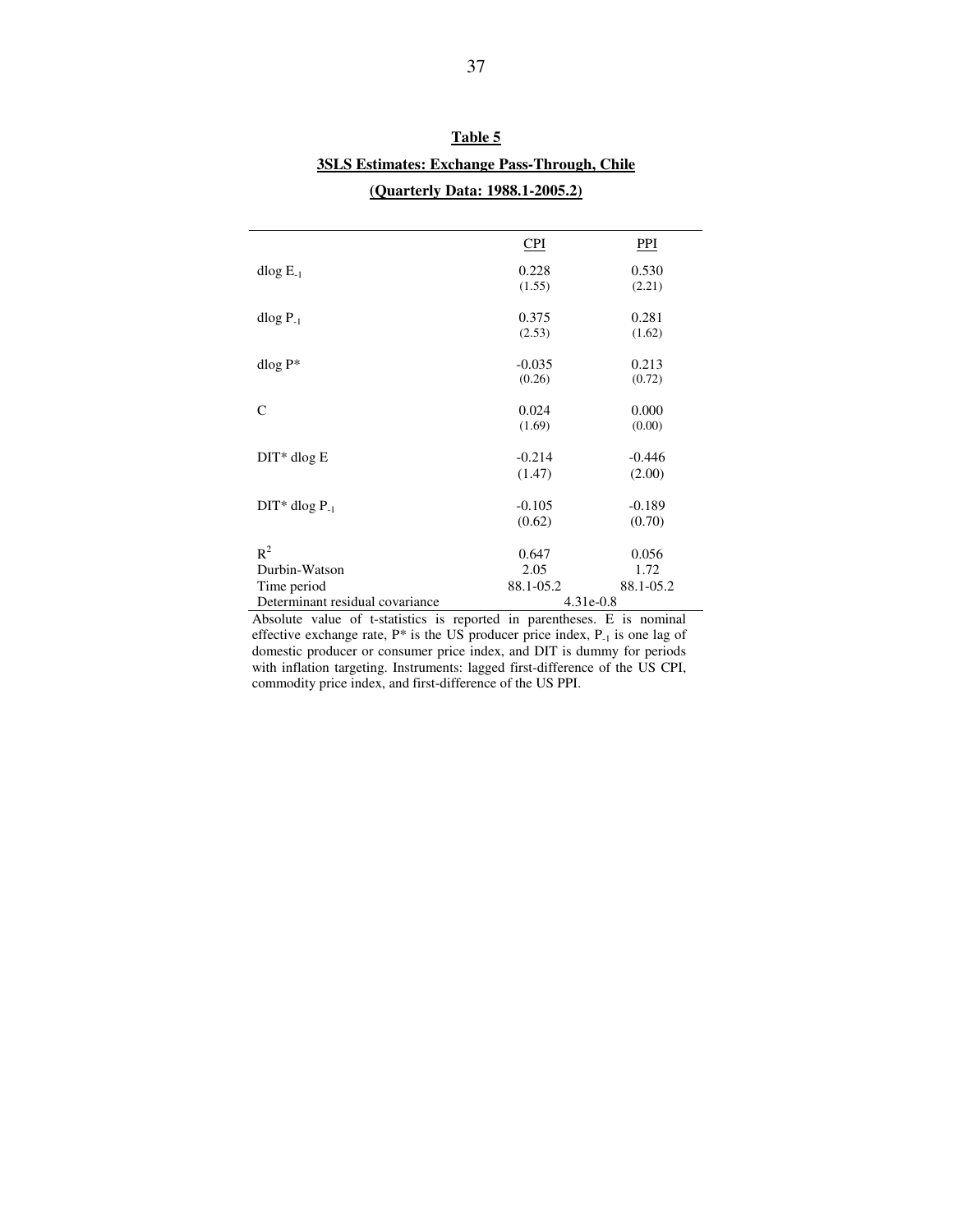| Country           | DIT         | Float    | ${\cal D}{\cal W}$ | $R^2$ |  |  |  |  |  |
|-------------------|-------------|----------|--------------------|-------|--|--|--|--|--|
|                   |             |          |                    |       |  |  |  |  |  |
| Australia $(1,1)$ | 6.36e-06    |          | 1.96               | 0.10  |  |  |  |  |  |
|                   | (0.96)      |          |                    |       |  |  |  |  |  |
| Brazil $(2,2)$    | $-0.001$    | 0.0008   | 1.97               | 0.25  |  |  |  |  |  |
|                   | (4.16)      | (2.55)   |                    |       |  |  |  |  |  |
| Canada $(1,1)$    | 6.73e-06    |          | 1.89               | 0.04  |  |  |  |  |  |
|                   | (0.66)      |          |                    |       |  |  |  |  |  |
| Chile $(1,1)^a$   | $-7.48e-06$ | 1.71e-07 | 1.96               | 0.18  |  |  |  |  |  |
|                   | (1.70)      | (3.57)   |                    |       |  |  |  |  |  |
| Chile $(1,1)^b$   | $-1.57e-05$ | 2.54e-05 | 1.94               | 0.22  |  |  |  |  |  |
|                   | (4.20)      | (5.97)   |                    |       |  |  |  |  |  |
| Israel $(1,1)$    | $-3.71e-04$ | 3.94e-04 | 2.30               | 0.05  |  |  |  |  |  |
|                   | (5.44)      | (3.92)   |                    |       |  |  |  |  |  |
| Korea $(1,0)$     | 0.002       | 0.002    | 1.73               | 0.10  |  |  |  |  |  |
|                   | (0.94)      | (0.95)   |                    |       |  |  |  |  |  |
| Mexico $(1,1)$    | $-3.67e-04$ | 2.1e-04  | 2.50               | 0.14  |  |  |  |  |  |
|                   | (1.06)      | (0.63)   |                    |       |  |  |  |  |  |

| Table 6                                                            |  |
|--------------------------------------------------------------------|--|
| <b>GARCH Estimates: Inflation Targeting, Exchange Rate Regime,</b> |  |

**and Nominal Exchange Rate Volatility, Selected Countries**

| (Monthly Data: 1988.1-2005.1) |  |
|-------------------------------|--|
|-------------------------------|--|

Absolute value of z-statistics are reported in parentheses. DIT is a dummy for periods with inflation targeting, and Float is a dummy for periods with floating exchange rate. a Inflation targeting assumed to start on June, 1991. b Inflation targeting assumed to start on June, 1994.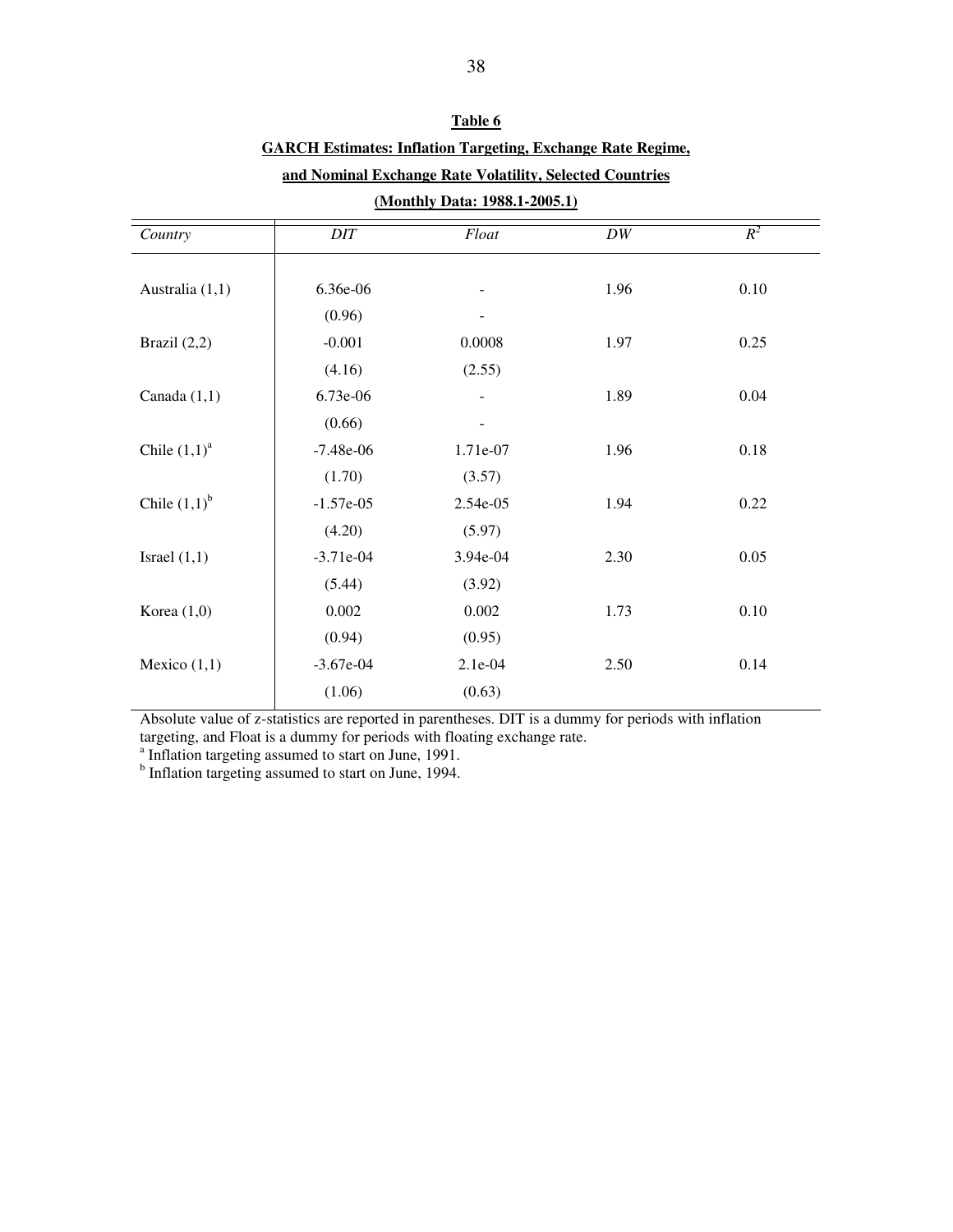| Table 7                                                                              |
|--------------------------------------------------------------------------------------|
| <b>GARCH Estimates: Inflation Targeting, Exchange Rate Regime, and Real Exchange</b> |
| <b>Rate Volatility, Selected Countries</b>                                           |

**(Monthly Data: 1988.1-2005.1)**

| Country            | <b>Mean Equation</b> | <b>GARCH</b> | DIT          | Float                        | DW   | $R^2$ |
|--------------------|----------------------|--------------|--------------|------------------------------|------|-------|
| Australia          | AR(2)                | (1,1)        | $-1.77e-06$  | -                            | 1.96 | 0.07  |
|                    |                      |              | (0.52)       | $\overline{\phantom{a}}$     |      |       |
| Canada             | AR(3)                | (1,3)        | $-3.67e-05$  | $\qquad \qquad \blacksquare$ | 2.03 | 0.04  |
|                    |                      |              | (1.11)       | $\qquad \qquad -$            |      |       |
| Chile <sup>a</sup> | AR(1)                | (2,2)        | $-8.39e-06$  | $2.50e-06$                   | 1.87 | 0.05  |
|                    |                      |              | (1.27)       | (4.02)                       |      |       |
| $Chile^b$          | AR(1)                | (2,2)        | $-2.35e-0.5$ | 4.66e-05                     | 1.89 | 0.10  |
|                    |                      |              | (2.57)       | (4.22)                       |      |       |
| Israel             | AR(1)                | (2,2)        | $-3.47e-05$  | 7.05e-05                     | 1.89 | 0.09  |
|                    |                      |              | (1.43)       | (1.75)                       |      |       |

Absolute value of z-statistics is reported in parentheses. DIT is a dummy for periods with inflation targeting, and Float

is a dummy for periods with floating exchange rate.<br><sup>a</sup> Inflation targeting assumed to start on June, 1991.<br><sup>b</sup> Inflation targeting assumed to start on June, 1994.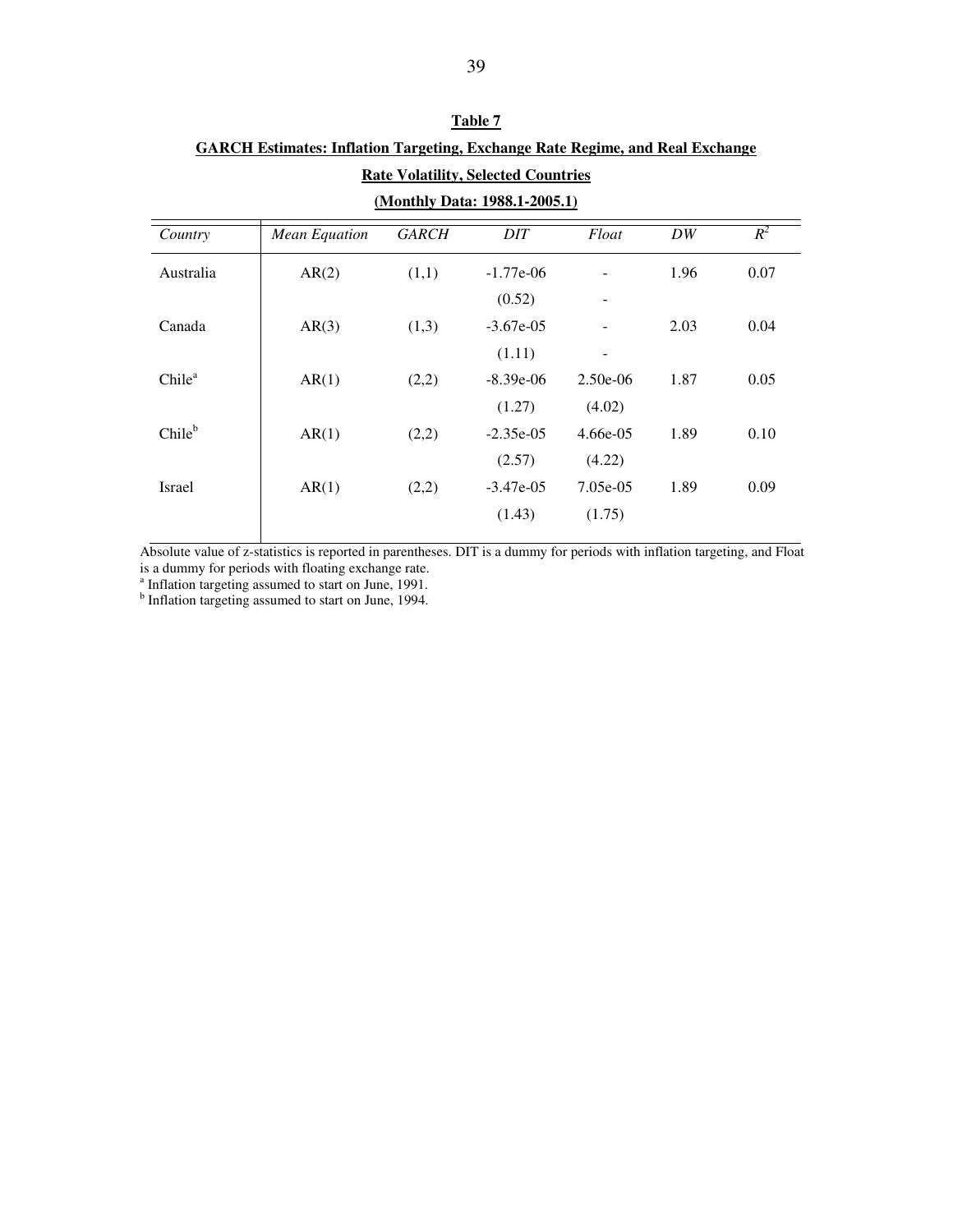| merest nate nesponse to Unanges in Near Exthange Nat<br>(Obtained from estimated Taylor-Rule Equations) |            |           |  |  |  |
|---------------------------------------------------------------------------------------------------------|------------|-----------|--|--|--|
| Country                                                                                                 | Short term | Long term |  |  |  |
| India                                                                                                   | 0.18       | 0.60      |  |  |  |
| Korea                                                                                                   | 0.29       | 0.67      |  |  |  |
| Philippines                                                                                             | 0.09       | 0.13      |  |  |  |
| Taiwan                                                                                                  | 0.03       | 0.18      |  |  |  |
| Thailand                                                                                                | 0.31       | 0.74      |  |  |  |
| <b>Brazil</b>                                                                                           | 0.10       | 0.36      |  |  |  |
| Chile                                                                                                   | 0.00       | 0.00      |  |  |  |
| Mexico                                                                                                  | 0.79       | 1.58      |  |  |  |
| Peru                                                                                                    | 0.38       | 2.71      |  |  |  |
| Czech Republic                                                                                          | $-0.03$    | $-0.19$   |  |  |  |
| Hungary                                                                                                 | 0.15       | 0.60      |  |  |  |
| Poland                                                                                                  | 0.05       | 0.20      |  |  |  |
| South Africa                                                                                            | 0.12       | 6.00      |  |  |  |

# **Interest Rate Response to Changes in Real Exchange Rate**

Source: Mohanty and Klau (2005)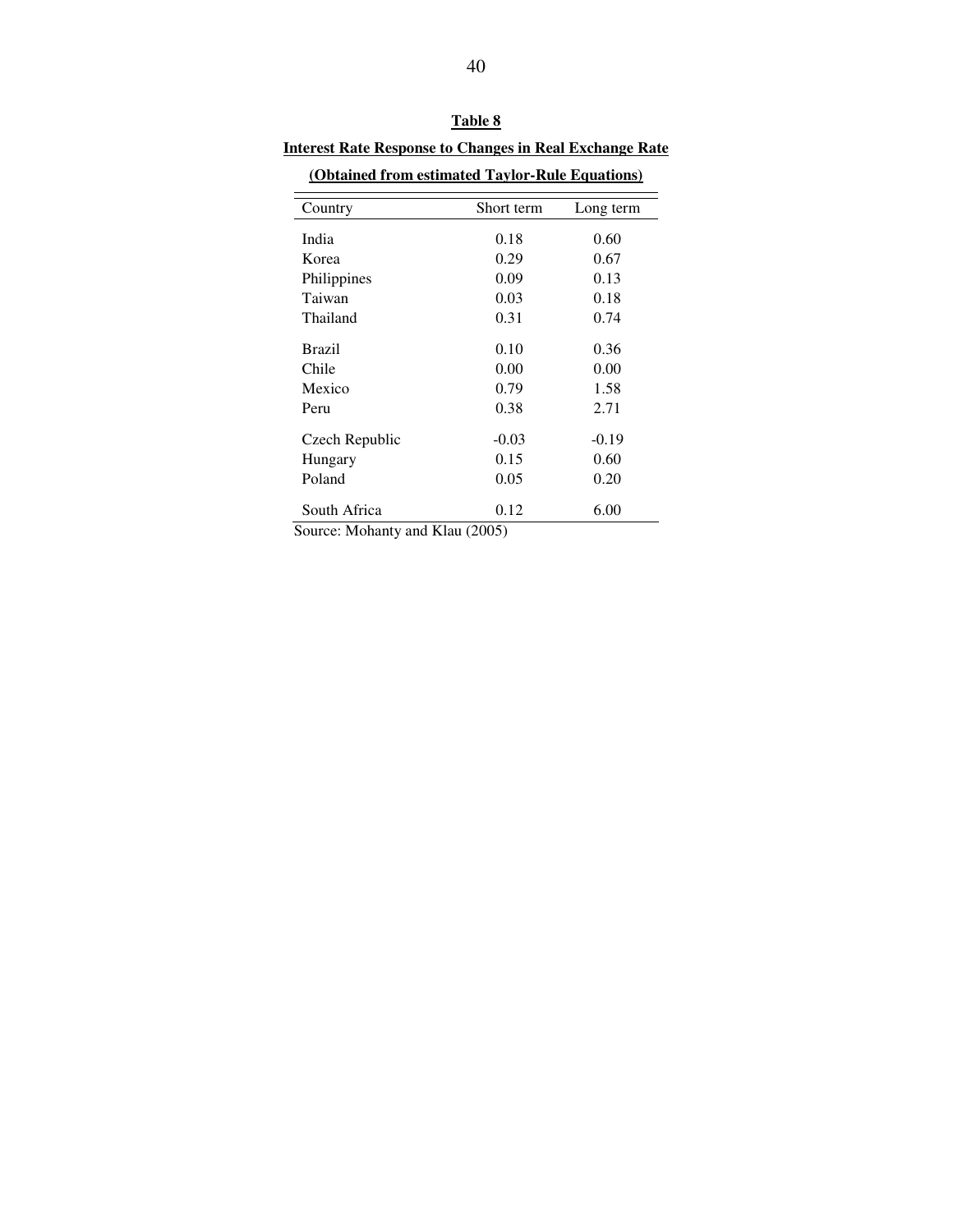| <b>(Ordinary Least Squares)</b>    |              |        |              |          |          |        |  |  |  |
|------------------------------------|--------------|--------|--------------|----------|----------|--------|--|--|--|
|                                    | (1)          | (2)    | (3)          | (4)      | (5)      | (6)    |  |  |  |
| Average Inflation                  | 0.015        |        |              |          |          |        |  |  |  |
|                                    | $(1.74)$ *** |        |              |          |          |        |  |  |  |
| St. Dev. Inflation                 |              | 0.010  |              |          |          |        |  |  |  |
|                                    |              | (0.71) |              |          |          |        |  |  |  |
| St. Dev. Real Exchange Rate        |              |        | 0.040        |          |          |        |  |  |  |
|                                    |              |        | $(1.78)$ *** |          |          |        |  |  |  |
| <b>Trade Openness</b>              |              |        |              | $-0.001$ |          |        |  |  |  |
|                                    |              |        |              | (0.64)   |          |        |  |  |  |
| Length period with floating regime |              |        |              |          | $-0.000$ |        |  |  |  |
|                                    |              |        |              |          | (0.11)   |        |  |  |  |
| Years since IT was adopted         |              |        |              |          |          | 0.005  |  |  |  |
|                                    |              |        |              |          |          | (0.26) |  |  |  |
| Constant                           | 0.037        | 0.140  | $-0.031$     | 0.276    | 0.207    | 0.170  |  |  |  |
|                                    | (0.35)       | (1.51) | (0.23)       | (1.86)   | (1.17)   | (1.73) |  |  |  |
| Observations                       | 13           | 13     | 13           | 13       | 13       | 13     |  |  |  |
| R-squared                          | 0.22         | 0.04   | 0.22         | 0.04     | 0.00     | 0.01   |  |  |  |

| Table 9                                                                        |  |
|--------------------------------------------------------------------------------|--|
| Exchange Rate Coefficient in Tavlor-Rule Equations and Country Characteristics |  |

Absolute value of t statistics in parentheses

\*\*\* significant at 10%; \*\* significant at 5%, \* significant at 1%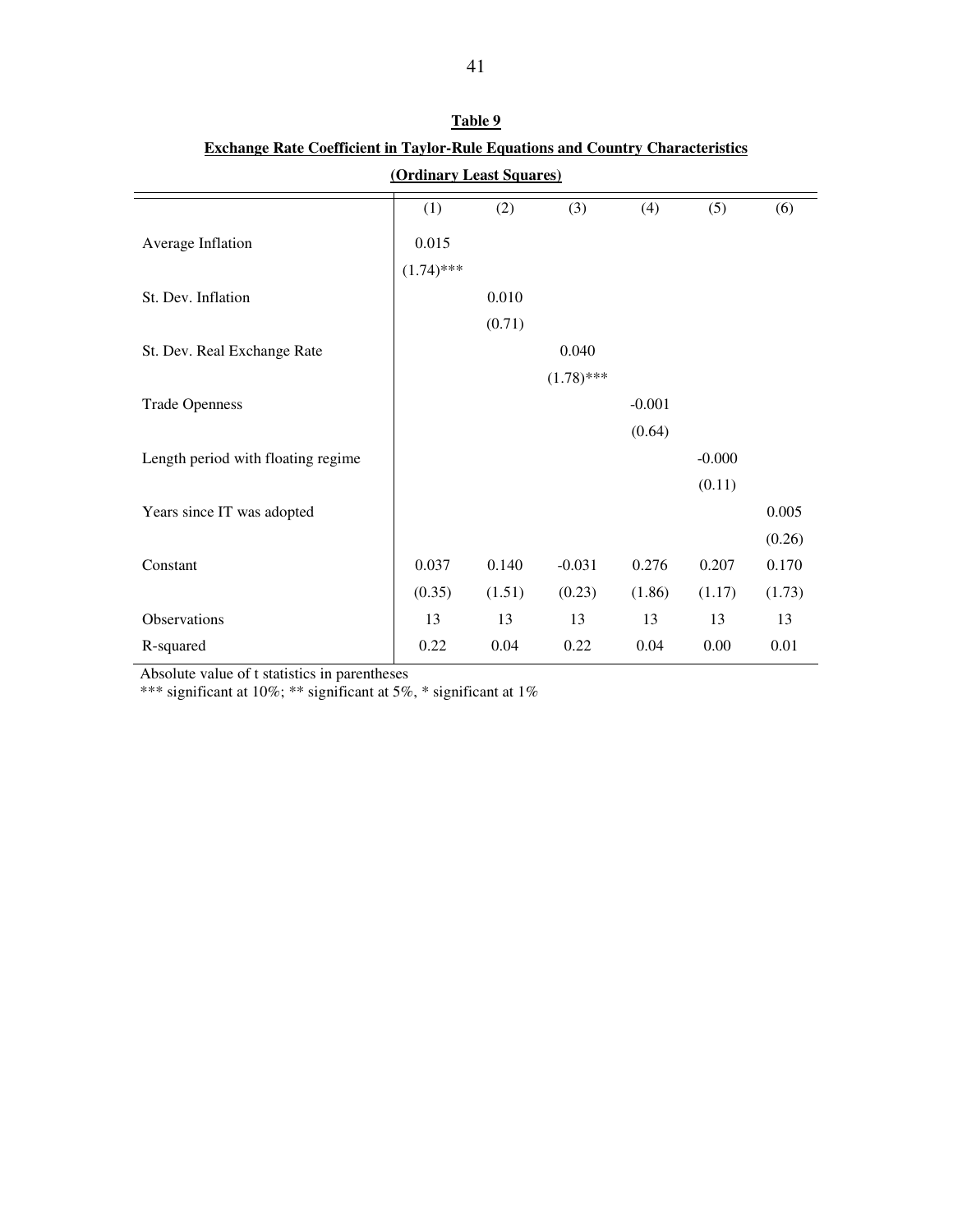#### **REFERENCES**

- Atkeson, Andrew and Ariel Burstein. 2005. "Trade Costs, Pricing to Market, and International Relative Prices," mimeo, University of California at Los Angeles.
- Ball, Laurence. 1999. "Policy Rules for Open Economies," In J. Taylor (ed.): Monetary Policy Rules, Chicago: University of Chicago Press.
- Bernanke, Ben S. 2004. "Central Bank Talk and Monetary Policy," speech before the Japan Society, New York, New York, October 7. http://www.federalreserve.gov/boarddocs/speeches/2004/200410072/default.htm
- Bernanke, Ben S. and Michael Woodford. 2005. *The Inflation-Targeting Debate*, NBER Studies in Business Cycles, vol. 32. Chicago and London: University of Chicago Press.
- Bernanke, Ben S., Laubach, Thomas, Mishkin, Frederic S., and Adam S. Posen. 1999. *Inflation Targeting: Lessons from the International Experience,* Princeton, Princeton University Press.
- Borensztein, Eduardo and , José De Gregorio. 1999. "Devaluation and Inflation after Currency Crises," Unpublished manuscript, Universidad de Chile, February.
- Caballero, Ricardo J. and Arvind Krishnamurthy. 2005. "Inflation Targeting and Sudden Stops," in Bernanke, Ben S. and Michael Woodford (eds.): *The Inflation-Targeting Debate*, NBER Studies in Business Cycles, vol. 32. Chicago and London: University of Chicago Press.
- Calvo, Guillermo A. 1999. "Fixed vs. Flexible Exchange Rates" Fixed vs. Flexible Exchange Rates: Preliminaries of a Turn-of-Millennium Rematch," mimeo, University of Maryland.
- Calvo, Guilermo A. and Carmen Reinhart, 2002, "Fear of Floating," *Quarterly Journal of Economics*, 117(2): 379-408.
- Campa, Jose Manuel and Linda S. Goldberg. 2002. "Exchange Rate Pass-Through into Import Prices: A Macro or Micro Phenomenon?," NBER WP 8934, May.
- Cecchetti Stephen G. and Junhan Kim. 2005. "Inflation Targeting, Price-Path Targeting, and Output Variability," in Bernanke, Ben S. and Michael Woodford (eds.): *The Inflation-Targeting Debate*, NBER Studies in Business Cycles, vol. 32. Chicago and London: University of Chicago Press.
- Corbo, Vittorio. 1998. "Reaching One-Digit Inflation: The Chilean Experience," *Journal of Applied Economics*. 1(1): 123-63.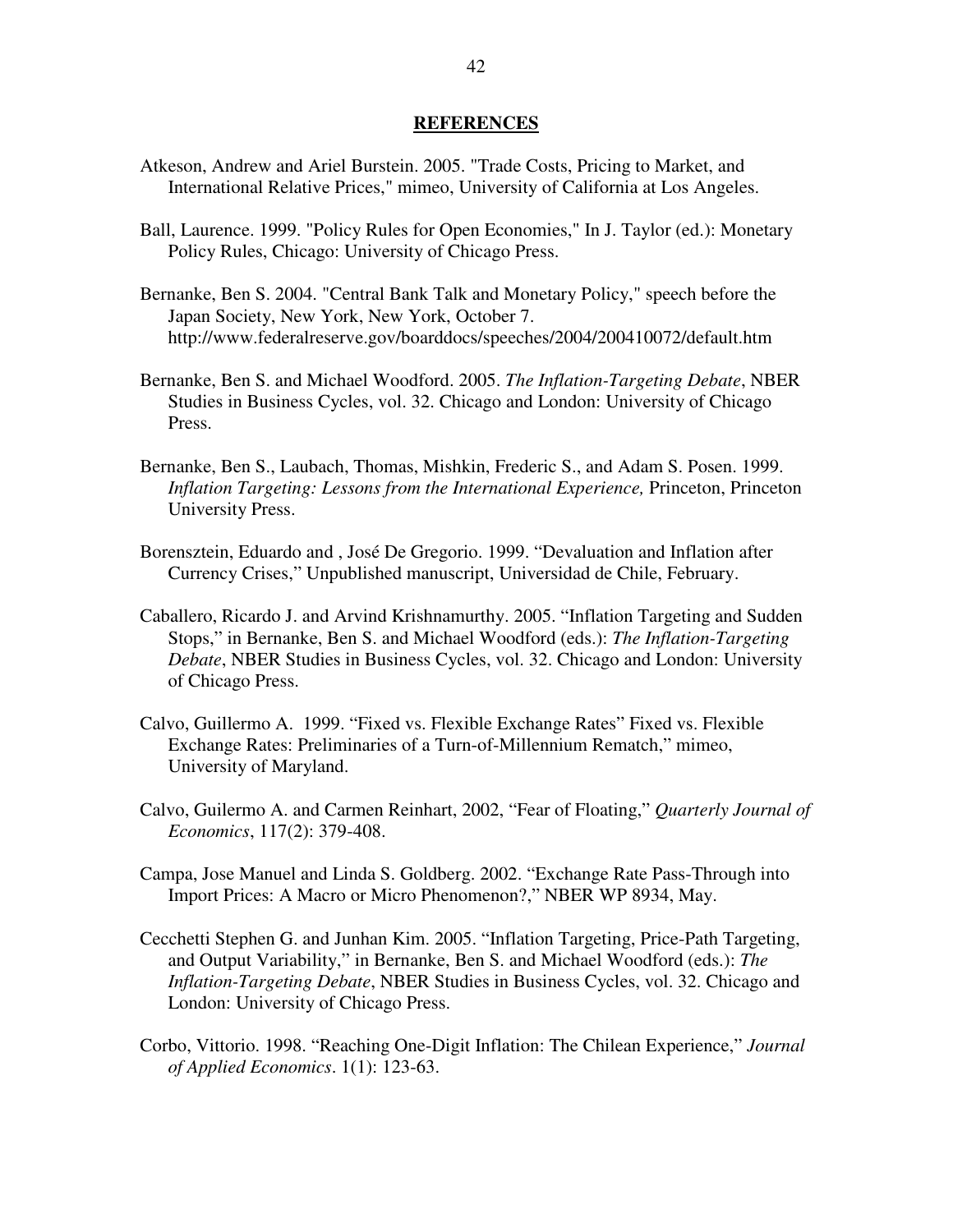- Corbo, Vittorio and Klaus Schmidt-Hebbel. 2003. "Inflation Targeting: The Latin American Experience," in Gonzalez, Jose Antonio, et. al. (eds): *Latin American Macroeconomic Reforms: The Second Stage*. Chicago and London: University of Chicago Press: 19-71.
- Della Paolera, Gerardo and Alan M. Taylor. 2003. *New Economic History of Argentina*, Cambridge: Cambridge University Press, 2003
- De Gregorio, José and Andrea Tokman. 2004. "Flexible Exchange Rate Regime and Forex Interventions: The Chilean Case," *Economic Policy Papers* Nº11, Central Bank of Chile, December.
- De Gregorio, José, Tokman, Andrea, and Rodrigo Valdés. 2005. "Tipo de Cambio Flexible con Metas de Inflación en Chile: Experiencia y Temas de Interés,". *Documento de Política Económica* N°14. Banco Central de Chile. Agosto.
- Diaz-Alejandro, Carlos F. 1970. *Essays on the Economic History of the Argentine Republic*, New Haven, Conn.: Yale University Press.
- Domínguez, Kathryn and Jeffrey A. Frankel. 1993. "Does Foreign-Exchange Intervention Matter?. The Portfolio Effect". *American Economic Review*, 83(5): 1356-69.
- Edwards, Sebastian. 1998. "Two Crises: Inflationary Inertia and Credibility", *The Economic* Journal, 108 (May): 680-702.
- Edwards, Sebastian and Eduardo Levy Yeyati. 2005. "Flexible Exchange Rates as Shock Absorbers," *European Economic Review*, 49(8): 2079-2105
- Edwards, Sebastian and Roberto Rigobon. 2005. "Capital Controls, Exchange Rate Volatility and External Vulnerability," NBER Working Paper No. 11434.
- Gagnon, Joseph E. and Jane Ihrig. 2004. "Monetary Policy and Exchange Rate Pass-Through," *International Journal of Finance and Economics*, 9(4): 315-338.
- Hammermann, Felix. 2005. "Do Exchange Rates Matter in Inflation Targeting Regimes? Evidence from a VAR Analysis for Poland and Chile," in Langhammer, R. J. and L. Vinhas de Souza, (Eds.): *Monetary Policy and Macroeconomic Stabilization in Latin America*.
- Hochreiter, Eduard and Pierre L. Siklos, 2002. "Alternative Exchange-Rate Regimes: The Options for Latin America," *The North American Journal of Economics and Finance*, 13(3): 195-211.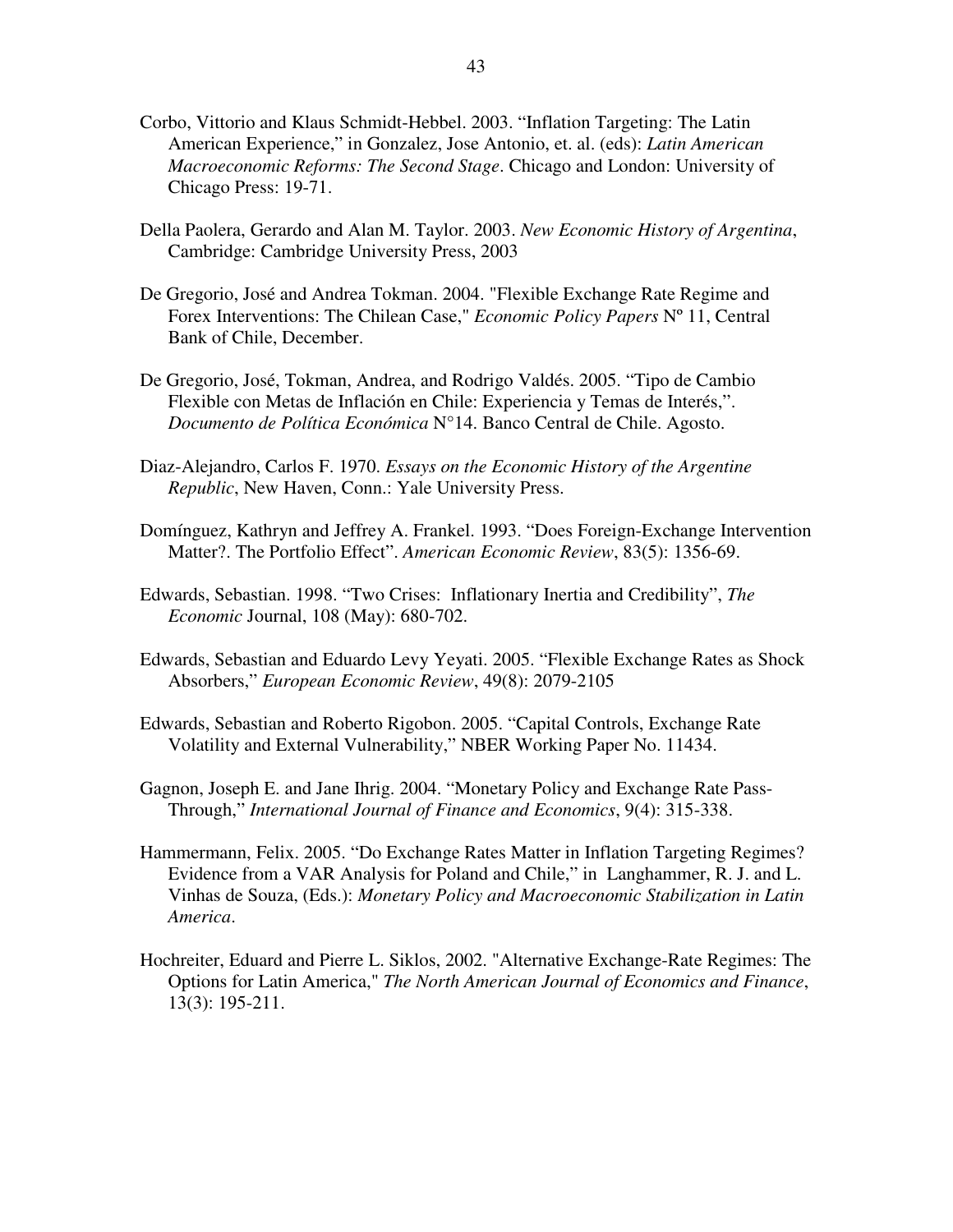- Jonas, Jiri and Frederic S. Mishkin. 2005. "Inflation Targeting in Transition Countries: Experience and Prospects," in Bernanke, Ben S. and Michael Woodford (eds.): *The Inflation-Targeting Debate*, NBER Studies in Business Cycles, vol. 32. Chicago and London: University of Chicago Press.
- Kearns, Jonathan and Roberto Rigobon (2002). "Identifying the Efficacy of Central Bank Interventions: The Australian Case," *Journal of International Economics*, 66(1): 31- 48.
- Levy-Yeyeti, Eduardo and Federico Sturzenegger. 2003. "To Float or to Fix: Evidence on the Impact of Exchange Rate Regimes on Growth," *American Economic Review*, 93 (4), pp. 1178-89.
- Medina, Juan P. and Rodrigo Valdés. 2002. "Optimal Monetary Policy Rules under Inflation Range Targeting," in Loayza N. and K. Schmidt-Hebbel (eds.): *Monetary Policy: Rules and Transmission Mechanisms*. Series on Central Banking, Analysis, and Economic Policies, vol. 4. Santiago: Central Bank of Chile, 95-115
- Meese, Richard, and Rogoff Kenneth. "Empirical Exchange Rate Models of the Seventies," *Journal f International Economics*, 14(1-2): 3-24.
- Meller, Patricio. 1996. *Un Siglo de Economía Política Chilena: 1890-1990*. Santiago, Andrés Bello.
- Mishkin, Frederic S. and Klaus Schmidt-Hebbel. 2001. "One Decade of Inflation Targeting in the World: What do we Know? What do we Need to Know?," NBER WP 8397, July.
- Mishkin, Frederic S. and Miguel A. Savastano. 2001. "Monetary Policy Strategies for Latin America," *Journal of Development Economics*, 66(2): 415-444.
- Mohanty, M.S. and Marc Klau. 2005. "Monetary Policy Rules in Emerging Market Economies: Issues and Evidence," in Langhammer, R. J. and L. Vinhas de Souza, (Eds.): *Monetary Policy and Macroeconomic Stabilization in Latin America*.
- Morandé, Felipe. 2002. "A Decade of Inflation Targeting in Chile. Developments, Lessons, and Challenges", in N. Loayza y R. Soto (eds.): *Inflation Targeting: Design, Performance, Challenges*, Santiago, Central Bank of Chile: 583-626.
- Neely, Christopher J. 2001. "The Practice of Central Bank Intervention: Looking under the Hood". *Federal Reserve Bank of St. Louis Review*, 83(3): 1-10.
- Obstfeld, Maurice and Kenneth Rogoff. 1995. "The Mirage of Fixed Exchange Rates," *Journal of Economic Perspectives*, 9(4): 73-96.

Pazos, Felipe. 1972. *Chronic Inflation in Latin America*. New York: Praeger Publishers.